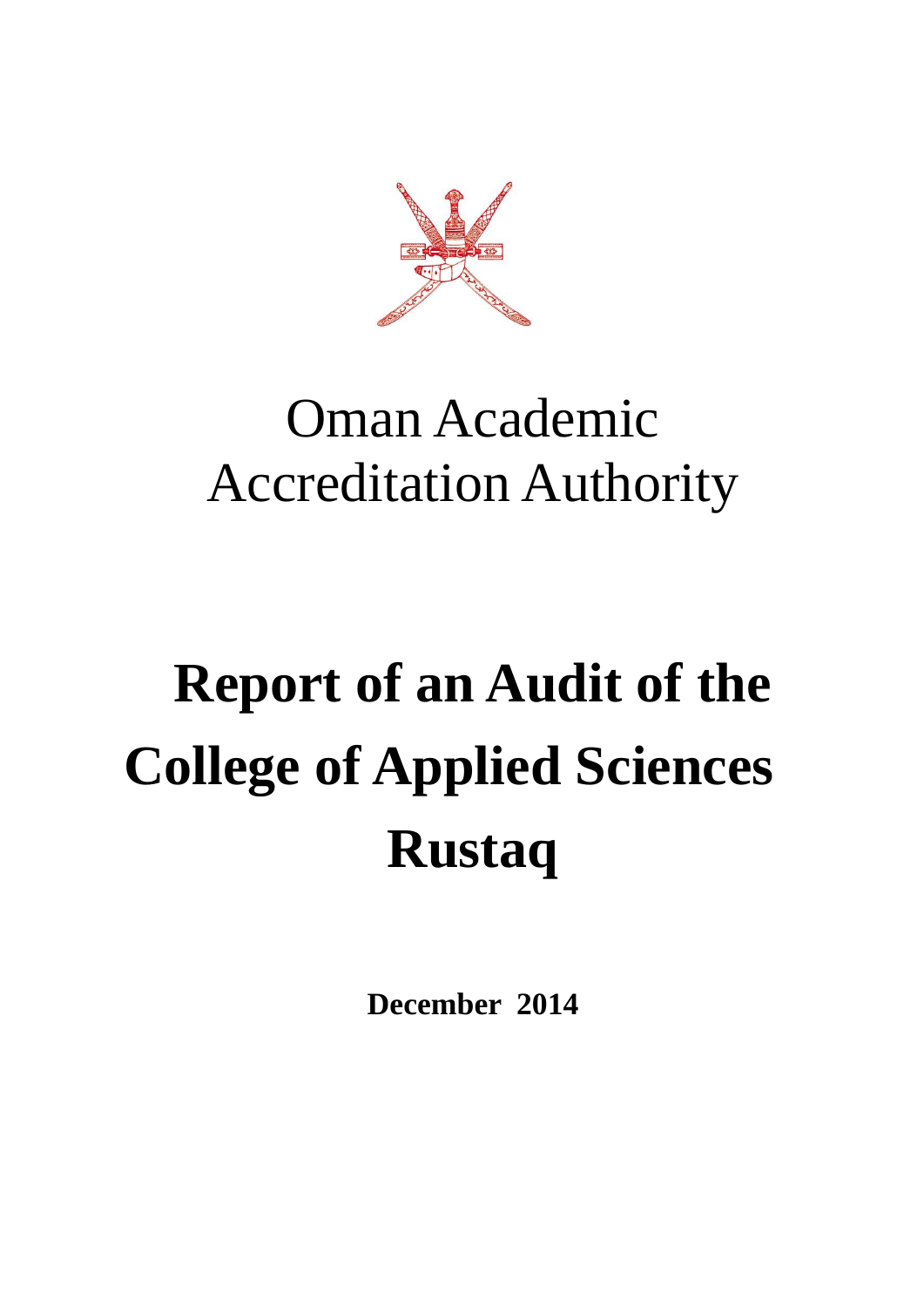Audit Report Number 043 ©2014 Oman Academic Accreditation Authority

P.O. Box 1255 P.C. 133 Al-Khuwair Sultanate of Oman Ph +968 24121600 Fax +968 24121231 [http://www.oaaa.gov.om](http://www.oaaa.gov.om/)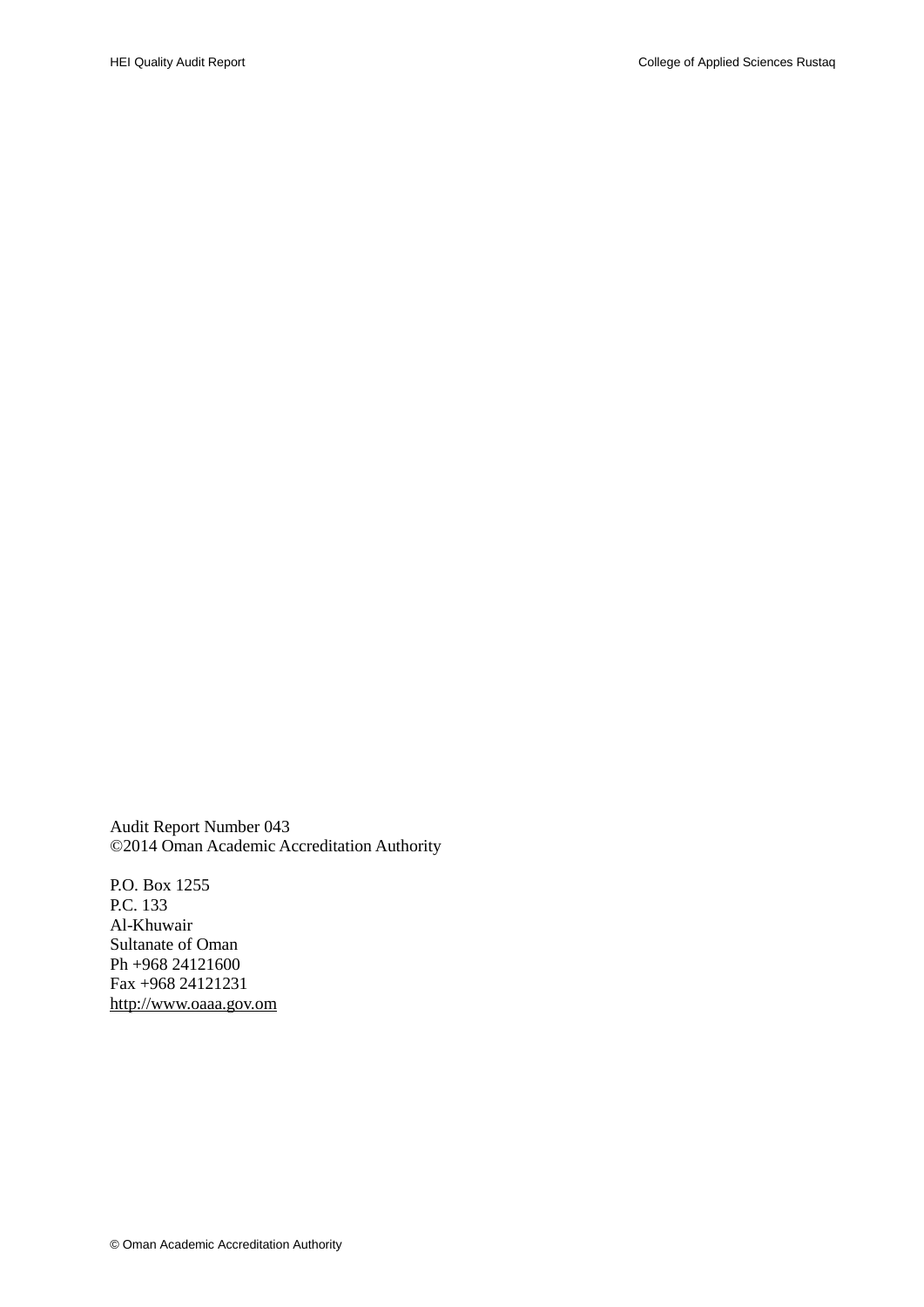# **CONTENTS**

|                | 1.1  |  |  |
|----------------|------|--|--|
|                | 1.2  |  |  |
|                | 1.3  |  |  |
|                | 1.4  |  |  |
|                | 1.5  |  |  |
|                | 1.6  |  |  |
|                | 1.7  |  |  |
|                | 1.8  |  |  |
|                | 1.9  |  |  |
|                | 1.10 |  |  |
|                | 1.11 |  |  |
|                | 1.12 |  |  |
|                | 1.13 |  |  |
| $\overline{2}$ |      |  |  |
|                | 2.1  |  |  |
|                | 2.2  |  |  |
|                | 2.3  |  |  |
|                | 2.4  |  |  |
|                | 2.5  |  |  |
|                | 2.6  |  |  |
|                | 2.7  |  |  |
|                | 2.8  |  |  |
|                | 2.9  |  |  |
|                | 2.10 |  |  |
|                | 2.11 |  |  |
| $\mathbf{3}$   |      |  |  |
| 4              |      |  |  |
|                | 4.1  |  |  |
|                | 4.2  |  |  |
|                | 4.3  |  |  |
|                | 4.4  |  |  |
|                | 4.5  |  |  |
|                | 4.6  |  |  |
|                | 4.7  |  |  |
|                | 4.8  |  |  |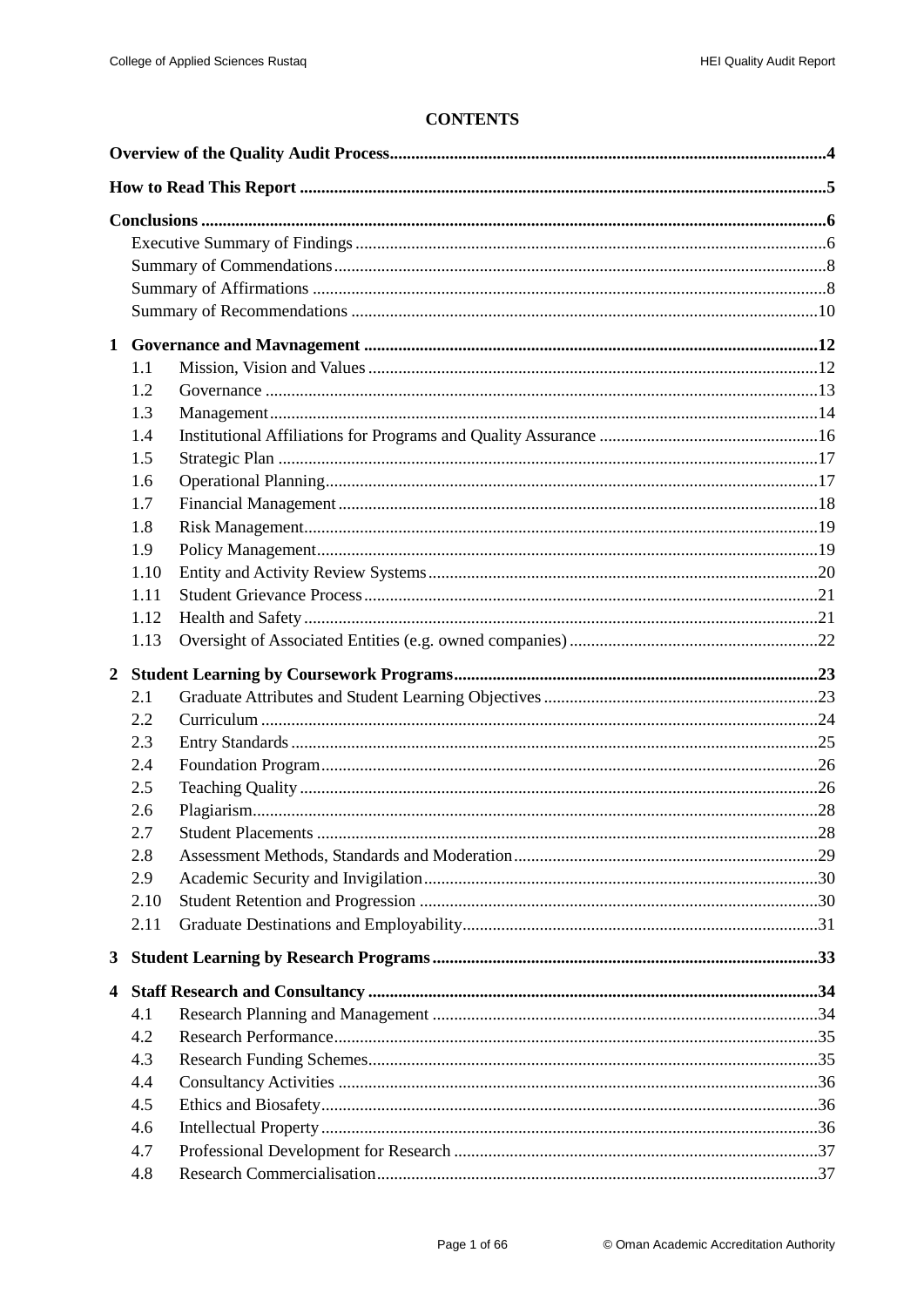|   | 4.9         |  |
|---|-------------|--|
| 5 |             |  |
|   | 5.1         |  |
|   | 5.2         |  |
|   | 5.3         |  |
|   | 5.4         |  |
|   | 5.5         |  |
|   | 5.6         |  |
| 6 |             |  |
|   | 6.1         |  |
|   | 6.2         |  |
|   | 6.3         |  |
|   | 6.4         |  |
|   | 6.5         |  |
|   | 6.6         |  |
|   | 6.7         |  |
| 7 |             |  |
|   | 7.1         |  |
|   | 7.2         |  |
|   | 7.3         |  |
|   | 7.4         |  |
|   | 7.5         |  |
|   | 7.6         |  |
|   | 7.7         |  |
|   | 7.8         |  |
|   | 7.9         |  |
|   | 7.10        |  |
| 8 |             |  |
|   | 8.1         |  |
|   | 8.2         |  |
|   | 8.3         |  |
|   | 8.4         |  |
|   | 8.5         |  |
|   | 8.6         |  |
|   | 8.7         |  |
|   | 8.8         |  |
|   | 8.9         |  |
|   | 8.10        |  |
| 9 |             |  |
|   | 9.1         |  |
|   | 9.2         |  |
|   | 9.3         |  |
|   | 9.4         |  |
|   | Appendix A. |  |
|   |             |  |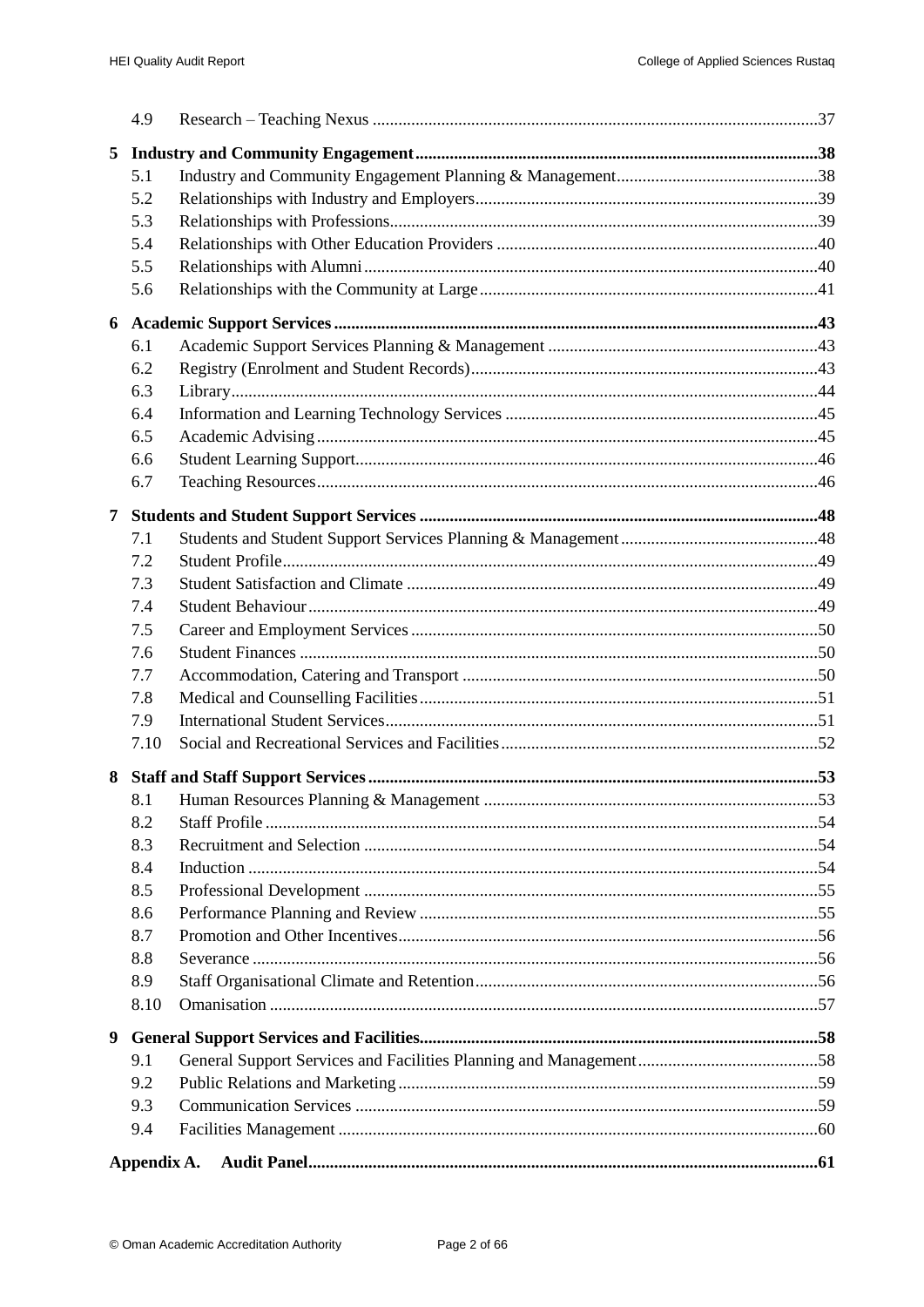|--|--|--|--|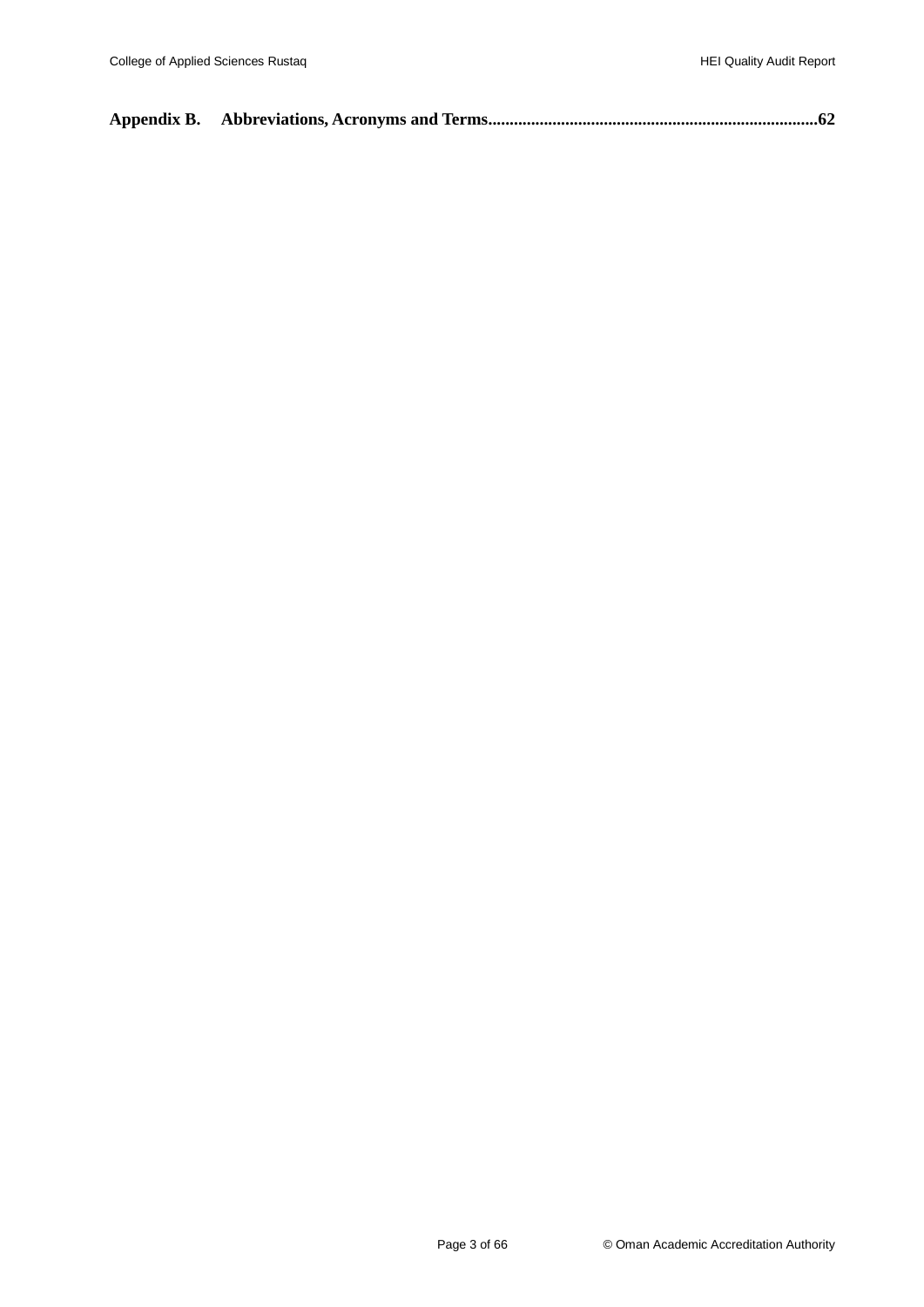# <span id="page-5-0"></span>**OVERVIEW OF THE QUALITY AUDIT PROCESS**

This Quality Audit Report (the 'Report') documents the findings of a Quality Audit by the Oman Academic Accreditation Authority (OAAA) of the College of Applied Sciences (CAS) Rustaq. It comments on CAS Rustaq's Mission and Vision, and the appropriateness and effectiveness of its systems for achieving that Mission and Vision. Quality Audit is the first stage in Oman's institutional accreditation process. It is designed to provide a level of assurance to the public about the quality of CAS Rustaq's activities and constructive feedback to the College to assist with its ongoing improvement efforts.

The Quality Audit commenced with CAS Rustaq undertaking a self study of its Mission, Vision and systems. The results were summarized in their *Quality Audit Portfolio* (the 'Portfolio'). This document was submitted to the OAAA by the agreed 2 October 2013.

The OAAA appointed an external Audit Panel (the 'Panel'), comprising suitably qualified and experienced local and international reviewers, to conduct the Quality Audit. For membership of the Panel see [Appendix A.](#page-62-0) The Panel met (international members by telephone) on 20 November 2013 to consider CAS Rustaq's Portfolio. Following this, a representative of the Audit Panel Chairperson and the Executive Officer undertook a planning visit on behalf of the Panel to CAS Rustaq on 8 January 2014 to clarify certain matters, request additional information and make arrangements for the Panel's audit visit.

Prior to the audit visit, the Panel invited submissions from the public about the quality of CAS Rustaq's activities. No submissions were received.

The audit visit took place over 24-27 February 2014. During this time, the Panel spoke with approximately 120 people, including governing authorities, staff, students and external stakeholders. They also visited a selection of venues and examined additional documents.

No documents created after 27 February 2014 (being the last day of the audit visit) were taken into consideration for the purposes of this audit.

The Report contains a summary of the Panel's findings, together with formal Commendations where good practices have been confirmed, Affirmations where CAS Rustaq's ongoing quality improvement efforts merit support, and Recommendations where there are significant opportunities for improvement not yet being adequately addressed. The Report aims to provide a balanced set of observations, but does not comment on every system in place at CAS Rustaq.

The Panel's audit activities and preparation of this Report were governed by regulations set by the OAAA Board. This Report was approved for release by the OAAA Board on 18 December 2014.

The OAAA was established by Royal Decree No. 54/2010. Its responsibilities include conducting quality audits of higher education institutions (HEIs) in the Sultanate of Oman. For further information, visit the OAAA website [\(http://www.oaaa.gov.om\)](http://www.oaaa.gov.om/). Full details of the quality audit process are available in OAAA's *HEI Quality Audit Manual* (available from [http://www.oaaa.gov.om/Institution.aspx#Inst\\_Quality](http://www.oaaa.gov.om/Institution.aspx#Inst_Quality) ).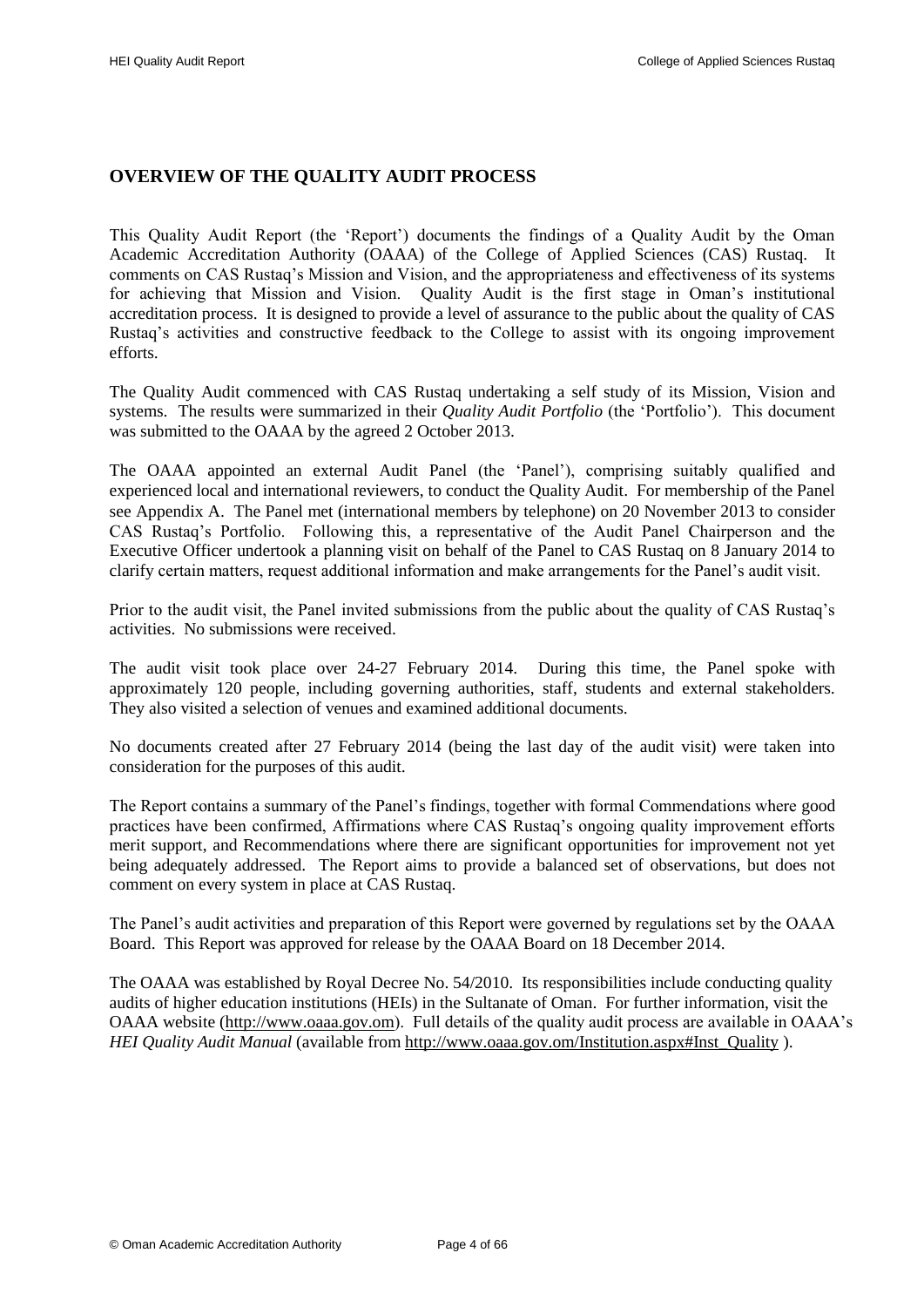# <span id="page-6-0"></span>**HOW TO READ THIS REPORT**

Each OAAA Audit Report is written primarily for the institution being audited. The Report is specifically designed to provide feedback to help that institution better understand its own strengths and opportunities for improvement. The feedback is structured according to nine broad areas of activity and presented as formal Commendations, Affirmations and Recommendations, or as informal suggestions, each accompanied with explanatory paragraphs. It is expected that the institution will act upon this feedback as part of its continuous efforts to provide the best possible education to students.

The Report is made public because it also may be of interest to students and potential students, their families, employers, government, other higher education institutions in Oman and abroad, and other audiences. Students, in particular, may find this Report useful because it provides some independent comment on the learning environment at this institution (particularly Chapters [2,](#page-24-0) [6](#page-44-0) and [7](#page-49-0) below). However, prospective students should still undertake their own investigations when deciding which higher education institution will best serve their particular learning needs.

Quality Audit is the first stage in Oman's two-stage process for institutional accreditation. Its focus is formative (developmental) rather than summative. In other words, although the audit addresses nine areas of activity which are common to all institutions, it does not measure the institution against externally set standards of performance in those nine areas. Instead, it considers how well the institution is attending to those areas in accordance with its own Mission and Vision and in the context of relevant legal regulations. Therefore, Quality Audit recognises that each institution has a unique purpose and profile; it does not directly compare one institution with all the other institutions in Oman.

For these reasons, a Quality Audit does not result in a pass or fail; nor does it provide any sort of grade or score. It should also be noted that the precise number of Commendations, Affirmations and Recommendations that an institution receives in its Audit Report is not as important as the substance of those conclusions. For example, some Recommendations may focus on critical issues such as assessment of student learning, whereas others may focus on issues such as the maintenance of teaching equipment in classrooms which, while important, is clearly less critical. Therefore, it is neither significant nor appropriate to compare the Audit Reports of different HEIs solely on the numbers of Commendations, Affirmations and Recommendations.

The second stage in the institutional accreditation process is Standards Assessment. Unlike the Quality Audit, this stage, which will take place about four years after the Quality Audit, does provide a summative assessment against external standards in the same nine areas of activity. It should be noted that Oman also operates a system of accreditation/recognition for academic program, separately from the institutional accreditation process. For more information on Oman's System of Quality Assurance in Higher Education please visit [www.oaaa.gov.om.](http://www.oaaa.gov.om/)

This Report contains a number of references to source evidence considered by the Audit Panel. These references are for the HEI's benefit in further addressing the issues raised. In most cases this evidence is not in the public domain.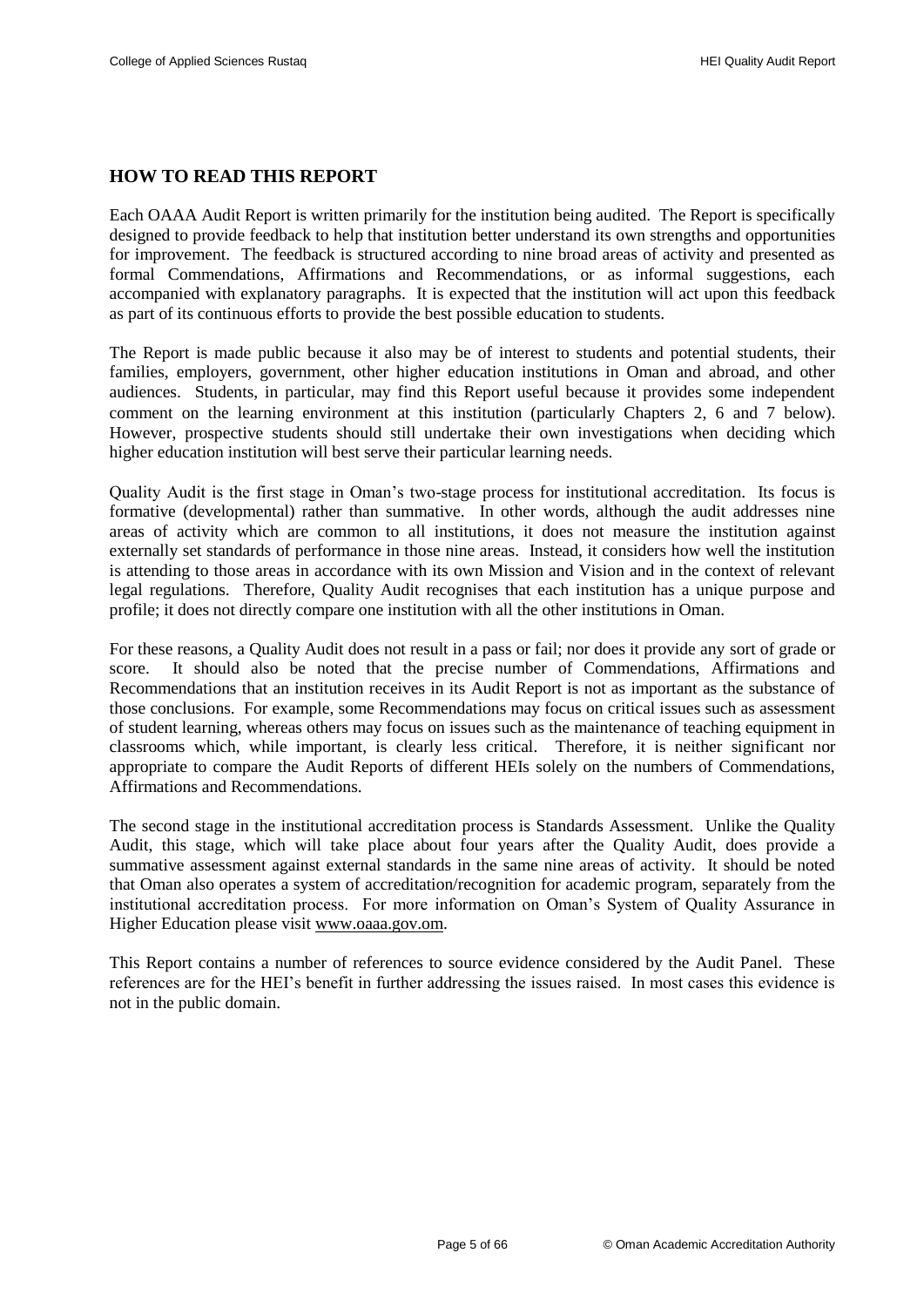# <span id="page-7-0"></span>**CONCLUSIONS**

This section summarises the main findings and lists the Commendations, Affirmations and Recommendations. They are listed in the order in which they appear in the Report, and are not prioritised. It should be noted that other favourable comments and suggestions for improvement are mentioned throughout the text of the Report.

# <span id="page-7-1"></span>*Executive Summary of Findings*

The College of Applied Sciences Rustaq (CAS Rustaq) is located in the Al Batinah region of the Sultanate of Oman, around 160 kilometers north west of the capital Muscat. It is one of six public colleges which form a network across the country. The colleges are governed and supervised by Oman's Ministry of Higher Education (MoHE) and share a common Vision and Mission. CAS Rustaq, like the other colleges in the network, was first established in 1979 as a community college and then, in 1994, it became a college of education to train Omani teachers. In 2007, as a result of a Royal Decree, the CAS colleges transitioned to their current status as Colleges of Applied Sciences. CAS Rustaq is, however, distinctive in that it is the only college in the network which still offers a Bachelor of Education (B.Ed.) degree (in English Language and Literature). Under its new mandate as a College of Applied Sciences, and in common with a number of the other colleges, CAS Rustaq offers Bachelor degrees in Information Technology (IT) and in International Business Administration (IBA). In both these areas, a range of majors are offered. Awards for all programs are conferred by CAS. In the academic year 2012-2013, the College had 1823 students, with the majority studying International Business Administration. At that time, there were around 150 academic staff and 100 administrative staff. CAS Rustaq was the last of the colleges in the CAS network to undergo OAAA quality audit.

CAS Rustaq's self-study Portfolio reflected a genuine effort by the College to undertake an evidencebased and thorough self-study. It was developed through a structured process, characterised by a high level of staff engagement. The College also drew on the prior experience of OAAA Quality Audit of other colleges in the network. The Approach, Deployment, Results and Improvement (ADRI) model (see Appendix B) was used to support CAS Rustaq's approach to the self-study and provide a format for the Portfolio. The strength of the self-study was compromised in some areas by a lack of data, analysis and evaluation of results so the rationale for the identification of formal conclusions was therefore not always clear. In addition, documentary evidence submitted reflected the need for a better system of document management in the College. The Portfolio submitted for the Quality Audit was the third annual selfreview undertaken by the College. The value of regular institutional self-review is acknowledged by the Panel, although the Portfolio contained little evidence of comparative data and analysis that might result from this. More significantly, there is no clear process whereby the strengths and opportunities for improvement identified through self-study are systematically addressed and therefore no explicit indication of how these self-studies lead to quality improvement. Nevertheless, this high level of attention to self-study has been successful in establishing a strong awareness of quality assurance across the College.

CAS Rustaq is subject to the governance system of the CAS network. This is guided by the Bylaw of the Royal Decree which established the CAS Colleges. A Board of Trustees (BoT), chaired by Her Excellency the Minister of Higher Education, is the highest governing body and is supported by an Academic Council with representation from across the network. CAS Rustaq reports to a Director General of the CAS network (DG) who in turn reports to His Excellency the Undersecretary of Higher Education, both members of the BoT. Major aspects of the governance, such as review of the Bylaw, policy development and mechanisms to monitor institutional performance, are currently under review; this potentially provides opportunity for greater autonomy to be granted to CAS Rustaq in dealing with operational issues, such as aspects of human resources management, which are currently hindered by centralised processes. A comprehensive Strategic Plan (SP) has been developed for the CAS Colleges,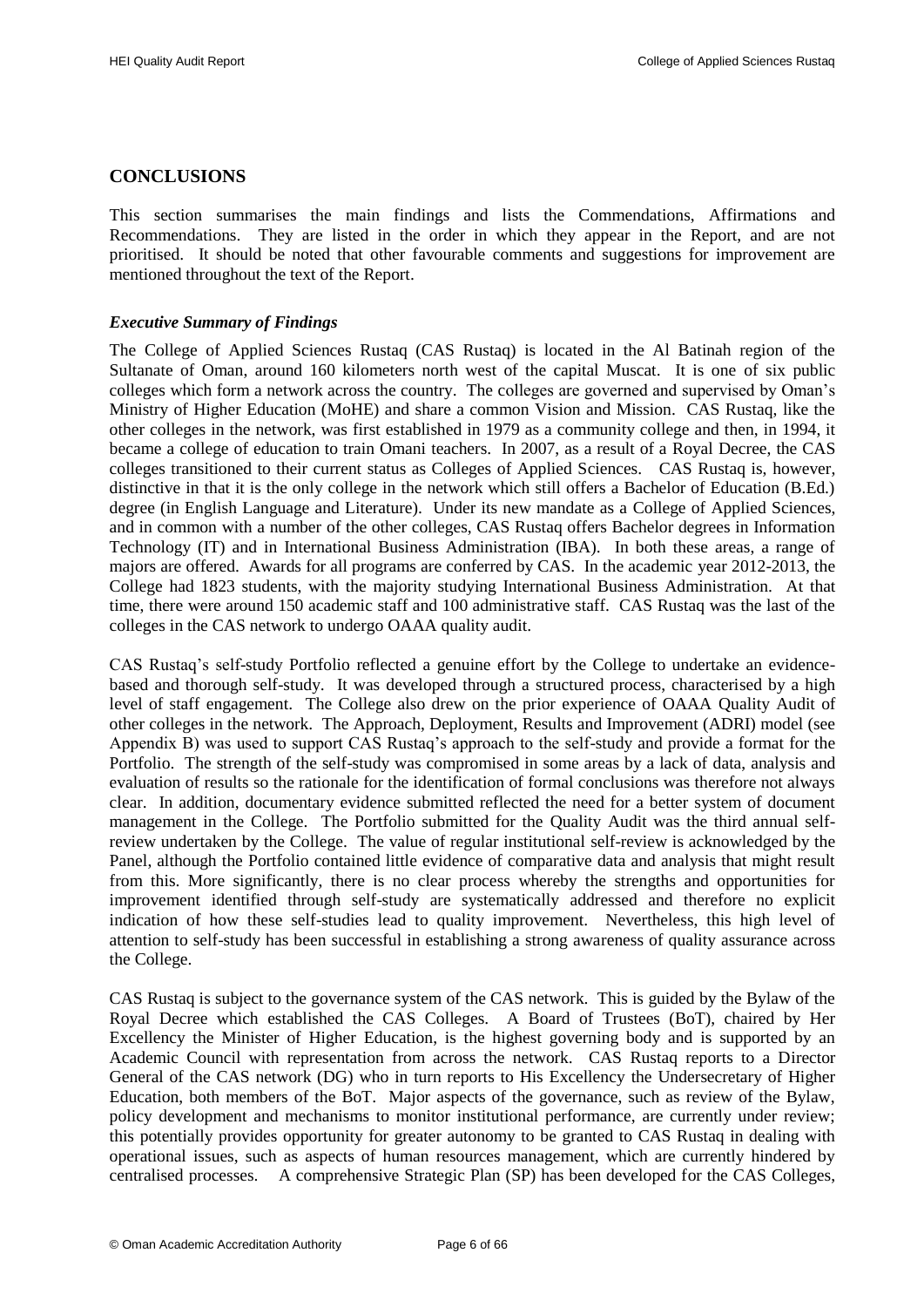and CAS Rustaq has devoted considerable time and effort to developing a system of operational planning based on this. However, the next phase of the SP is overdue, although it is under development through a comprehensive and inclusive process. There is also a pressing need for a suite of CAS-wide policies covering key operational areas to be finalized and approved; these are long overdue and have left CAS Rustaq operating with interim approaches to the management of a number of areas.

CAS Rusaq benefits from a proactive approach to management which is inclusive of both staff and students. There is scope, however, for formal evaluation of management both within the College and by governing bodies to be enhanced; the formal College reports submitted to the DG are currently insufficient to support effective evaluation. There is a need for CAS Rustaq to build on the awareness of quality assurance it has embedded by better coordinating its quality assurance activities and ensuring that opportunities for improvement that are identified are systematically addressed in order to establish cycles of improvement; enhancement of the capacity and capability of its Quality Assurance Department would support this. Systems to manage health and safety as well as risk require further development.

The CAS nework's IT and IBA Programs delivered at CAS Rusaq benefit from the work of its System Wide Course Coordinators who work with Program Directors from the DG to coordinate delivery. Both these programs are currently undergoing formal, major review through a new centrally managed process. Entry testing for progression to degree programs from the General Foundation Program needs to be reviewed to ensure that students' levels of English language meets the minimum national standards, and entry standards in all areas need to be reviewed periodically. Employing problem-based learning methodologies that help to prepare students for employment is a key feature of the CAS Mission; in view of this, the extent of applied, practical and problem-based work for students is still limited. The B.Ed. Program provides a well-developed scheme for student placements in schools but although placements are encouraged on the IT and IBA Programs, formal processes for this are underdeveloped. The College has adopted a range of mechanisms to deal with plagiarism although evaluation of their effectiveness needs to be informed by monitoring implementation and recording occurrences. Systems to moderate assessment are implemented with rigour, but do not include an external benchmarking component to help assure academic standards.

The College has clear aspirations to develop a strong research profile and it has the staff profile to support this. Progress in this area requires a stronger framework for research, inclusive of relevant policies, procedures and comprehensive planning. Staff also require more time for research. Steps to develop an effective funding model are underway and supported by The Research Council of Oman as a source of funding. Current work to develop a CAS bylaw for consultancy should support the College's research agenda as well as engagement with industry and the community. Overall, engagement with industry and employers as well as other higher education providers needs to be strengthened to effectively support the College's Mission (although it is acknowledged that CAS Rustaq operates in a region with limited industry). CAS Rustaq does, however, have a strong relationship with some sections of the community through the provision of training programs and workshops to employees of local organizations. The College has former graduates from its B.Ed. Program but did not have its first cohort of applied science graduates until June 2013. A formalised relationship with its alumni is now required, particularly in relation to tracking graduate destinations and supporting graduates in finding employment.

CAS Rustaq is highly supportive of students and has a strong culture of engagement and consultation with the student body which is facilitated by mechanisms such as regular open meetings and an active Student Council. A system for formal measurement of student satisfaction via surveys is being embedded. In terms of academic support services, further enhancement of electronic and paper-based learning resources is required together with more structured extracurricular learning support activities.

CAS Rustaq is bound by centralized processes for much of the management of its staff. Review of the staff recruitment processes is required to address delays in the current systems. There is a formal system for staff appraisal that considers training needs, but to enhance transparency and effectiveness, in all cases the formal results should be shared with the staff member being appraised. Both staff and the College management are keen for professional development needs to be addressed and a range of opportunities is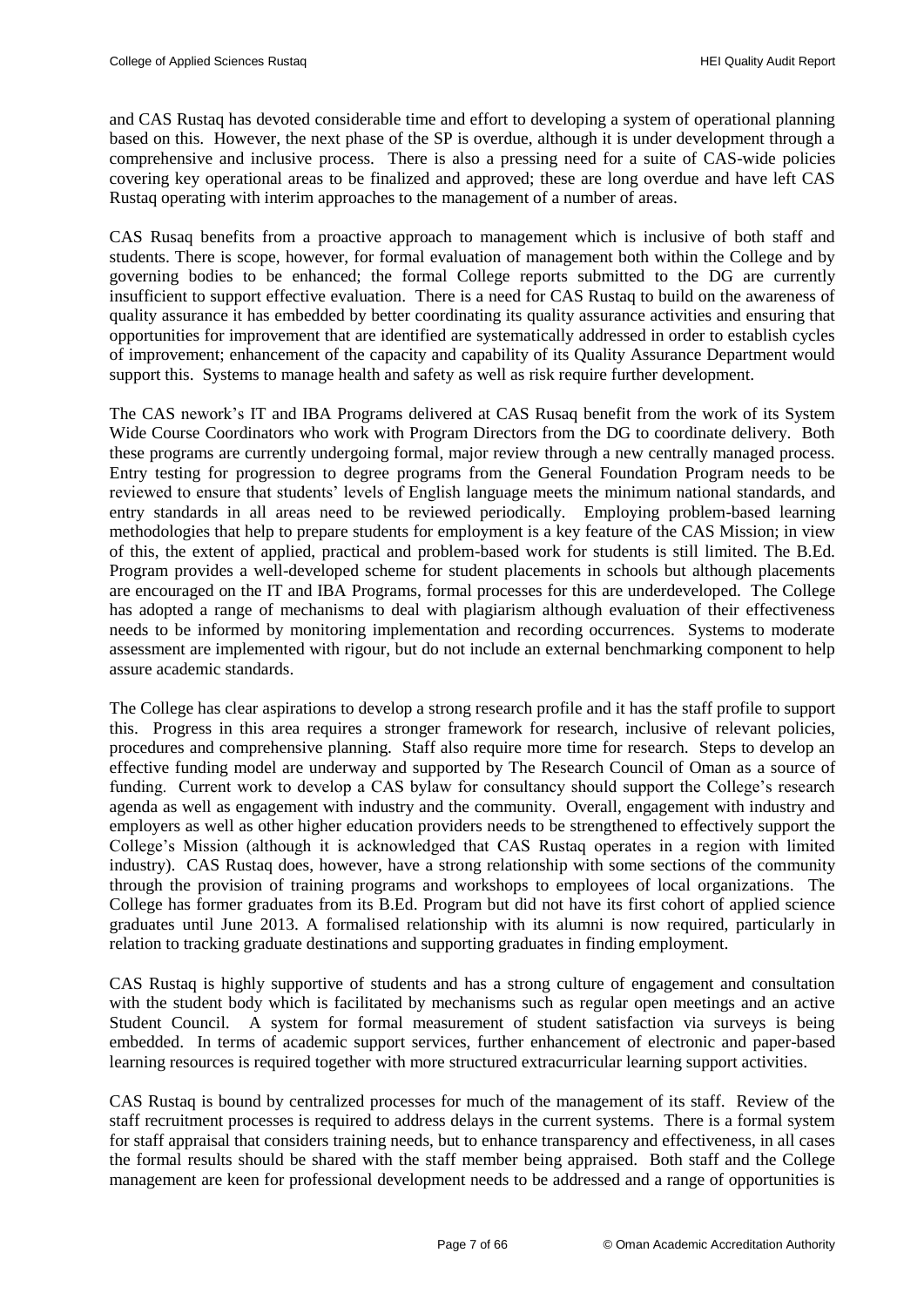provided. However, formal evaluation of the effectiveness of overall provision of professional development and individual professional development activities is required. Through centralised processes, a significant number of Omani staff are supported for higher studies overseas in support of the Omanisation of academic staff. There is evidence of a positive staff climate at CAS Rustaq, although a formal system to measure this is still being established. When staff and student surveys are conducted, systematic administration of these is required which includes feedback on results and any action taken in response being provided to respondents.

CAS Rustaq has the highest student population of the network. Infrastructure developments are underway to address the challenges resulting from this; these include basic requirements such as classrooms as well as construction of a dedicated facility for social and recreational activities. In addition, a major project to develop a new student information system has been initiated by the MoHE; this is required as the current system is limited in terms of what it can do as well as its reliability, and until a new system becomes operational interim measures may be required. CAS Rustaq has a positive outlook and is well-placed to embrace opportunities to develop in light of new governance initiatives.

# <span id="page-9-0"></span>*Summary of Commendations*

A formal Commendation recognises an instance of particularly good practice.

| 1. | The Oman Academic Accreditation Authority commends the College of Applied Sciences<br>Rustaq for establishing an inclusive and proactive approach to managing and developing the                                                                                          |  |
|----|---------------------------------------------------------------------------------------------------------------------------------------------------------------------------------------------------------------------------------------------------------------------------|--|
| 2. | The Oman Academic Accreditation Authority commends the College of Applied Sciences<br>Rustaq for its established ties with the local community through the provision of training                                                                                          |  |
| 3. | The Oman Academic Accreditation Authority commends the College of Applied Sciences<br>Rustaq for its communication with students through a range of mechanisms, including an<br>active Student Council, and the resulting culture of engagement and consultation with the |  |

# <span id="page-9-1"></span>*Summary of Affirmations*

A formal Affirmation recognises an instance in which CAS Rustaq has accurately identified a significant opportunity for improvement and has demonstrated appropriate commitment to addressing the matter.

| The Oman Academic Accreditation Authority supports the efforts of the College of Applied       |  |
|------------------------------------------------------------------------------------------------|--|
| Sciences Rustag to develop a comprehensive risk management framework to ensure that            |  |
| risks are identified and assessed against defined criteria and that appropriate mechanisms are |  |
|                                                                                                |  |
| The Oman Academic Accreditation Authority agrees with the College of Applied Sciences          |  |

- 2. [The Oman Academic Accreditation Authority agrees with the College of Applied Sciences](#page-23-1)  [Rustaq that further work is required to develop its health and safety management system and](#page-23-1)  [ensure that this is implemented effectively, and encourages it to build on current initiatives to](#page-23-1)  [achieve this........................................................................................................................................22](#page-23-1)
- 3. [The Oman Academic Accreditation Authority agrees with the College of Applied Sciences](#page-25-1)  [Rustaq that further work is required to ensure that its defined set of key graduate attributes](#page-25-1)  [\(KGAs\) are systematically developed in students, assessed and subject to evaluation from](#page-25-1)  [relevant stakeholders, and supports its on-going efforts to achieve this.](#page-25-1) ..........................................24
- 4. [The Oman Academic Accreditation Authority agrees with the College of Applied Sciences](#page-26-1)  [Rustaq that a permanent, systematic approach to review its academic programs and maintain](#page-26-1)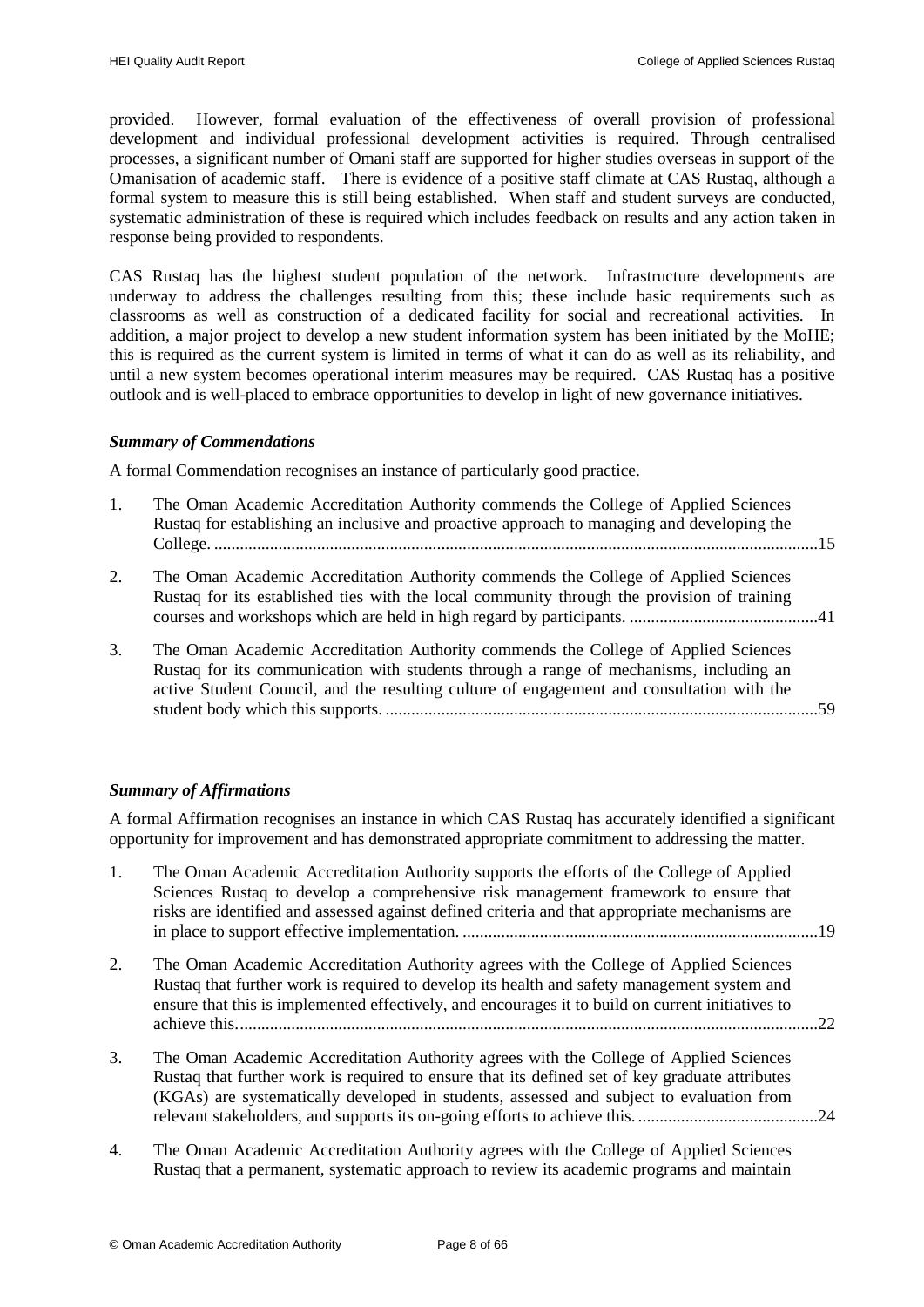[its curricula needs to be implemented and supports the work in progress to formalise](#page-26-1)  [processes to achieve this which include external input and benchmarking to ensure](#page-26-1)  [international standards are maintained and employability of students is supported, in line](#page-26-1)  [with strategic aims.............................................................................................................................25](#page-26-1)

| The Oman Academic Accreditation Authority agrees with the College of Applied Sciences<br>Rustag that a comprehensive process to measure and evaluate the quality of teaching needs<br>to be systematically applied across all programs and supports its efforts to achieve this27 |
|-----------------------------------------------------------------------------------------------------------------------------------------------------------------------------------------------------------------------------------------------------------------------------------|
| The Oman Academic Accreditation Authority supports the work College of Applied                                                                                                                                                                                                    |

- 6. [The Oman Academic Accreditation Authority supports the work College of Applied](#page-29-2)  [Sciences Rustaq to address plagiarism through its development of a strong approach to](#page-29-2)  [maintaining academic integrity across the College and encourages its ongoing evaluation of](#page-29-2)  this approach. [....................................................................................................................................28](#page-29-2)
- 7. [The Oman Academic Accreditation Authority agrees with the College of Applied Sciences](#page-37-3)  [Rustaq that an effective funding scheme for research is imperative and supports the](#page-37-3)  [College's work towards developing and implementing a research funding model appropriate](#page-37-3)  to the needs and strategic goals of the College. [................................................................................36](#page-37-3)
- 8. [The Oman Academic Accreditation Authority agrees with the College of Applied Sciences](#page-37-4)  [Rustaq that a formal policy and associated procedures are required to direct and support its](#page-37-4)  [consultancy activities in line with its strategic intent to establish Centres of Specialisation](#page-37-4)  [and, ultimately, recognised Centres of Excellence for its degree programs, and supports the](#page-37-4)  development of a system-wide consultancy bylaw as a step towards achieving this..........................36
- 9. [The Oman Academic Accreditation Authority agrees with the College of Applied Sciences](#page-45-1)  [Rustaq that its student information system requires improvement and supports the action](#page-45-1)  [being taken to develop and implement a network-wide system which will provide improved](#page-45-1)  [services to all stakeholders................................................................................................................44](#page-45-1)
- 10. [The Oman Academic Accreditation Authority agrees with the College of Applied Sciences](#page-48-0)  [Rustaq that it requires additional classrooms and supports the tendering of a project to](#page-48-0)  construct these as a step towards addressing this need. [....................................................................47](#page-48-0)
- 11. [The Oman Academic Accreditation Authority agrees with the College of Applied Sciences](#page-49-2)  [Rustaq that further development of its system for seeking student feedback via surveys is](#page-49-2)  [required and supports its on-going efforts to achieve this so that this data can be used](#page-49-2)  [systematically to help drive quality improvement.](#page-49-2) ...........................................................................48
- 12. [The Oman Academic Accreditation Authority supports the College of Applied Sciences](#page-53-1)  [Rustaq in its project to construct a dedicated facility for social and recreational activities, in](#page-53-1)  [order to encourage student participation in these as part of their overall development, and](#page-53-1)  support its strategic objective to engender student pride in the CAS system..................................52
- 13. [The Oman Academic Accreditation Authority supports the College of Applied Sciences](#page-58-1)  [Rustaq in its efforts to monitor and improve staff satisfaction and the use of a staff](#page-58-1)  [satisfaction survey as one element of a mechanism to achieve this..................................................57](#page-58-1)
- 14. [The Oman Academic Accreditation Authority agrees with the College of](#page-59-2) Applied Sciences [Rustaq that systematic evaluation of its general support services and facilities is required to](#page-59-2)  [support improvements and supports its on-going efforts to achieve this which include staff](#page-59-2)  [and student satisfaction data collection.............................................................................................58](#page-59-2)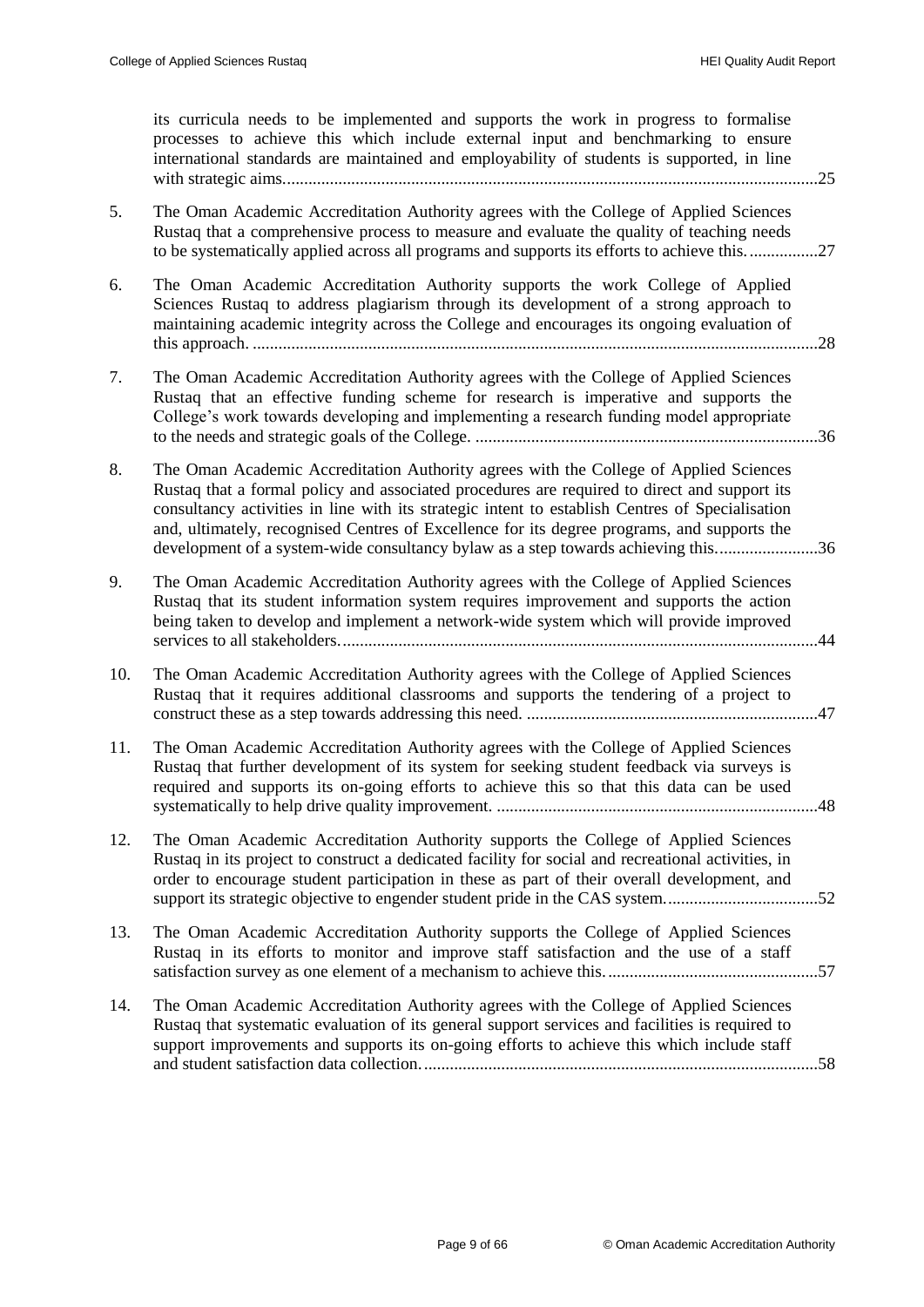# <span id="page-11-0"></span>*Summary of Recommendations*

A Recommendation draws attention to a significant opportunity for improvement that CAS Rustaq Oman has either not yet accurately identified or to which it is not yet adequately attending.

| 1.  | The Oman Academic Accreditation Authority recommends that the College of Applied<br>Sciences Rustaq ensure that its performance appraisal reports to the Directorate General of<br>the Colleges of Applied Sciences are sufficiently robust to support effective monitoring and                                                                                                                                                                                            |
|-----|----------------------------------------------------------------------------------------------------------------------------------------------------------------------------------------------------------------------------------------------------------------------------------------------------------------------------------------------------------------------------------------------------------------------------------------------------------------------------|
| 2.  | The Oman Academic Accreditation Authority recommends that the College of Applied<br>Sciences Rustaq enhance the capacity and capability of its Quality Assurance Department in<br>order to support the development, implementation and coordination of College- and network-                                                                                                                                                                                               |
| 3.  | The Oman Academic Accreditation Authority recommends that the College of Applied<br>Sciences Rustaq seek opportunities to work more proactively with its governing body, the<br>Ministry of Higher Education, to ensure that there are appropriate local or network-wide                                                                                                                                                                                                   |
| 4.  | The Oman Academic Accreditation Authority recommends that the College of Applied<br>Sciences Rustaq further develop and coordinate its entity and activity review systems to<br>ensure that opportunities for improvement it identifies are prioritised and then systematically                                                                                                                                                                                            |
| 5.  | The Oman Academic Accreditation Authority recommends that the College of Applied<br>Sciences Rustaq work with the Ministry of Higher Education to align its General Foundation<br>Program (GFP) with the GFP National Standards and subject entry standards in all subjects<br>for its Bachelor programs to periodic review to ensure that the minimum standards set by the<br>National Standards are sufficient for each of the Bachelor degrees offered by the College26 |
| 6.  | The Oman Academic Accreditation Authority recommends that the College of Applied<br>Sciences Rustaq increase its efforts to embed applied learning and problem-based instruction<br>as distinctive aspects of its programs in line with its Mission to ground its programs in this                                                                                                                                                                                         |
| 7.  | The Oman Academic Accreditation Authority recommends that the College of Applied<br>Sciences Rustaq enhance and formalise its management of student placements in its Bachelor<br>of International Business Administration and Bachelor of Information Technology programs<br>in line with its strategic aims and systematically evaluate the systems it implements in order<br>.29                                                                                        |
| 8.  | The Oman Academic Accreditation Authority recommends that the College of Applied<br>Sciences Rustaq introduce an external benchmarking component into its assessment system<br>in order to ensure that international-standard student learning outcomes are maintained, in                                                                                                                                                                                                 |
| 9.  | The Oman Academic Accreditation Authority recommends that the College of Applied<br>Sciences Rustaq develop and implement an enhanced system for tracking graduates and<br>monitoring graduate employment rates in order to develop strategies to increase the                                                                                                                                                                                                             |
| 10. | The Oman Academic Accreditation Authority recommends that the College of Applied<br>Sciences Rustaq further develop its planning for research to ensure alignment with its<br>Strategic Plan and include strategies to support research performance as well as key<br>performance indicators through which implementation can be monitored and evaluated34                                                                                                                 |
| 11. | The Oman Academic Accreditation Authority recommends that the College of Applied<br>Sciences Rustaq develop and implement a comprehensive approach to staff professional                                                                                                                                                                                                                                                                                                   |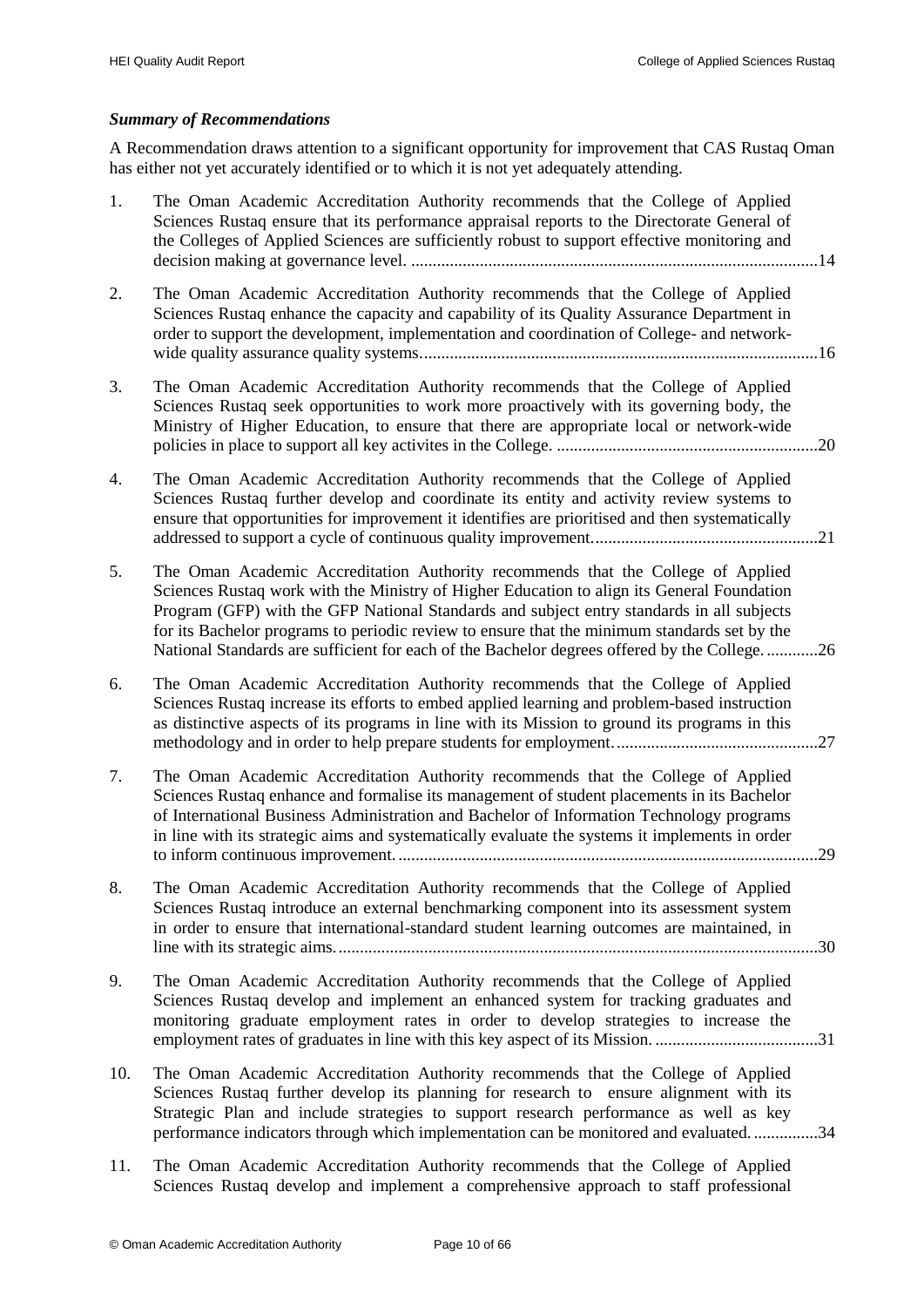[development for research in line with its Strategic Plan, and inclusive of a regular review](#page-38-3)  [mechanism, so that its staff benefit from on-going, appropriate development activities which](#page-38-3)  [are specific to their needs and lead to enhancement of research performance..................................37](#page-38-3)

| 12. | The Oman Academic Accreditation Authority recommends that the College of Applied<br>Sciences Rustaq review and revise the way in which it plans and manages industry and<br>community engagement to ensure all aspects of industry and community engagement<br>relevant to its strategic goal to "build partnerships" are appropriately addressed and regularly                                                                                                 |    |
|-----|-----------------------------------------------------------------------------------------------------------------------------------------------------------------------------------------------------------------------------------------------------------------------------------------------------------------------------------------------------------------------------------------------------------------------------------------------------------------|----|
| 13. | The Oman Academic Accreditation Authority recommends that the College of Applied<br>Sciences Rustaq strengthen and formalise its relationships with industry and employers in<br>light of the critical importance of building effective partnerships with these stakeholders to                                                                                                                                                                                 |    |
| 14. | The Oman Academic Accreditation Authority recommends that the College of Applied<br>Sciences Rustaq develop formal relationships with other higher education institutions<br>(outside the CAS network) for purposes of benchmarking, sharing of good practice and                                                                                                                                                                                               |    |
| 15. | The Oman Academic Accreditation Authority recommends that the College of Applied<br>Sciences Rustaq establish an alumni association in line with its Strategic Plan in order to<br>formalise its relationship with its alumni and maximise potential benefits of this relationship                                                                                                                                                                              |    |
| 16. | The Oman Academic Accreditation Authority recommends that the College of Applied<br>Sciences Rustaq build on its work to date to further enhance the resources and services<br>provided by the LRC, ensuring that there are sufficient, appropriately trained staff and that<br>resources, and e-resources in particular, are sufficient and appropriate to support<br>technological skills and knowledge development in students and their preparation for the |    |
| 17. | The Oman Academic Accreditation Authority recommends that the College of Applied<br>Sciences Rustaq expand its activities and diversify its approach to providing effective liaison                                                                                                                                                                                                                                                                             |    |
| 18. | The Oman Academic Accreditation Authority recommends that the College of Applied<br>Sciences Rustaq work with the Ministry of Higher Education to formally review the<br>effectiveness of the recruitment process for both academic and non-academic staff in order to<br>overcome the delays in recruitment of staff currently experienced by the College and to<br>provide opportunity for other areas for improvement to be identified and addressed.        | 54 |
| 19. | The Oman Academic Accreditation Authority recommends that the College of Applied<br>Sciences Rustaq work with the Ministry of Higher Education to formally review and revise<br>the staff performance evaluation system to enhance consistency and transparency of                                                                                                                                                                                              |    |
| 20. | The Oman Academic Accreditation Authority recommends that the College of Applied<br>Sciences Rustaq ensure that its communication with stakeholders is supported by appropriate<br>use of electronic forms of documentation, consistent use of terminology in formal                                                                                                                                                                                            |    |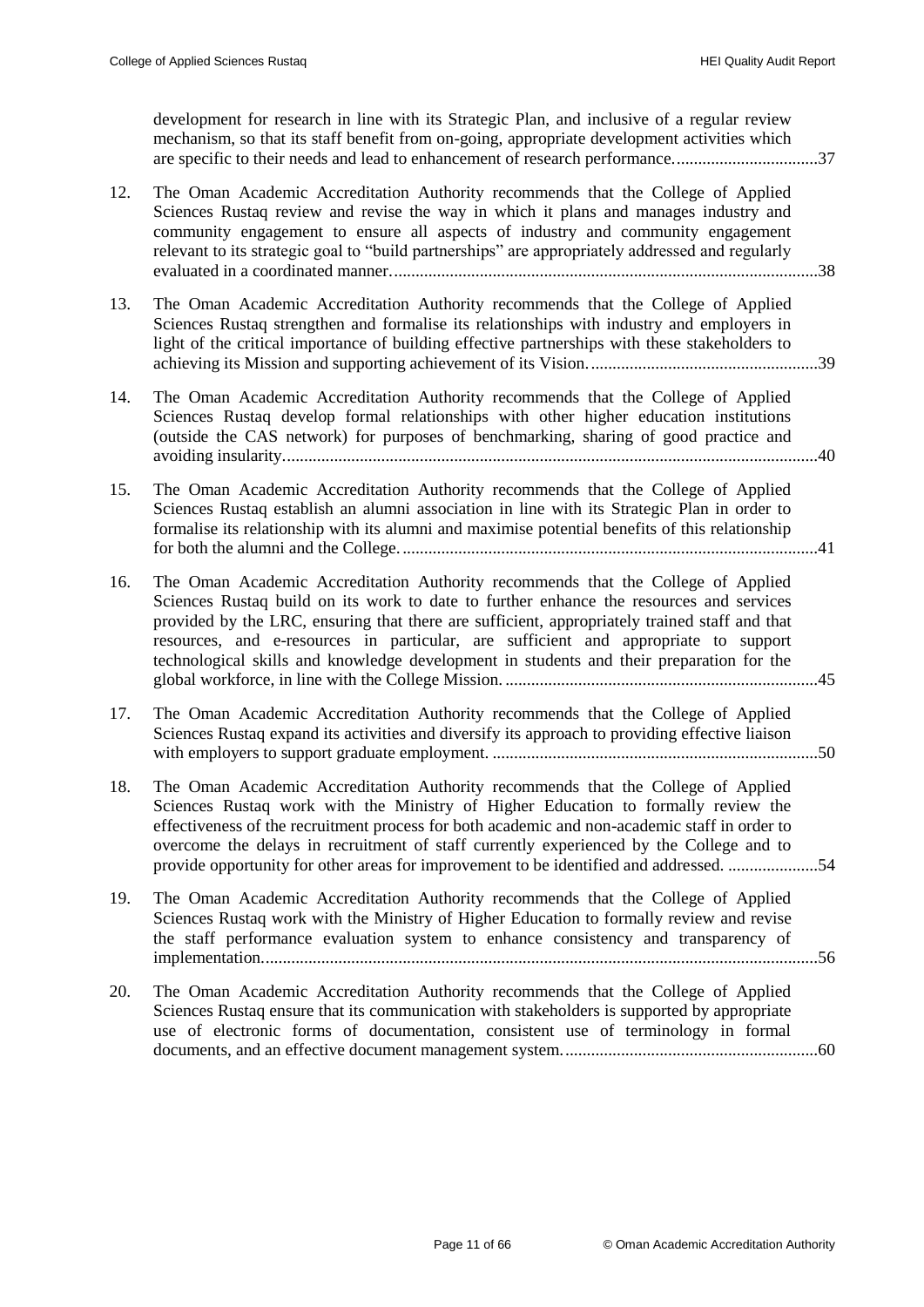# <span id="page-13-0"></span>**1 GOVERNANCE AND MAVNAGEMENT**

The College of Applied Sciences Rustaq (CAS Rustaq) is located in the Al Batinah region of the Sultanate of Oman, around 160 kilometers north-west of the capital Muscat. It is one of six CAS Colleges which form a network across the country. These public colleges are governed and supervised by Oman's Ministry of Higher Education (MoHE). CAS Rustaq, like the other colleges in the network, was first established in 1979 as a community college and then, in 1994, along with the other colleges it became a college of education to train Omani teachers. In 2007, as a result of a Royal Decree, the CAS Colleges transitioned to their current status as Colleges of Applied Sciences. CAS Rustaq has an organizational structure, headed by a Dean, which is common across the network. A board of trustees, an academic council and a Director General work at the level of the network to support the MoHE in undertaking its ultimate responsibility for the colleges.

The CAS Colleges are working to six strategic goals as identified in their current 2010 Strategic Plan (which contains indicative actions for 2011-2015). Goal1, to "align governance and management structures with the Mission, Vision and Value", is supported by three strategic objectives: optimize the effective operation of the Colleges of Applied Sciences; review central and management structures; and develop a model of governance of the CAS to be adopted by 2015.

This Chapter reports on governance and management at CAS Rustaq and specifically reports on the following: Mission, Vision and Values; governance; management; institutional affiliations; strategic plan; operational planning; financial management; risk management; policy management; entity and activity review systems; student grievance process; and health and safety.

# <span id="page-13-1"></span>*1.1 Mission, Vision and Values*

The Vision, Mission and Values statements are common for all six of the CAS Colleges as they were developed centrally by a committee established by the MoHE in 2010. CAS Rustaq states that these statements were developed via a participatory approach involving all CAS Colleges (Portfolio, p.1). This was confirmed during site visit interviews with various stakeholders. The Mission and Vision statements are:

Vision: *The Colleges of Applied Sciences aspire to be among the finest institutions in Oman and the Gulf by the year 2015, focused on practical education in the core technologies and applied arts and sciences of the global era. The Centres of Specialization in the six Colleges of Applied Sciences will be equipped with state-of-the-art resources and will be fully responsive to the changing requirements of Oman's economy and society. Centred in teaching, they will also engage in applied research at an international standard; and will have made substantial progressing toward achieving the status of Centres of Excellence. While achieving an appropriate level of autonomy in their separate responsibilities as regional colleges, the six CAS are to function as an interdependent and integrated system, laying the foundations for possible future development as a university. Graduates of the CAS will be well-skilled in the linguistic, technical, professional, personal and interpersonal competencies required to perform effectively in the dynamic national and international environments of the early 21st Century.* 

Mission: *The Colleges of Applied Sciences provide high quality programmes grounded in problem-based learning methodologies that prepare students for employment in a global world, for graduate studies and as required for the on-going development of competent citizens who contribute to Oman's economy and society. Graduates will possess the skills necessary to*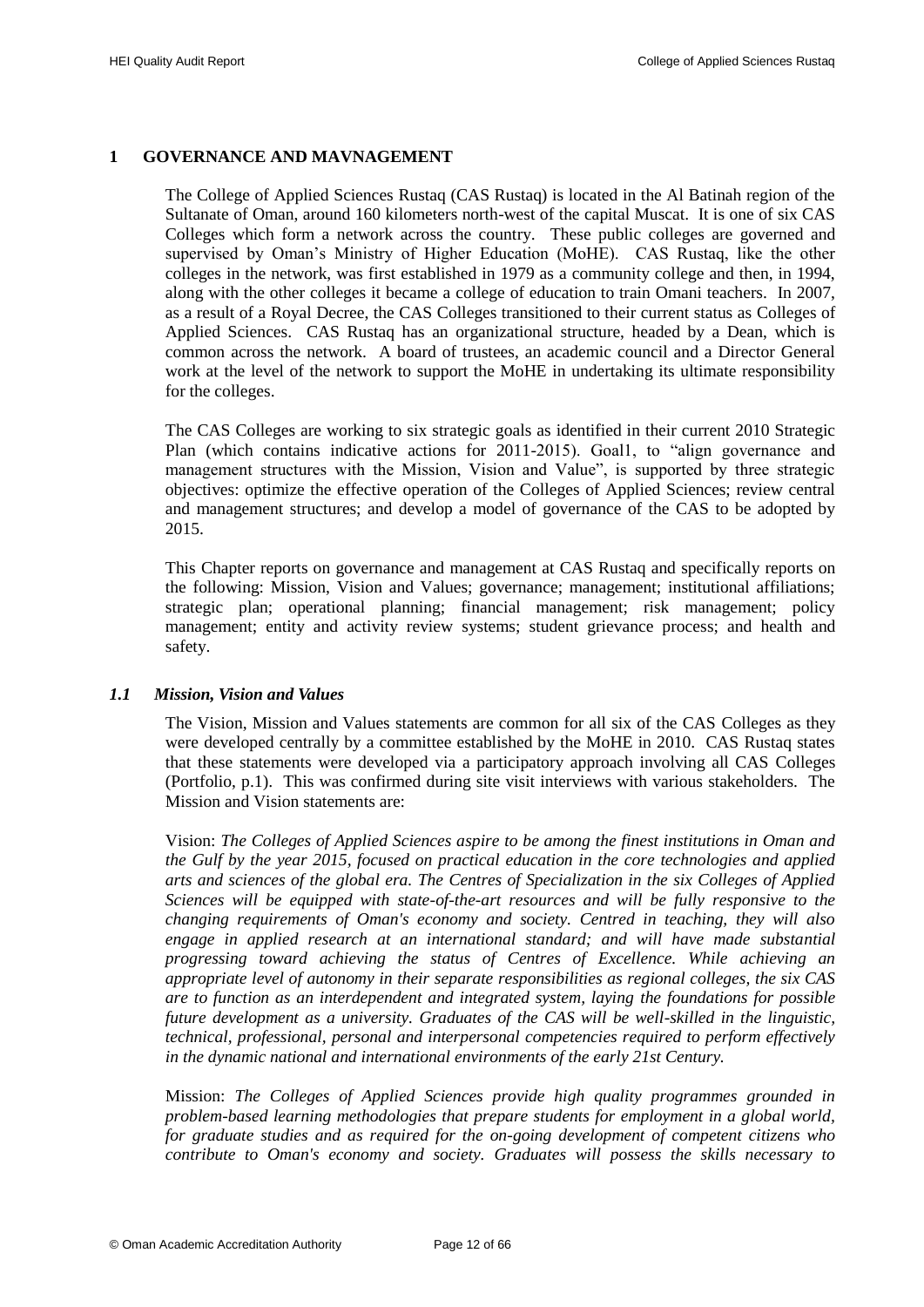*integrate and apply knowledge in the workplace. Student outcomes are enhanced through active and productive partnerships in both higher education and employment.* 

The Mission and Vision statements are underpinned by six core values: Loyalty; Service; the Advancement of Knowledge; Creativity; Professionalism; and Partnership (Portfolio, p.2).

The Panel was informed that the realization of the CAS's aspiration "…to be among the finest institutions in Oman and in the Gulf by 2015 …" (Vision statement) is to be assessed by a set of 117 key performance indicators (KPIs) developed by MoHE to monitor the CAS network's progress in achieving its Mission and Vision. The MoHE has recently initiated processes for the review of the CAS Mission and Vision through a participatory approach. A consultation forum was conducted in October 2013 during which internal and external stakeholders, including CAS Rustaq, had the opportunity to give their feedback on the current Mission and Vision.

The Panel found that the Mission, Vision and Values were adequately communicated to staff and students. They are displayed throughout the College, on the College's website and are included in the Orientation Booklet. Nevertheless, some students interviewed by the Panel indicated that they were not aware of the College's Vision and Mission, nor had they participated in their development. The Panel encourages the College to develop and implement formal processes to measure and enhance awareness about these strategic statements, and to ensure that there is shared sense of ownership among all internal stakeholders.

# <span id="page-14-0"></span>*1.2 Governance*

CAS Rustaq's governance system is guided by the Executive Bylaw of Royal Decree 62/2007 which established the CAS network. In line with all the six CAS Colleges, CAS Rustaq is governed by the Minister of Higher Education, the Board of Trustees (BoT), the Undersecretary of the MoHE, the Academic Council and the Director General (DG) of the CAS network. The BoT is the highest governing body and is responsible for setting strategies and policies for CAS Colleges and following up on their implementation. The BoT is chaired by the Minister of Higher Education and includes the Undersecretary of MoHE as Deputy Chairperson, the DG of the CAS network as Secretary, two Undersecretaries of relevant ministries in addition to four representatives from industry (Portfolio, p.3). The Panel found that the BoT meets regularly to monitor the performance of the CAS Colleges and take decisions on strategic issues, such as the approval of new academic programs. It also receives regular feedback on the colleges' progress via the Academic Council. There are no formal mechanisms in place to evaluate the effectiveness of the BoT.

The Academic Council is chaired by the Undersecretary of the MoHE and comprises the DG of the CAS network, the Deans of the six CAS Colleges and three academic staff members. The main responsibility of the Academic Council is overseeing the CAS network academic provision and related processes. The Panel learnt that academic proposals and decisions from the six colleges are first discussed at the Academic Council, after which the Council's recommendations are forwarded to the BoT for approval.

The DG of the CAS network is responsible for following up and supervising work and progress in the CAS Colleges. As a member of the BoT and Deputy Chairperson of the Academic Council, the DG acts as a link between the CAS Colleges and the governing bodies. The Panel was informed that the CAS Rustaq College Council meeting minutes and reports regarding the progress of work at the College are regularly forwarded to the DG to allow appropriate action to be taken. In turn, the DG submits an annual report to the MoHE Undersecretary on the College's performance. The College states that a "College Performance Appraisal Report" is submitted annually to the DG within the MoHE for the purpose of monitoring the performance of CAS Rustaq (Portfolio, p.5). The Panel found that the report submitted by CAS Rustaq for this purpose was insufficiently comprehensive to constitute a sound basis for decision making by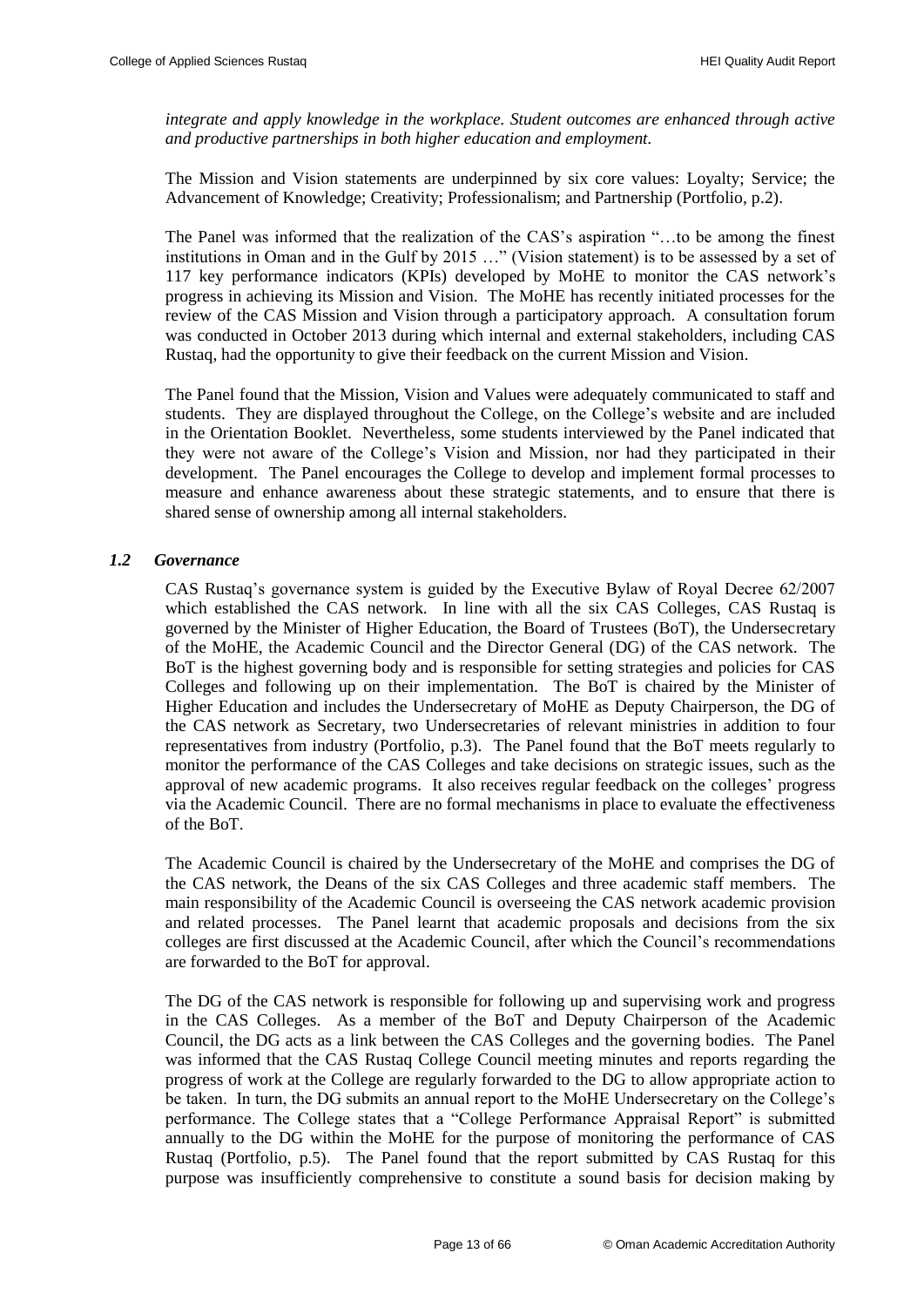<span id="page-15-2"></span>governing bodies. Relevant stakeholders concurred with this. The Panel urges the College to enhance its annual reporting of institutional performance to the MoHE and notes that staff satisfaction data on governance and management collected by the College (an overall rating of "Good" is reported – Portfolio, p.6) can inform this report.

#### **Recommendation 1**

<span id="page-15-1"></span>**The Oman Academic Accreditation Authority recommends that the College of Applied Sciences Rustaq ensure that its performance appraisal reports to the Directorate General of the Colleges of Applied Sciences are sufficiently robust to support effective monitoring and decision making at governance level.** 

The Panel heard consistent indication of the College's desire to have more autonomy in taking decisions relating to operational issues, such as human resources management, in order to overcome hindrance resulting from the centralised approach to governance of the CAS Colleges. The Panel also heard that consideration was being given at the system-wide level to allow for this by delegating more authority on local issues. The Panel supports intent in this area. During the audit visit, the Panel learnt of various encouraging system-wide development and improvement initiatives currently being undertaken at the governance level. These initiatives align with the current Strategic Plan (SP) for the CAS Colleges and have been informed by OAAA Quality Audit Reports of colleges in the network. They include: the second cycle of strategic planning in order to develop a new SP; monitoring of institutional performance using key performance indicators (KPIs); bylaw and policy development as well as review of the Executive Bylaw developed in 2010; establishment of a comprehensive student information system (SIS); and review and development of the governance model for the CAS Colleges. The Panel was informed that these developments will be in place at the end of the 2013-2014 academic year, with ensuing implementation and evaluation. Further comment on these initiatives is provided in relevant sections of this Report.

# <span id="page-15-0"></span>*1.3 Management*

The management structure of CAS Rustaq is outlined in the College's organizational chart. The roles of each senior position within the organisational chart are detailed in the CAS Executive Bylaw. The Dean is the highest authority in the College and is in charge of managing the College's academic, administrative, and financial affairs. There is an Assistant Dean for Academic Affairs & Scientific Research and an Assistant Dean for Academic Support Affairs. The Dean chairs the College Council that comprises, in addition to the Assistant Deans, the Heads of Academic and Administrative Departments as well as Centre Directors. Council meeting minutes show that the Council meets regularly to discuss and take decisions on main operational issues.

During the audit visit, the Panel heard consistently about the collegial and consultative approach to management at CAS Rustaq and its role in creating a pleasant working environment in the College. The Panel found that there is strong leadership in the College and those responsible for management in the College have been proactive in contributing to and implementing important initiatives at the CAS network level, such as the introduction of the concept of quality assurance, the development of the CAS SP and a suite of essential policies. The College has an active Student Council (see Chapter [7\)](#page-49-0) and staff interviewed by the Panel emphasised their involvement at different levels of decision-making and in implementing the College's operational plans. Moreover, "Leadership" was identified as one of the main strengths of the College by external stakeholders. The Panel acknowledges that the collegial, participatory management style of the current Dean has been a great asset to the College during its development into a College of Applied Science. The Panel concurs with the College's assertion that it has made "significant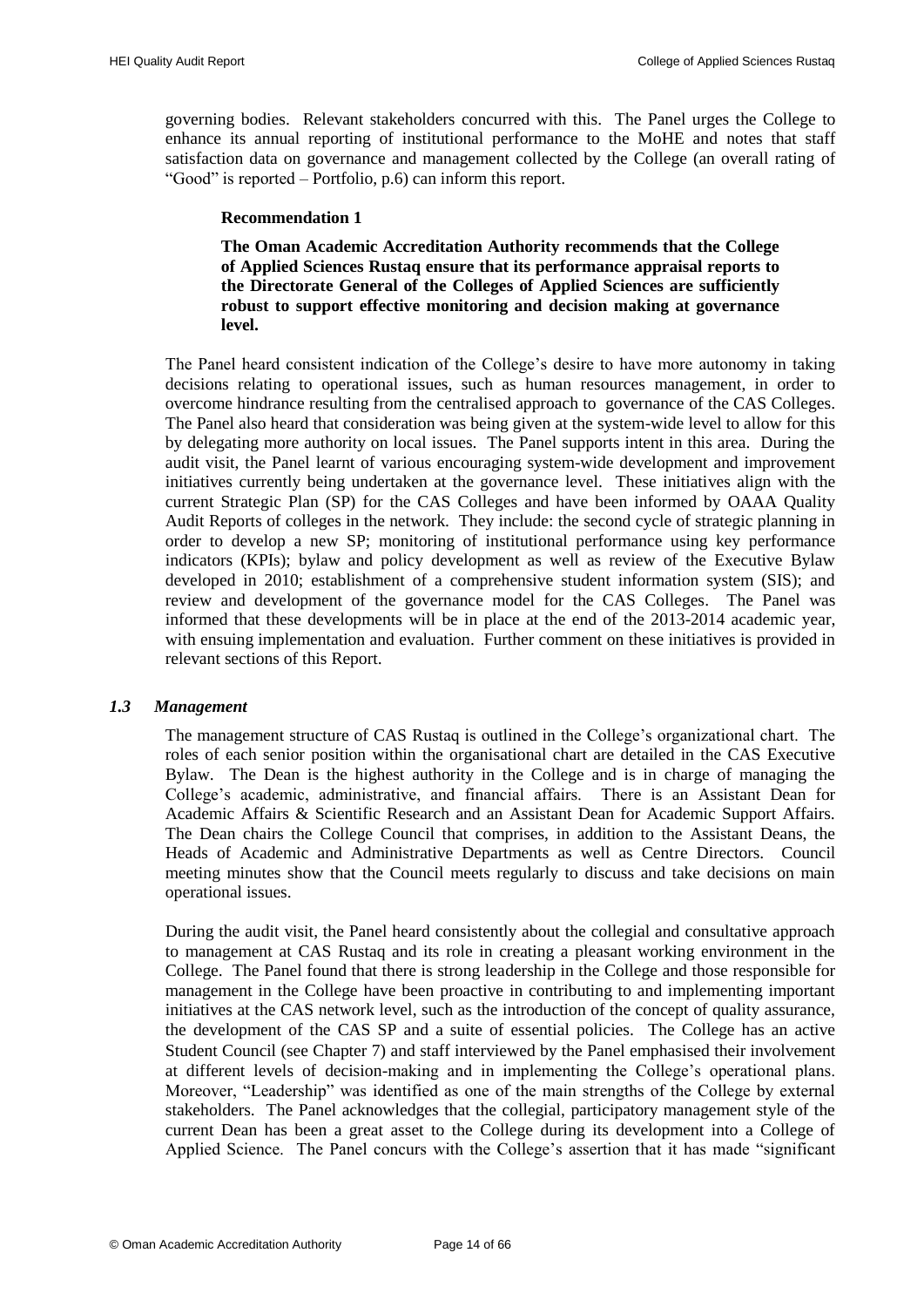<span id="page-16-1"></span>steps towards the establishment of a broad-based platform where everybody has a voice" (Portfolio, p.xviii) and notes that this aligns with actions identified in the CAS Strategic Plan.

# **Commendation 1**

# **The Oman Academic Accreditation Authority commends the College of Applied Sciences Rustaq for establishing an inclusive and proactive approach to managing and developing the College.**

<span id="page-16-0"></span>The MoHE employs a Program Director (PD) with responsibility across the CAS network for each of the CAS programs. As a result, a PD, affiliated to the DG's office, has been assigned to each of the degree programs offered by the College, i.e., Information Technology (IT), International Business Administration (IBA) and English Language Teaching (ELT). PDs contribute to the management system by providing "first-hand support to the College management in academic matters" (Portfolio, p.5). Job descriptions for the PDs who support the College show them to be responsible for ensuring effective functioning of the degree programs.

The Panel learnt that while the IBA PD is resident at CAS Rustaq, the other PDs visit the College twice a semester, during which time they meet with stakeholders to assess the effectiveness of program delivery. In addition, PDs have regular meetings with the Heads of Departments, Deans and the DG to establish effective communications and reporting systems. The Panel notes with appreciation that detailed reports with specific recommendations, e.g. 'Grades Moderation Report' and 'Academic Report' are prepared by the PDs and submitted to the DG at the end of each semester. The Panel identified some overlapping of responsibilities between PDs and Deans with regard to decision making on academic issues. The Panel is of the view that communication between PDs and Senior Management needs to be enhanced to help ensure effective program delivery. There is evidence that formal processes to consider the respective roles of PDs and Deans have now been initiated and the Panel encourages on-going monitoring and evaluation of this activity. The Panel also notes that, while job descriptions for PDs are in place, there are no formal policies or procedures to guide their work or for the evaluation of their performance. The Panel encourages this to be addressed.

The Panel learnt that the College has recently established 23 committees to enhance the College's performance in functional areas such as risk management, academic advising, intra-college communication and health and safety. A list of these committees, along with their main responsibilities and reporting lines was provided to the Panel. The Panel encourages the College to assess the impact of these committees on college management processes.

The College has recently undertaken initial steps to enhance communication among internal stakeholders; these include the activation of an internal e-mail system and an SMS-based system as well as the establishment of an Intra-College Communication Committee. The Panel supports these initiatives. Over the course of the audit, the need for the College to adopt a standardised and better organised document management system became apparent. More consistency and coherence in style, formatting and version control of documents across the College would support quality assurance processes in general (see [Recommendation 20](#page-61-2) ).

CAS Rustaq reports that CAS Rustaq management performance is monitored by MoHE through mechanisms which include the annual College Performance Appraisal report (Portfolio, p.5). Overall, the Panel found that there are clear lines of accountability within the College and that the management processes are well-understood by staff. The Panel nevertheless encourages formal evaluation of management to be strengthened at College level and included in institutional performance reports (see [Recommendation 1\)](#page-15-2).

The CAS Bylaw requires a Quality Assurance Department, headed by a Director, to be established in each of the colleges. The Bylaw details the main duties that this Department is to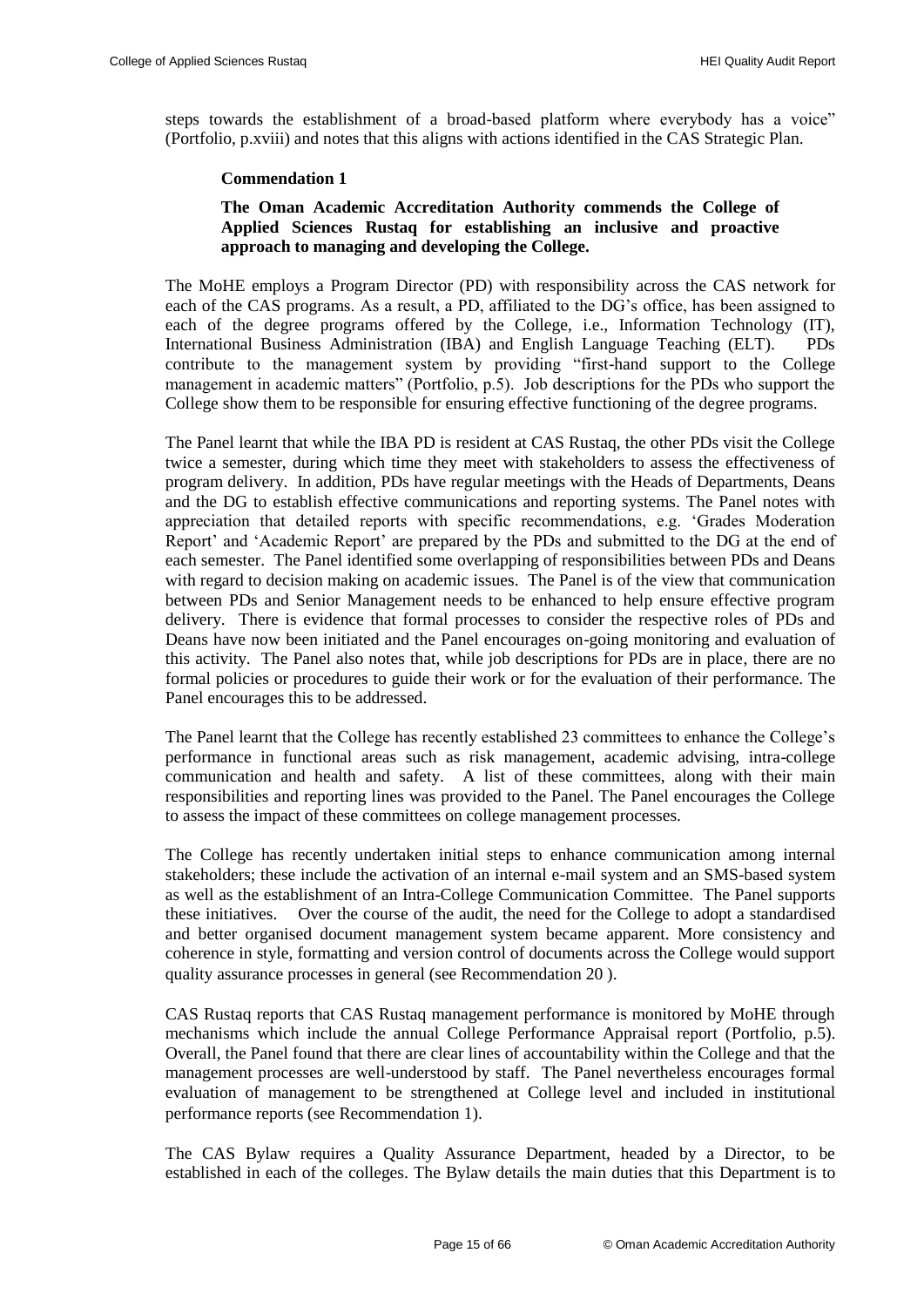undertake. The College reports that a Quality Assurance Department has been established and Quality Assurance Officers appointed (Portfolio, p.2). The Panel found the College to be working hard to build a quality assurance culture, with efforts to date led principally by the Dean and the Assistant Dean for Academic Affairs and Scientific Research. The College has a Quality Assurance Steering Committee (QASC), chaired by the Dean, and associated sub-committees which together have produced a series of annual institutional self-studies. There are also designated departmental Quality Coordinators. In addition, a College Internal Auditing Committee (IAC), chaired by the Assistant Dean for Academic Affairs and Scientific Research, was established for the academic year 2012-2013. However, the Quality Assurance Department *per se* is underdeveloped although it was established in 2010. An existing member of staff, relatively new to the field of quality assurance was appointed Head of this Department just prior to the audit visit (there had been no previous Head) and there are no other staff dedicated to it. Much work, however, remains to be done to develop, formally document and coordinate quality assurance systems and processes across the College and ensure that opportunities for improvement that are identified are systematically addressed and result in quality improvements (also see [Recommendation 4\)](#page-22-3). The Panel heard acknowledgement of the need for investment in further training of staff in quality assurance, and urges this to be acted on.

#### <span id="page-17-2"></span>**Recommendation 2**

<span id="page-17-1"></span>**The Oman Academic Accreditation Authority recommends that the College of Applied Sciences Rustaq enhance the capacity and capability of its Quality Assurance Department in order to support the development, implementation and coordination of College- and network-wide quality assurance quality systems.**

# <span id="page-17-0"></span>*1.4 Institutional Affiliations for Programs and Quality Assurance*

The MoHE signed a Memorandum of Understanding (MoU) in 2006 with New Zealand Tertiary Education Consortium (NZTEC) to provide academic expertise for the development of degree programs that are of relevance to Oman's economy. The following programs were developed for CAS: International Business Administration (IBA); Information Technology (IT); and Communication Studies and Design. The MoU specified that for the first batch of students NZTEC was to provide the learning materials, including lecture notes, modules, assignments and examinations, and oversee program implementation and quality assurance. The Panel learnt that the academic collaboration with NZTEC had provided valuable support to the CAS Rustaq (which offers the IBA and IT Programs), particularly in terms of staff development and enhancement of teaching and learning across the CAS network. The agreement was terminated in 2010 following graduation of the first batch of students. The NZTEC is deemed by the College to have been useful to the (then) newly-established CAS Colleges by giving direction in the field of Applied Sciences and providing an international benchmark (Portfolio, p.6).

The Panel was informed that the quality of the degree programs had been monitored through annual visits by NZTEC Program Coordinators as well as regular communication between the CAS network and NZTEC. After the termination of the agreement, a comprehensive review of the academic programs was conducted in view of NZTEC recommendations (also see section 1.10). The Panel is pleased to note that these recommendations have also informed the development of the CAS Strategic Plan.

The Panel found no evidence of future plans for signing agreements with other foreign HEIs or accreditation bodies for the international benchmarking of the CAS Rustaq programs. As a public HEI in Oman, there is no obligation for the College (or the network) to have an institutional affiliation for programs and quality assurance. Nevertheless, the Panel had some concern regarding the current lack of appropriate benchmarks external to the CAS network to support CAS's strategic goal to "strive for academic excellence" (also see [Recommendation 8\)](#page-31-3).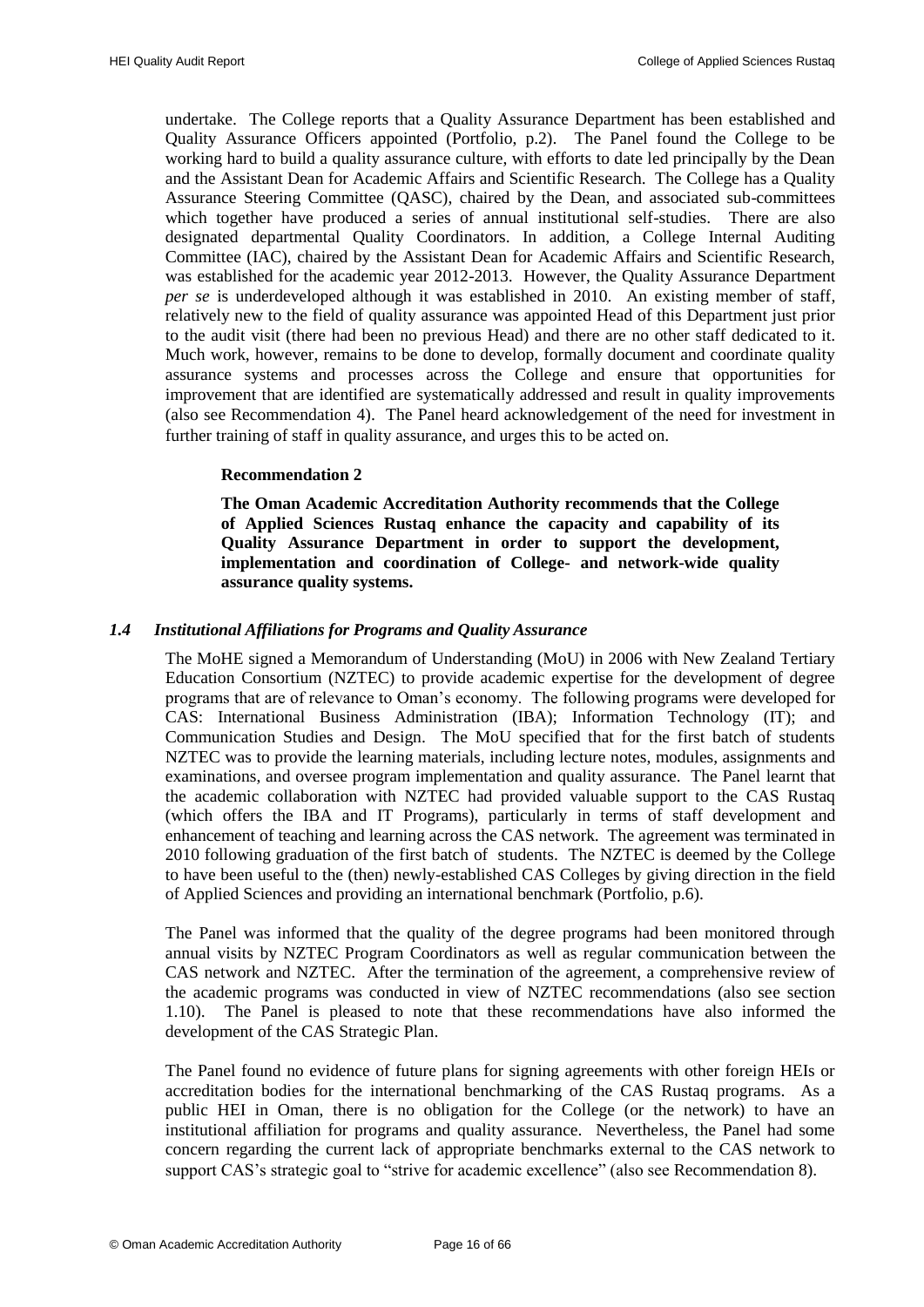#### <span id="page-18-0"></span>*1.5 Strategic Plan*

The Panel learnt that the current Strategic Plan for the CAS Colleges (the CAS SP) was developed in 2009-2010 by a 'Dean's Taskforce' in light of consultancies commissioned by the MoHE and in alignment with the draft SP for Education in the Sultanate as well as the Sultanate's Eighth Five Year Plan (2011-2015). The Panel was informed that the strategic planning process was initiated by the CAS Colleges, with CAS Rustaq undertaking a leading role. The Taskforce was chaired by the (former) Dean of CAS Rustaq and two out of the five committee members were from CAS Rustaq. The Panel appreciates the key role assumed by CAS Rustaq in facilitating this system-wide strategic planning initiative.

The current SP, which is common to all the six colleges in the CAS network, is a comprehensive document which identifies six strategic goals: *align governance and management structures with the Mission, Vision and Values; raise awareness of and engender pride in the Colleges of Applied Sciences; advance student learning; strive for academic excellence; build partnerships; and achieve sustainable funding resources.* These are supported by objectives, strategies and performance indicators. Responsibilities are also indicated. However, the current SP – termed "Phase 1" – is an interim document which includes performance targets relating to 2010 only, along with "indicative actions" for Phase 2 (2011-2015). At the time of the audit visit, the Phase 2 Plan was still being worked on (also see Section 1.2). The completion and rolling out of Phase 2 is therefore overdue. The Panel strongly encourages enhanced effort to launch the Phase 2 Plan.

MoHE monitors the implementation of the strategic plan through feedback from CAS with each of the six CAS network colleges responsible to follow up on the implementation of one of the six strategic goals (Portfolio, p.8). The Panel confirmed that CAS Rustaq was in the process of following up on Goal 4.

The Panel found that academic and administrative staff have attended a number of workshops conducted by the College to enhance their awareness of planning and to help them develop College operational plans aligned to the overarching CAS Strategic Plan.

# <span id="page-18-1"></span>*1.6 Operational Planning*

CAS Rustaq states that a standard approach to operational planning has been adopted across the College (Portfolio, p.8). Each department is required to draft its operational plan by extracting the relevant objectives from the SP, and identifying the strategies needed to achieve these. To ensure consistency among the Departmental Operational Plans (DOPs), a standard template is employed to list the Strategies, KPIs, Review of Results, Improvement Action as well as Responsibility for following up on each objective. The drafted DOPs are checked for consistency by the QASC after which they are forwarded to the College Council for approval. The Panel noted positively that the College has adopted ADRI (see Appendix B) as an organising principle for its operational planning.

The Panel found that the QASC has conducted extensive training on operational planning and has assisted departments in linking their operational tasks to strategic goals. Academic and administrative staff confirmed that they participated in these workshops and that they found them useful in the development of their departments' operational plans. However, the Panel found varying levels of understanding among interviewed staff on how to align DOPs to the SP. Upon review of DOPs for the academic year 2012-13, the Panel concluded that while some are well developed, others would benefit from further revision to ensure their adherence to the approved DOP template, and relevance of the selected strategies, KPIs and targets to achieving identified objectives. The Panel encourages the College to provide staff with more professional development opportunities in operational planning to ensure effective implementation of strategic objectives.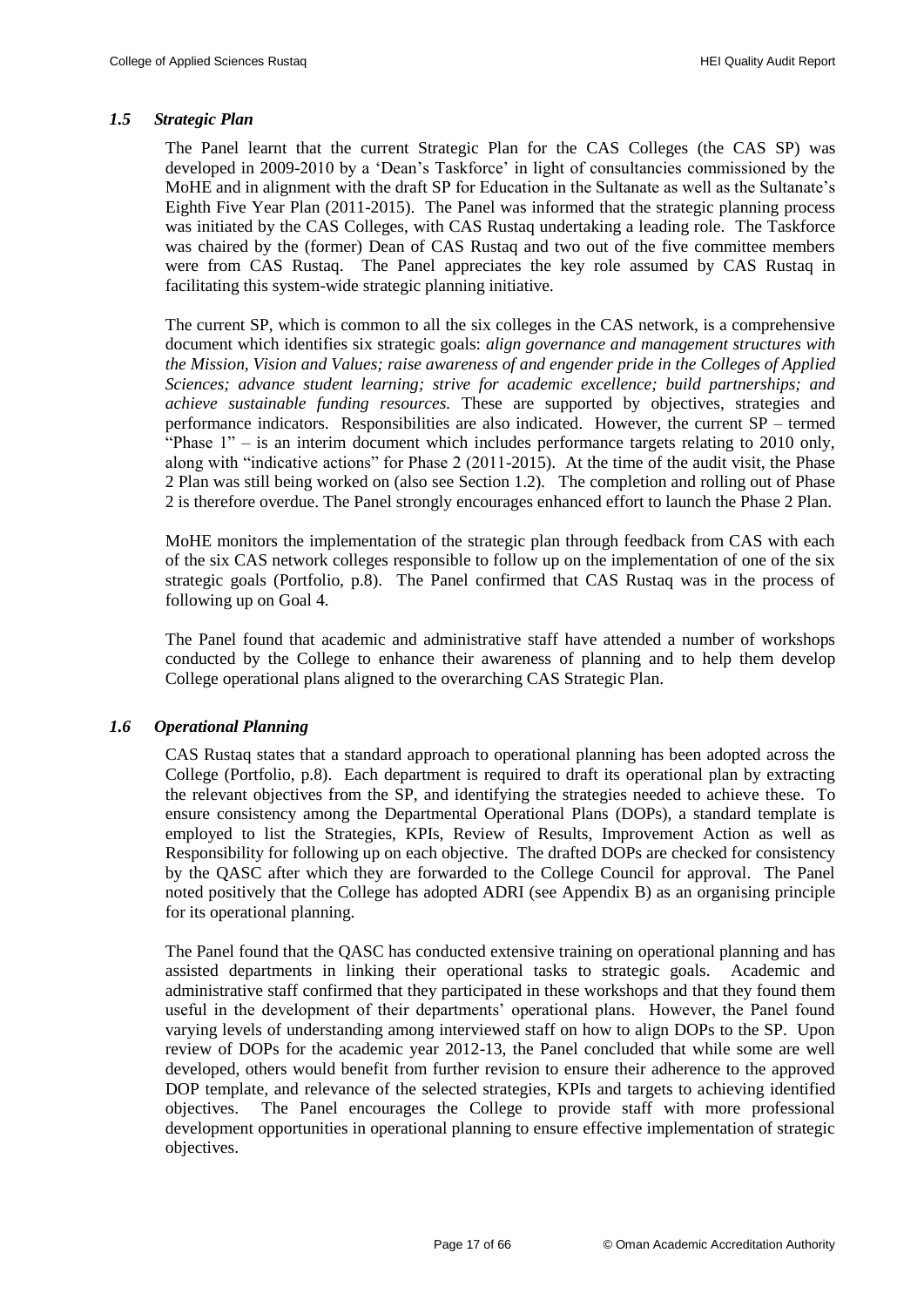The Panel learnt that the monitoring of DOPs is conducted annually by a sub-committee of the QASC which evaluates the departments' progress towards the achievement of the targets identified in their operational plans. At the time of the audit visit, formal reports on the outcomes of these evaluations had not yet been produced. The Panel encourages the College to document the monitoring and evaluation processes for DOPs so that progress towards meeting the operational objectives can be formally assessed. Enhanced management of operational planning will provide better means for opportunities for improvement identified through institutional selfstudies to be addressed systematically. The Panel encourages the College to maintain its efforts to embed a sound process of operational planning across the institution.

# <span id="page-19-0"></span>*1.7 Financial Management*

CAS Rustaq adopts the central financial system for all government publicly-funded institutions as set by the Ministry of Finance (MoF) (Portfolio, p.10). The Panel learnt that the College has a developmental budget which covers major capital expenditures and an operational budget which provides funding for the day-to-day operation of the College. The developmental budget is decided and controlled centrally by the MoHE; by contrast, the College has some autonomy in managing its operational budget. In line with the CAS network, CAS Rustaq is required to draft and forward its annual operational budget to the MoHE for approval. The Panel learnt that requests from the different departments are first discussed by the respective Head of Department, the respective Assistant Dean and the Dean. Upon approval by the Dean, the requests are then forwarded to the Director of Administration and Finance who is responsible for preparing the College's annual budget in accordance with the MoHE plans. According to the CAS Bylaw, the Dean is responsible for overseeing the preparation of the College's estimated budget and submitting it to the DG following its review by the College Council.

It was evident to the Panel that all the instructions relating to financial planning are issued by the MoF and supervised by the MoHE. The College may spend up to 8,000 Omani Rials without MoHE approval; however, project requests for higher amounts need to be forwarded, along with a good justification, to MoHE for approval. The Panel found some dissatisfaction with the current financial system within the College, as there are no specific budget allocations to some areas of responsibility; for example, there is no budget allocated for research. (Research funding is further discussed in Section [4.3\)](#page-36-1). Nevertheless, the Panel learnt that there is some scope for the College to move funds from one budget category to another in order to meet emerging priorities.

Goal 6 of the CAS Strategic Plan is to "achieve sustainable funding resources". However, the College identifies that some of the strategic objectives to achieve this goal, namely "introduce partial student contribution to funding" and "develop income-generating activities" are not currently achievable as they contradict the laws regulating the activities of publicly-funded institutions (Portfolio, p. 10). This was confirmed to the Panel and some dissatisfaction was expressed with progress in realizing Strategic Goal 6. The Panel learnt that the College is currently engaging with the MoF to explore feasible options for implementing income-generating activities and services. The Panel notes that Phase 2 of the Strategic Plan needs to reflect appropriate review of Goal 6.

The College has an internal auditor who reports directly to the Director of Internal Audit Office in the MoHE. Moreover, as a public institution, the College is audited annually by the State Audit. The Panel notes, however, that the effectiveness of the current financial system has not yet been evaluated by the College. Nor is there a long-term financial risk plan in place. Whilst the Panel acknowledges there are limitations in the financial management system that are beyond the College's control, it encourages the College to evaluate the effectiveness of its financial management system in supporting achievement of its operations and strategic goals.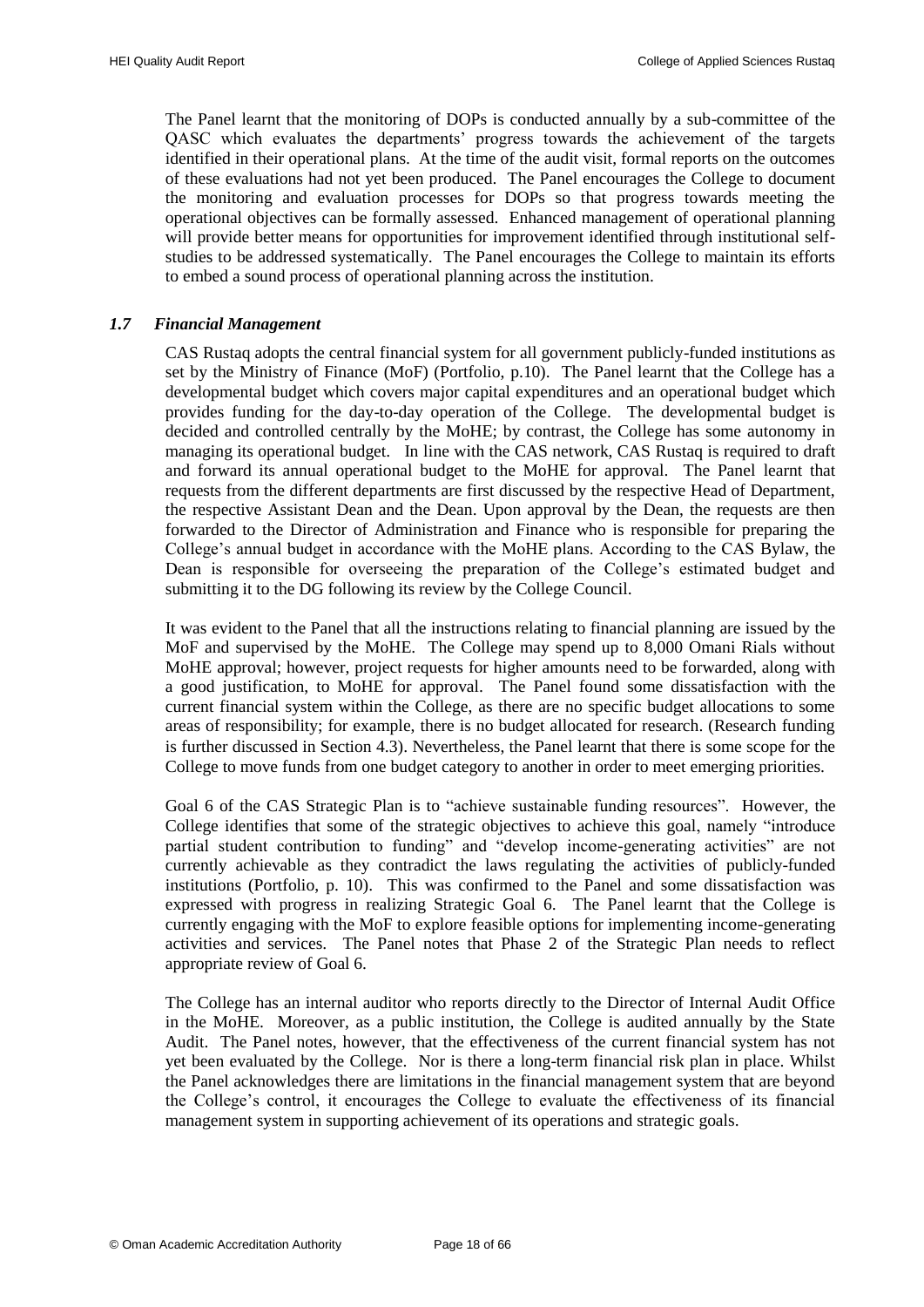#### <span id="page-20-0"></span>*1.8 Risk Management*

In its attempts to formalise its approaches to risk management, CAS Rustaq established a Risk Management Committee (RMC) in June 2012, mandated to develop guidelines for managing potential risks that threaten the achievement of the College's strategic goals. The RMC developed a draft for a Risk Management Plan (RMP) which was discussed in a College-wide workshop in December 2012. The RMP was revised in light of feedback from college staff and subsequently approved by the College Council in February 2013. The College notes that this initiative represents its first experience with non-financial risk management and that evaluation of its effectiveness would be premature (Portfolio, p.11).

The RMP aims to identify and address risks with the ultimate goal of improving educational processes at CAS Rustaq. It includes a list of risks identified by the different academic departments as well as College centers including the Learning Resource Centre, Admission and Registration Centre, and Students Career Guidance Centre. Proposed strategies for addressing the identified risks are also included. Upon reviewing the College's RMP, the Panel suggests that the scope of risk management at CAS Rustaq is further developed to include emerging risk areas such as strategic academic risk. The Panel is also of the view that the Plan needs to be further expanded to include clear roles and responsibilities, procedures for identifying and mitigating risks, as well as mechanisms for monitoring and evaluation.

During interviews, the Panel did not find a shared understanding of what constitutes a risk or the concept of risk management. Some staff members indicated they had learnt about the RMP in departmental meetings but had not actually seen it. The Panel acknowledges that the RMP is not yet fully implemented; nevertheless, it notes the need for the College to foster a risk management culture and embed risk management as part of its main operations.

CAS Rustaq identified the need to "provide further training to RMC and all staff and faculty about identifying and addressing risks" and "adopt a scale to classify the identified risks in terms of their scope, potential impact and probability of occurrence" as opportunities for improvement in its self-study (Portfolio, p.16). The Panel concurs and urges the College to integrate these initiatives within a comprehensive risk management framework that enables the staff to embed risk management processes into the College's strategic and operational activities.

# **Affirmation 1**

<span id="page-20-2"></span>**The Oman Academic Accreditation Authority supports the efforts of the College of Applied Sciences Rustaq to develop a comprehensive risk management framework to ensure that risks are identified and assessed against defined criteria and that appropriate mechanisms are in place to support effective implementation.**

# <span id="page-20-1"></span>*1.9 Policy Management*

CAS has a strategic objective to "optimize the effective operation of the Colleges of Applied Sciences" and, in support of this, a strategy to "develop a comprehensive set of academic and administrative policies" (Portfolio, p.11). The MoHE has undertaken a number of actions to implement this strategy. The Panel learnt that an intercollegiate Taskforce comprising 37 members was established in 2012 to identify and develop 20 main policies. In addition, the Taskforce developed a CAS network Policy Framework to ensure that all policies are consistently developed, implemented and reviewed across the six colleges. A CAS Policies and Procedures Committee (PPC), chaired by the CAS DG, was established in May 2013 to finalize the policies drafted by the Taskforce. A list of the new policies being developed was provided to the Panel.

The Panel was concerned to find that some draft policies provided as supporting materials were based on policies of overseas institutions without appropriate attribution. The Panel was advised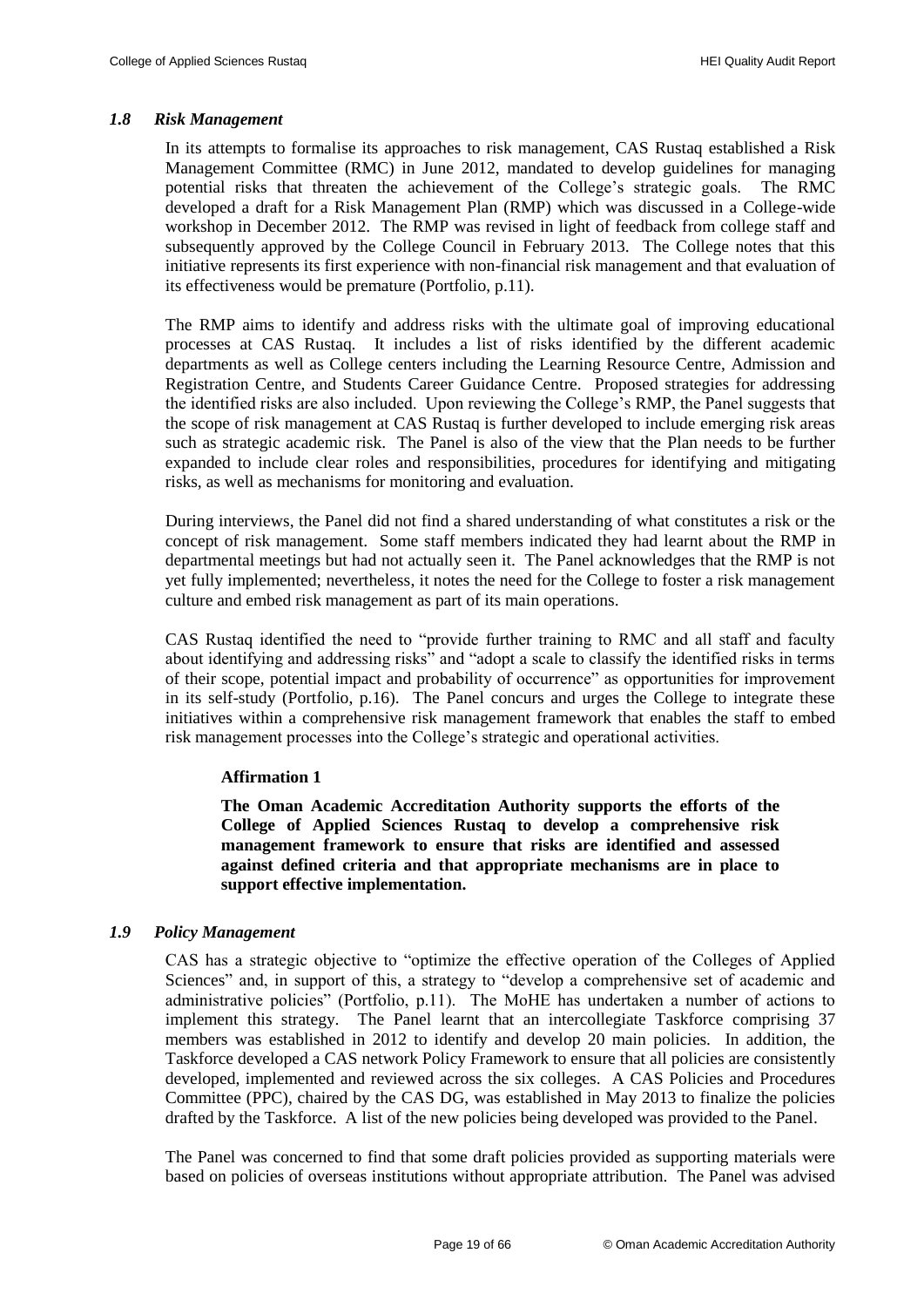that this occurrence was a result of the drafting process and that all references would ultimately be acknowledged. The Panel urges the College to work with the Ministry of Higher Education to ensure that this issue is addressed at the CAS network level in order to assure the academic integrity of the final versions of the policies. Any occurrence of plagiarism in approved policies would not only undermine the reputation of the CAS Colleges but could lead to other severe consequences such as the denial of national institutional accreditation.

The Panel was also concerned about impact on CAS Rustaq due to the delay in the development of the CAS network suite of academic and administrative policies. According to the CAS SP, implementation of its strategy to "Develop a comprehensive set of academic and administrative policies" were set to be completed in 2010, with an indicative action for 2011-2015 to "Apply policies and procedures in a fair and transparent manner, and ensure policies are reviewed every three years". However, at the time of the audit visit, the identified policies had not yet been finalized and hence, main operations at the College are not guided by formal policies and procedures. The Panel learnt that the MoHE has recognised the need to advance the policy development processes. The Panel heard that the new set of policies would be finalised and approved by the Academic Council in June 2014, to be implemented in September 2014. The Panel was also informed that, as not all issues can be addressed centrally at MoHE, there is scope for the development of local policies at each College.

The Panel appreciates that the development of network-wide policies involves the entire network of CAS Colleges; the management of this process and final approval of network-wide policies is not the responsibility of CAS Rustaq. CAS Rustaq has also worked in full cooperation with others in this process to date. Nevertheless, the absence of key policies is problematic for the College and the Panel therefore urges it to be more proactive in supporting the finalisation and approval of both local and network-wide policies and preparing for their implementation.

#### **Recommendation 3**

<span id="page-21-1"></span>**The Oman Academic Accreditation Authority recommends that the College of Applied Sciences Rustaq seek opportunities to work more proactively with its governing body, the Ministry of Higher Education, to ensure that there are appropriate local or network-wide policies in place to support all key activites in the College.** 

# <span id="page-21-0"></span>*1.10 Entity and Activity Review Systems*

CAS Rustaq focused this section of its self-study around its commitment to submit its programs to on-going review and appraisal in support of the CAS strategic goal to "strive for academic excellence" (Portfolio, p. 12). The Panel's finding about this are reported in Section [2.2.](#page-25-0)

The scope of this section of the Quality Audit (as detailed in the Quality Audit Manual) relates to systems for the review of all institutional entities and activities. In relation to this, the Panel noted the establishment of the QASC in 2010 to oversee the College's self-evaluation processes and spread the culture of quality assurance throughout the College. In addition, a College Internal Auditing Committee (IAC) on Quality Assurance has been established to conduct annual internal quality audits. The QASC has so far conducted three self-evaluation reviews for the academic years 2010-2011, 2011-2012 and 2012-2013 (Portfolio, p. xiv). However, the Panel found little evidence of formal documented processes to guide the work of these committees, of analysis of trend data collected over this period, or of systematic follow up of the outcomes of the reviews that have been conducted.

It was emphasised to the Panel that the concept of quality assurance was relatively new at CAS Rustaq, and hence several workshops had been conducted by the QASC to enhance awareness about quality assurance among staff and students. The Panel was pleased to note the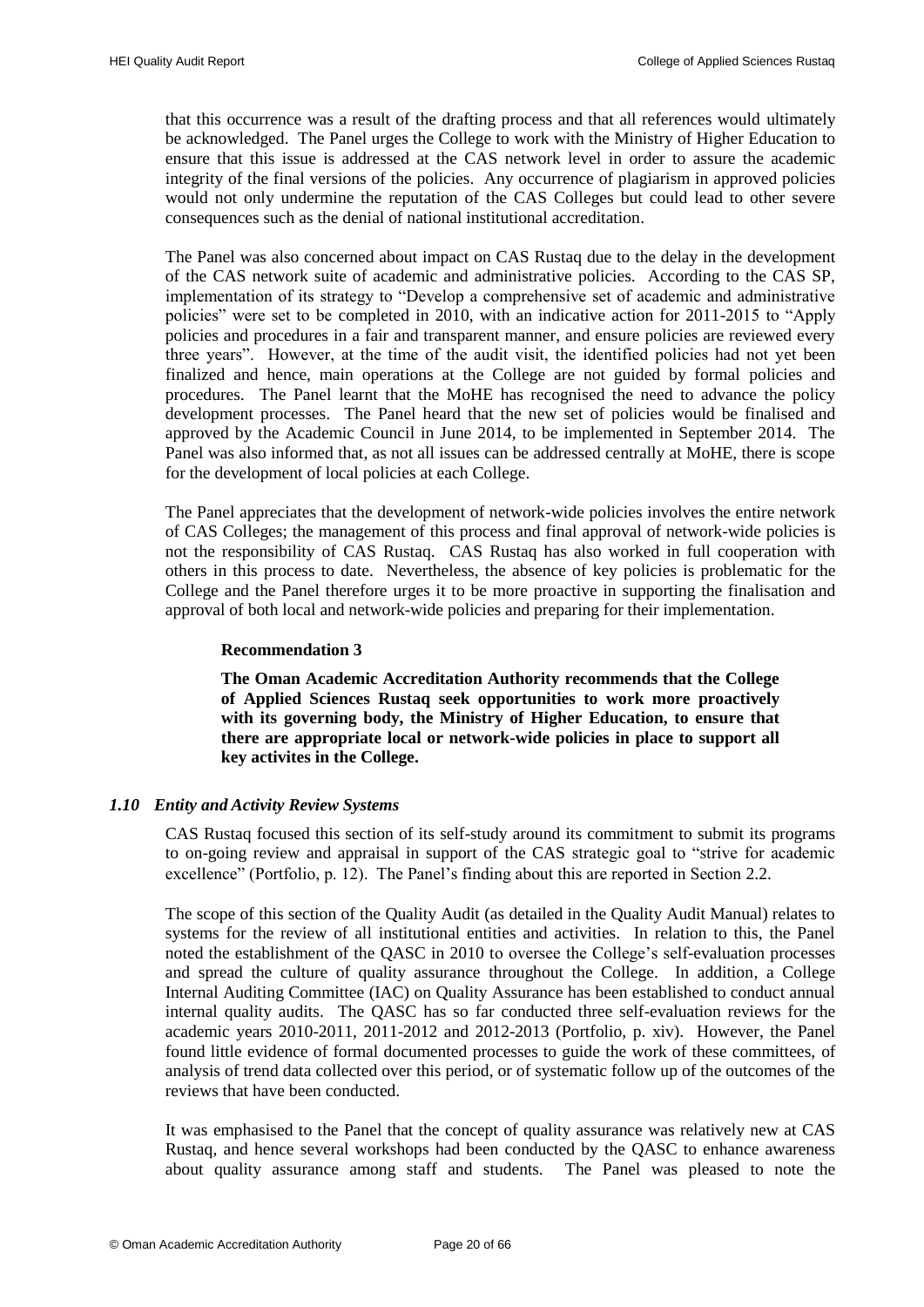improvement in QA awareness, as evidenced by the active involvement of the staff in the preparation of the self-study Portfolio, as well as use of the ADRI cycle to identify good practice and areas for improvements. The Panel is keen to see that the momentum gained through the current self-review is sustained by prioritising and implementing planned actions to address the "Opportunities for Improvement" identified through the various review activities. These actions need to be fed into the College's developing operational planning system.

# <span id="page-22-3"></span>**Recommendation 4**

<span id="page-22-2"></span>**The Oman Academic Accreditation Authority recommends that the College of Applied Sciences Rustaq further develop and coordinate its entity and activity review systems to ensure that opportunities for improvement it identifies are prioritised and then systematically addressed to support a cycle of continuous quality improvement.** 

Further development of the Quality Assurance Department will support these efforts (see [Recommendation 2\)](#page-17-2).

#### <span id="page-22-0"></span>*1.11 Student Grievance Process*

CAS Rustaq states that it aims to establish a fair and transparent approach to handling student grievances (Portfolio, p.13). It has implemented a number of mechanisms to enable students to voice their complaints. Academic grievances are handled in line with "Article 30: Appeals" of the CAS Academic Regulations. The College claims that these regulations are communicated to students in the Students Handbook, through academic advisors and during the orientation week (Portfolio, p.14). This was confirmed during interviews with academic staff and students. Students interviewed by the Panel indicated that they are satisfied with the support provided to them and that they are able to voice grievances through the Students Council and in bi-annual meetings with the Dean.

To enhance the student grievance processes in the College, a Students Complaints Committee was established in July 2011 to follow up on students complaints and formalise the grievances procedures. The Committee developed a Student Complaint Form outlining the nature of the complaint, proposed solutions, opinion of concerned party and final decision. The Panel learnt that two new policies to ensure fair and prompt resolution of students' grievances are being developed centrally at MoHE as part of the CAS-wide policy development project currently underway (see Section [1.9\)](#page-20-1). One is for academic grievances and the other for non-academic grievances. Upon their approval by MoHE, the College will need to ensure effective communication of these policies to all stakeholders in order to avoid confusion with existing policies and practices. Monitoring and evaluation systems will also need to be applied to ensure effective implementation of the new policies.

# <span id="page-22-1"></span>*1.12 Health and Safety*

CAS Rustaq states that Health and Safety (H&S) is guided by its Bylaw as well as its Strategic Objective 6.5 to "increase efficiency in CAS operations and safety" and that it is "committed to providing a safe and healthy environment…" (Portfolio, p.14). It outlines the initiatives undertaken by the College to achieve this goal (Portfolio, p.15). The Panel found, however, that the Bylaw provides very limited direction in this area.

A Health and Safety Committee was established in March 2012 with clear terms of reference to oversee health and safety issues at CAS Rustaq. The main responsibilities of the H&S Committee include developing a health and safety policy and guidelines, communicating health and safety policies and procedures to all stakeholders, and supervising the implementation of all relevant procedures in the College. The Panel did not find evidence of on-going regular formal meetings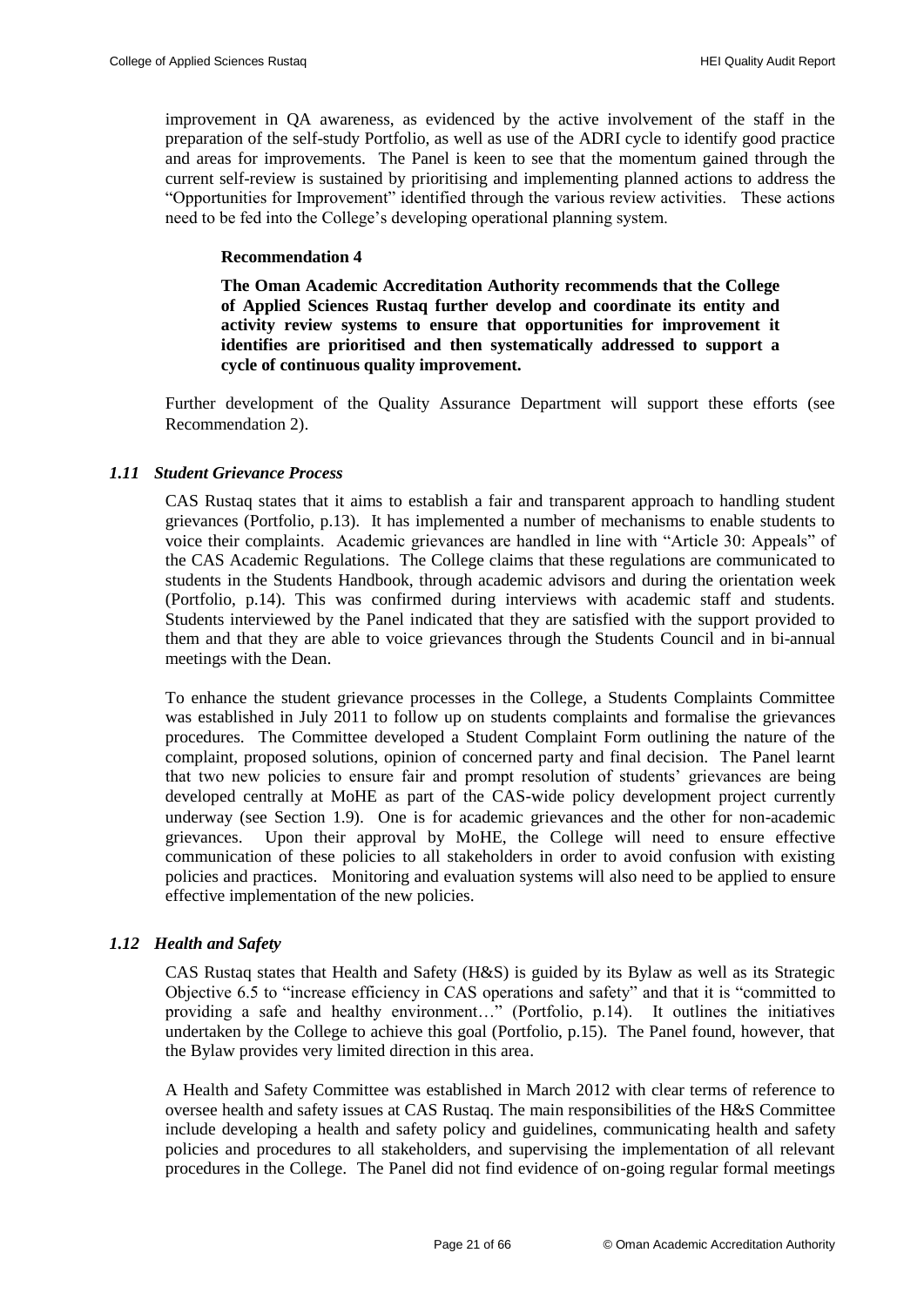of all Committee members, but acknowledges that the Committee has developed a Health and Safety Policy - also termed a Health and Safety Plan within the College - through collaboration with Sultan Qaboos University and the national Civil Defence, and consultation within the College. This Plan was endorsed by the College Council in February 2013. The Panel noted that the first section of this Plan is essentially an emergency plan detailing the procedures to be undertaken by staff and students in cases of emergencies, followed by a brief overview of the health and hygiene services available in the College. The Panel heard that the Plan is communicated to new students and staff during the orientation week and staff induction.

Staff members interviewed by the Panel indicated that they attended workshops organised by the H&S Committee in collaboration with the national Civil Defence, and that they found them to be informative. However, staff indicated that they still require further training on health and safety aspects. Students informed the Panel that, although they are aware that health and safety training takes place, they have not attended any of these sessions mainly because of inappropriate timings. CAS Rustaq has identified the need to conduct more fire and evacuation drills, and to develop documentation for health and safety checks, procedures and inspection checklists as areas for improvement (Portfolio, p. 16). Whilst the Panel acknowledges the CAS Rustaq's initiatives to enhance its health and safety functions, it agrees that more work is needed to ensure effective implementation of appropriate policies and procedures. The Panel considers that the College needs to further develop its approach to H&S management in order to fully develop, and clearly differentiate between, policy, plans, processes and procedures. As well as ensuring key responsibilities for H&S are identified and appropriate training is undertaken, clear mechanisms for reviewing the effectiveness of the implemented processes and their continuous improvement need to be in place. The College may wish to consider the appointment of an appropriately qualified, dedicated H&S Officer to support its work in this area. Documentation provided to the Panel indicates that a new Health and Safety Policy is being developed as part of the current CAS-wide policy development project. The College will need to ensure that the introduction of this is effectively managed.

# <span id="page-23-2"></span>**Affirmation 2**

<span id="page-23-1"></span>**The Oman Academic Accreditation Authority agrees with the College of Applied Sciences Rustaq that further work is required to develop its health and safety management system and ensure that this is implemented effectively, and encourages it to build on current initiatives to achieve this.** 

# <span id="page-23-0"></span>*1.13 Oversight of Associated Entities (e.g. owned companies)*

CAS Rustaq has no associated entities.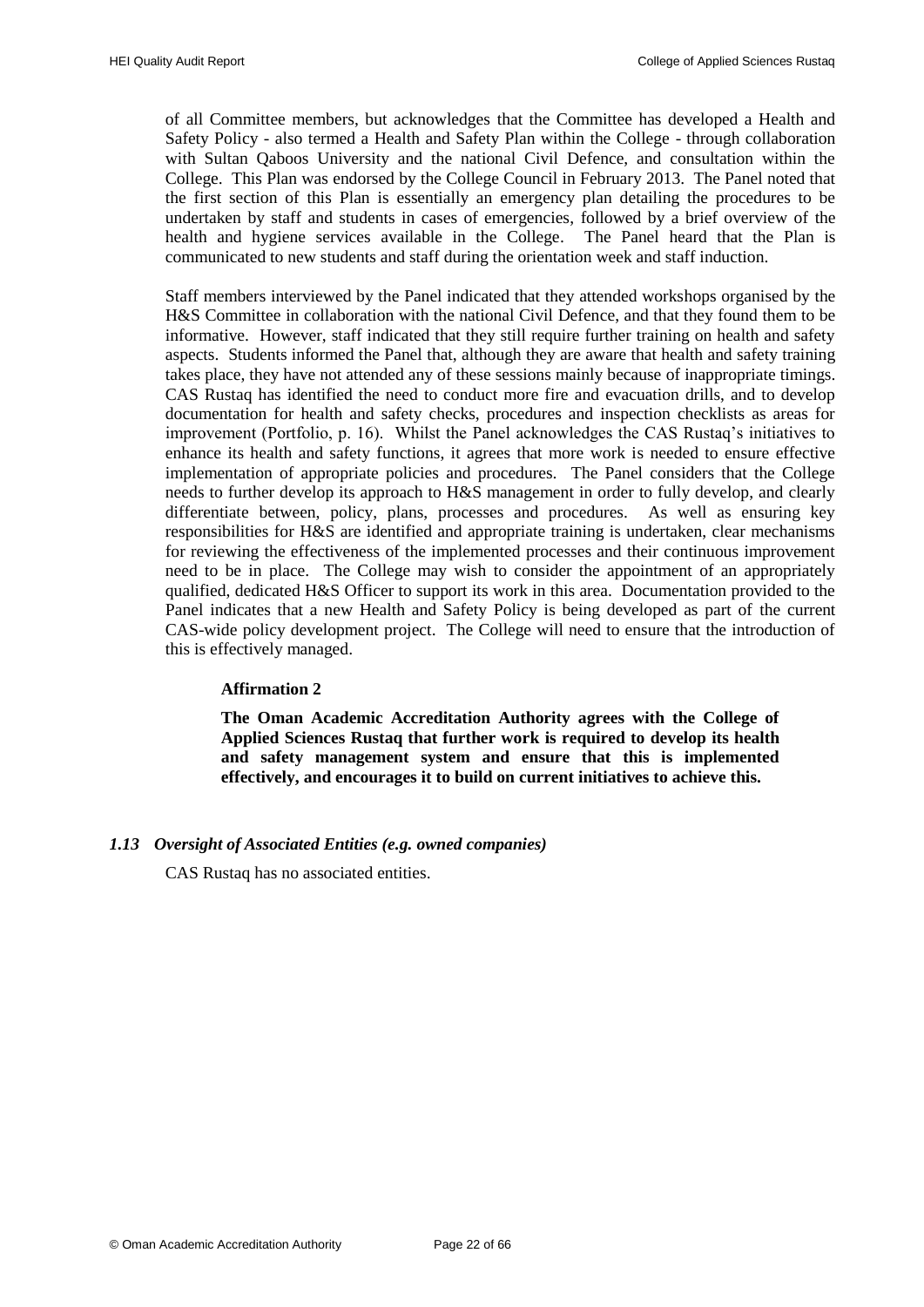# <span id="page-24-0"></span>**2 STUDENT LEARNING BY COURSEWORK PROGRAMS**

The Rustaq College of Applied Sciences (CAS Rustaq) offers Bachelor degrees in International Business Administration (IBA) and Information Technology (IT). These programs were originally provided by a consortium of New Zealand Universities thorough an agreement with the Ministry of Higher Education (MoHE) to support the transition of the CAS Colleges from a network of Arabic-medium Colleges of Education to a network of English-medium Colleges of Applied Sciences. These programs and are also offered by some other colleges within the CAS network (see Section [1.4](#page-17-0) ). In addition, CAS Rustaq offers a Bachelor of Education (B.Ed) degree in English Language (as it did when it was a College of Education); it is distinctive in that it the only College in the network still to offer this program (Portfolio, p.xi). The College also has a General Foundation Program (GFP) to prepare its annual intake of school leavers for English-medium higher education.

The IBA Program has majors in International Business; Accounting; Tourism Management; and Hospitality Management and the IT Program has majors in Software Development; Computer Networks; Data Management; and IT Security. The IBA major in Accounting and the IT major in Data Management have been newly introduced following review of the original programs by CAS (Portfolio, p.6).

In the academic year 2012-2013, CAS Rustaq had around 1832 students. Approximately 43% of these students were in the IBA program, 15% in the Program and 20% in the B.Ed. Program. The remaining 22%, approximately, were in the Foundation Program. There have been on-going cohorts of graduates from the B.Ed. Program. However, the first students to graduate from CAS Rustaq's IBA Program did so in June 2013 (prior to the submission of the Portfolio) and the first cohort of IT students was not due to graduate until June 2014 (after the audit visit).

Curriculum development and program management are carried out within the overall governance and management framework of the CAS network described in Chapter [1](#page-13-0) of this Report. Two of the six CAS strategic goals are of direct relevance to student learning by coursework: Goal 3: "Advance student learning" and Goal 4 "strive for academic excellence" (Portfolio, p.17). Comprehensive strategies to support these goals are detailed in the CAS Strategic Plan (SP). Key academic responsibilities defined in the CAS Bylaw are assigned to: the Dean; the College Council; the Assistant Dean for Academic Affairs and Scientific Research; Heads of Academic Departments; Academic Department Councils; and the Academic Affairs Committee (Portfolio, p.17). In addition, Program Directors (PDs) from the MoHE provide leadership and direction for the management and delivery of each program, with assistance from college-based System Wide Course Coordinators (SWCCs). The IBA PD is based at CAS Rustaq and the PDs for the IT and B.Ed Program visit the College on a regular basis.

Within this context, this Chapter reports on the following: graduate attributes and student learning objectives; curriculum; student entry standards; teaching quality; plagiarism; student placements; assessment methods, standards and moderation; academic security and invigilation; student retention and progression; and graduate destinations and employability.

# <span id="page-24-1"></span>*2.1 Graduate Attributes and Student Learning Objectives*

The Mission and Vision statements of the CAS Colleges articulate a range of attributes that its graduates should possess, including specific discipline knowledge and generic employability skills. In accordance with these statements, the CAS SP has an objective to ensure that student outcomes are fit-for-purpose. This is supported by strategies to ensure that programs are relevant and prepare students for employment and student outcomes are at an international standard.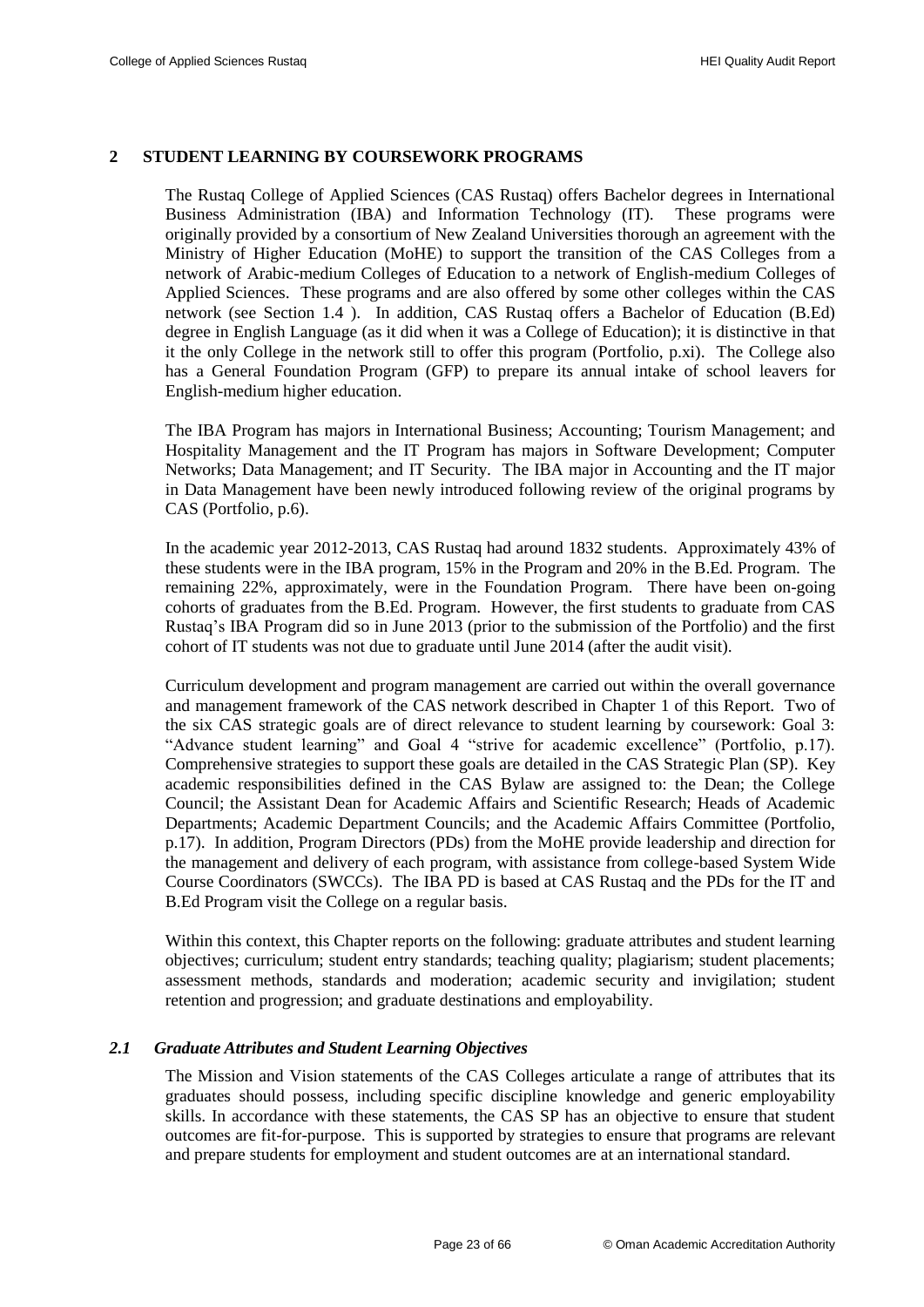The College indicates that the CAS network Key Graduate Attributes (KGAs) have been mapped to programs and communicated to stakeholders (Portfolio, p.19). The Panel found the College to have had reasonable success in communicating its KGAs to staff and students but there is inconsistency in the actual KGAs identified in relation to the different programs and explicit mapping of these in order to demonstrate where and how they are developed and assessed is variable.

The Panel heard positive views from alumni and others about the attributes of CAS Rustaq graduates, but acknowledges that at the time of the audit, it was premature for the College to have evaluated attainment of these, at least for graduates of the CAS IBA and IT Programs. The College recognises the need to seek feedback from employers on attainment and appropriateness of its KGAs once graduates from these Programs enter the job market (Portfolio, p.32). The Panel concluded that the College's work on KGAs and student learning outcomes remains work in progress.

#### **Affirmation 3**

<span id="page-25-1"></span>**The Oman Academic Accreditation Authority agrees with the College of Applied Sciences Rustaq that further work is required to ensure that its defined set of key graduate attributes (KGAs) are systematically developed in students, assessed and subject to evaluation from relevant stakeholders, and supports its on-going efforts to achieve this.** 

The College reports that low achieving students may opt to study for a Diploma award in their area of study (Portfolio, p.30). The Panel did not explore this area, but strongly encourages CAS Rustaq to ensure that this exit award is structured to ensure that it meets the qualification descriptors of the Oman National Qualification Framework and that students graduate with learning outcomes which support employment.

#### <span id="page-25-0"></span>*2.2 Curriculum*

The CAS SP provides clear direction for curriculum development. It calls for CAS programs to be relevant and prepare students for employment and for student outcomes to be at an international standard.

The CAS IBA and IT Programs were developed through the MoHE agreement with the New Zealand Tertiary Education Consortium (NZTEC – see Section [1.4\)](#page-17-0) and NZTEC also provided all course materials including assessments for the first batch of students. This collaboration, at the time the CAS Colleges were established, obviously provided significant international expertise to CAS and exposure to international standards for curriculum. The B.Ed. Program, however, has been retained from when CAS Rustaq was a College of Education. The College reports that this program was developed in 2003 with local, external input and revised in 2004 and 2005 (Portfolio, p.20).

Curriculum matters are managed by the MoHE and the College through a tiered system with the PDs and, in support, the SWCCs for each course playing key roles. The College reports that the PDs are to "ensure that the curriculum is appropriately delivered at the required standards, and to evaluate and approve any suggested changes" (Portfolio, p.20). A survey conducted in the academic year 2012-2013 showed, however, that the majority of teaching staff (66%) agree that there was a need for review of each of the following aspects of the programs: course content; lecture sequencing; course materials; and theoretical and practical skills application (Portfolio, p.21). The Panel heard mixed views regarding whether the IT and IBA Programs had sufficient practical content, but there was sufficient evidence to suggest that this area should be subject to close scrutiny in the review process, particularly in relation to the College's wish to ensure that students are prepared for employment identified in its Mission statement.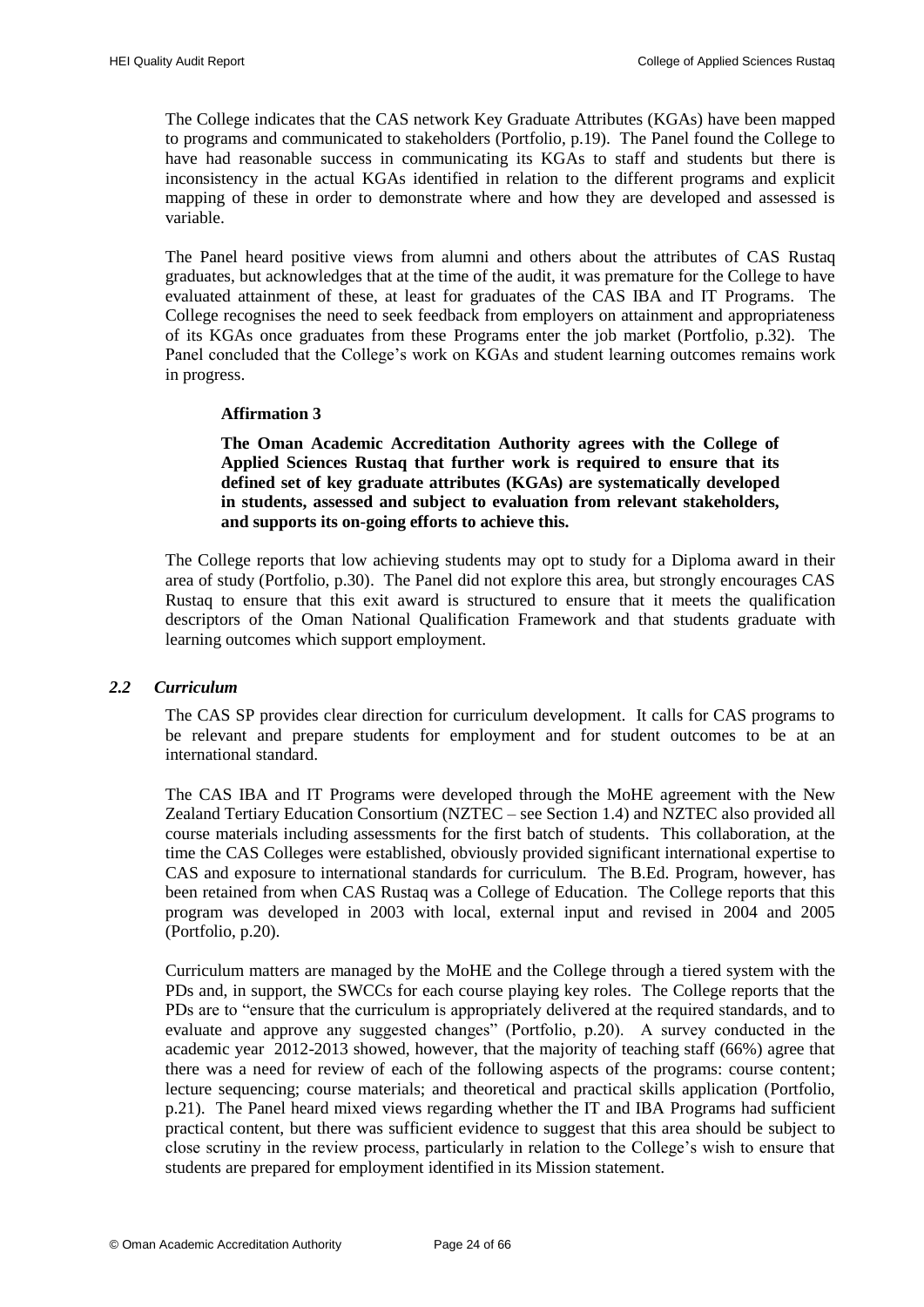At the end of its agreement with MoHE (following graduation of the first cohort of CAS students), NZTEC conducted a comprehensive review of the CAS programs. It submitted its "CAS Degree Programmes Graduating Year Review Report" in April 2011. This review provided CAS with a number of recommendations which were considered by the PDs of the respective academic programs who, together with their program teams, embarked on comprehensive review processes. However, the Panel learnt that a realisation that each program was undergoing review by a different process prompted a change of approach. Subsequent to this initial review activity, a central committee was formed to review the CAS programs in a standardised way. This review, which aims to contextualise the programs and evaluate their course contents, practical components and assessment tools, was still on-going at the time of the audit visit. As part of this process, CAS Rustaq was tasked with reviewing the IBA program. The Panel heard that a policy was now being developed to formalise this major review process.

The College has identified the need to "develop a permanent review process to be conducted regularly" (Portfolio, p.16) as well as developing a formal mechanism for monitoring the courses delivered by the General Requirements Department (Portfolio, p.32). The Panel concurs and urges permanent processes for both major and minor (perhaps annual) review of academic programs to be formally approved and roles and responsibilities relevant to CAS Rustaq to be effectively embedded in College operations.

# **Affirmation 4**

<span id="page-26-1"></span>**The Oman Academic Accreditation Authority agrees with the College of Applied Sciences Rustaq that a permanent, systematic approach to review its academic programs and maintain its curricula needs to be implemented and supports the work in progress to formalise processes to achieve this which include external input and benchmarking to ensure international standards are maintained and employability of students is supported, in line with strategic aims.** 

# <span id="page-26-0"></span>*2.3 Entry Standards*

School leavers joining CAS Rustaq enter the General Foundation Program (GFP) which aims to develop skills in English, Mathematics, Information Technology (IT) and study skills for subsequent student success in higher education, and completion of the Foundation Program constitutes entry level competences. Attainment of these standards is the minimum national requirement for students entering Omani degree programs. CAS Rustaq states that students have to "complete the Foundation Program at A level before they are registered on their specialization programs" (Portfolio, p.21), indicating that it adopts the same minimum entry standards for each of its Bachelor degree programs.

The national academic standards for GFPs identify the English language requirements to be equivalent to an International English Language Testing System (IELTS) Level 5.0. The Panel was therefore concerned to find that the final assessment for English Language in the GFP, which is set centrally and common across the CAS Colleges, is equivalent to an IELTS level lower than 5.0. The Panel notes that the national standards set minimum requirements only, on the understanding that HEIs may find that enhanced levels are required to ensure students are sufficiently well prepared for Bachelor degree studies in given disciplines.

The Panel heard some concern that there were some excellent students on the Bachelor programs but that they found working in English very difficult. Moreover, the Panel learnt that not all B.Ed. English Language Teaching students achieve an IELTS Level 6.0 at the time of graduation; this is a requirement for them to be employed by the Ministry of Education. The Panel found no evidence, however, that entry standards to the different Bachelor programs had been formally evaluated. However, the Panel also learnt that the Department of English Language and Literature offers English for Academic Purposes (EAP) for Business and IT students designed for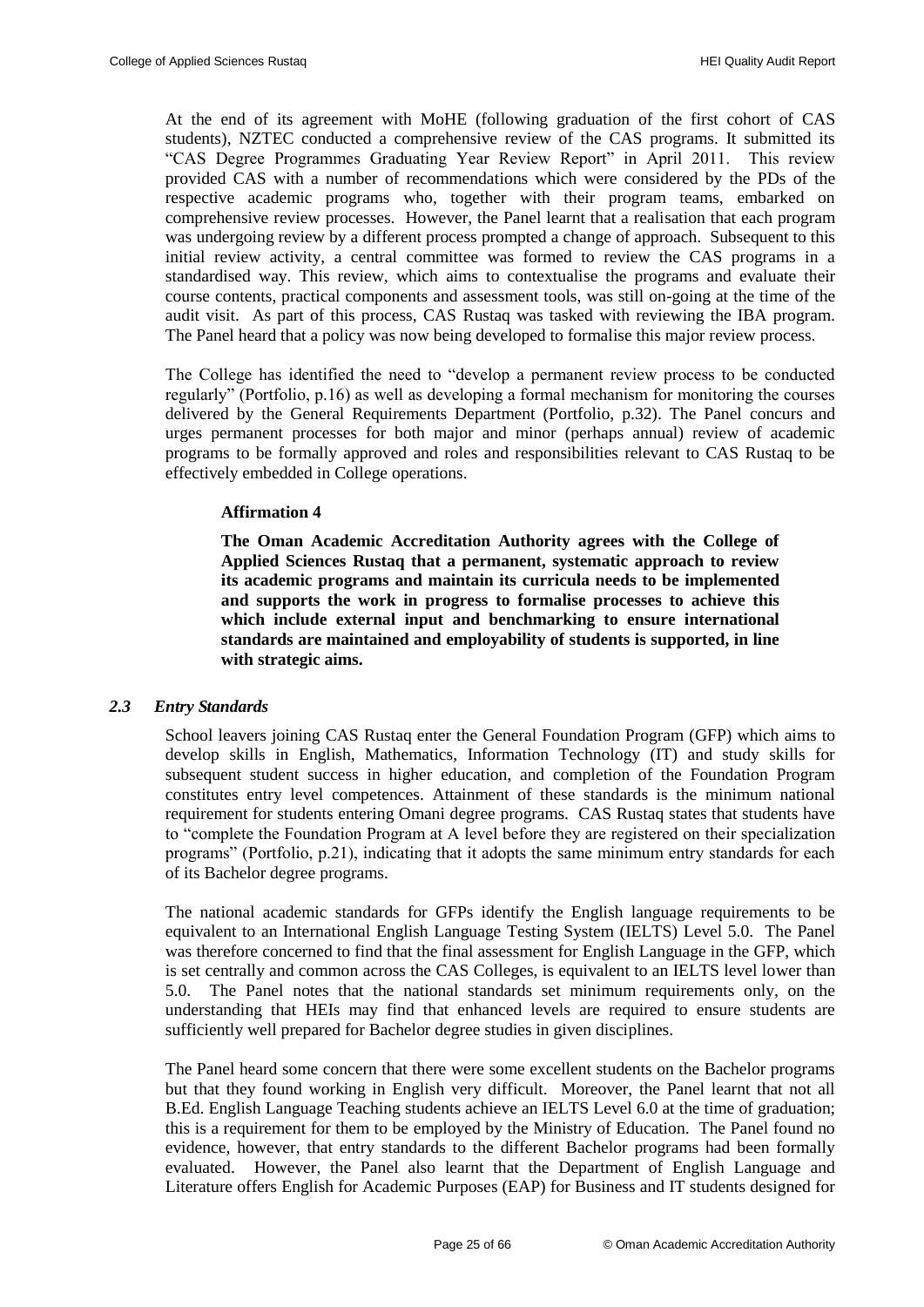language study in support of their main study stream and the Panel views this as good practice. At the time of the audit visit, CAS Rustaq was also entering its third year of hosting a British Council regional IELTS Centre which staff consider helpful exposure to international standards.

The Panel concluded that the setting, implementing and reviewing of student entry standards to Bachelor programs needs attention at CAS Rustaq. There is a need for the final exit exam for the English Language component of the GFP to be reviewed and revised to ensure that it aligns with an IELTS level not lower than 5.0. In addition, entry standards in all subject areas need to be reviewed periodically to ensure they are appropriate for each specific Bachelor program, and that students are sufficiently well prepared to undertake studies their respective programs.

# **Recommendation 5**

<span id="page-27-2"></span>**The Oman Academic Accreditation Authority recommends that the College of Applied Sciences Rustaq work with the Ministry of Higher Education to align its General Foundation Program (GFP) with the GFP National Standards and subject entry standards in all subjects for its Bachelor programs to periodic review to ensure that the minimum standards set by the National Standards are sufficient for each of the Bachelor degrees offered by the College.** 

# <span id="page-27-0"></span>*2.4 Foundation Program*

The CAS Colleges adopted the National Foundation Program in 2008, running a three-level program (Levels A, B and C) with each level taking one semester. A fourth level (Level D), also of one semester, was added to this program in 2011 to accommodate a large number of entrants to CAS with a very low level of English Language (Portfolio, p.13). Data from CAS Rustaq shows that over 70% of entrants for the academic year 2012-2013 were placed in Levels B or C in accordance with their entry level of English Language. 15% were admitted to Level D. The College acknowledges that it continues to receive "moderate to low" achievers (Portfolio, p.21).

The CAS SP has a strategic objective to "attract and retain capable students" with a supporting objective to "introduce measures to ensure that students admitted in the CAS have the capability to succeed". In support of this, the Panel encourages formal, regular review of entry levels to the CAS Colleges in light of students' performance in the Foundation Program and subsequent performance at Bachelor degree level. There is evidence of systems which support collaboration of Foundation staff across the network and CAS Rustaq staff demonstrated their active engagement with College and network-wide activities. The Panel appreciates the challenges of preparing school leavers with low levels of attainment for higher education in English and found Foundation Program staff at CAS Rustaq to be positively engaged in efforts to meet this challenge.

CAS Rustaq reports that there are no clear cut regulations regarding some academic and pedagogical aspects of the Foundation Program and that a ministerial committee has been set up to develop academic regulations for the Foundation Program that will ensure consistency and equity in the treatment of students regarding academic affairs (Portfolio, p.xii). The Panel was informed that this project was still underway. The Panel encourages CAS Rustaq, through its representation on this committee, to support these regulations being finalised and implemented in a timely manner.

# <span id="page-27-1"></span>*2.5 Teaching Quality*

The CAS SP provides clear strategic direction for teaching quality. The CAS Rustaq approach to promoting quality teaching includes Course Coordinators supervising course delivery and SWCCs, who work in consultation with PDs, providing faculty with semester course plans. Effort is made to maintain low class sizes (maximum of 25 students) and an optimum student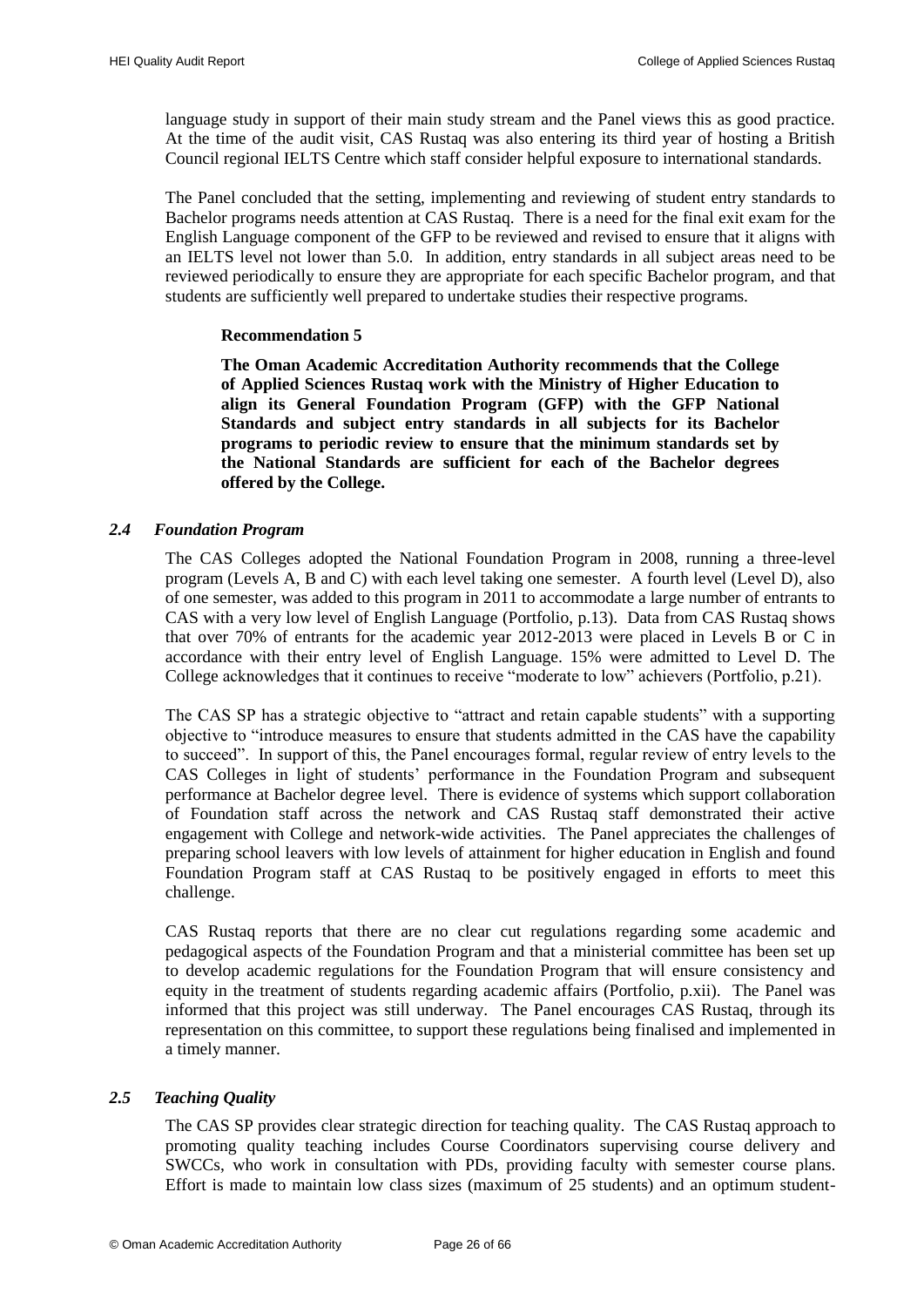staff ratio to promote a good learning environment. All staff teaching on the Bachelor programs hold Masters or PhD degrees. (Portfolio, pp. 23-24)

The Panel acknowledges apparent strength in the approach adopted by CAS Rustaq to promote effective teaching, and the Panel interviewed students who appeared generally satisfied in this area, albeit some with reservation about the amount of practical work in their courses. In addition, the Panel found evidence of peer-review activity, consistent performance review by supervisors, and use of surveys to collect data about courses and teaching for institutional selfstudies. Nevertheless, there is a need for the College to further develop its measurement and evaluation of the quality of teaching so that it can be applied systematically across all programs and in an ongoing manner.

The College has identified opportunities for improvement relating to: implementing a student feedback system to evaluate all aspects of the learning process; developing an effective peer review system for teaching; and reviewing processes for measuring the quality of teaching (Portfolio p.32). It reports that CAS is planning to re-introduce a network-wide system for student evaluation of teaching (Portfolio, p.24). The Panel viewed a draft "Student Evaluation of Courses and Instructors" questionnaire developed by CAS Rustaq which has been submitted to the DG of the CAS network in support of this project.

It is difficult to draw conclusions about the quality of teaching at CAS Rustaq because in the absence of formal data, the evidence is largely anecdotal. Formal data collection is required to support effective evaluation and inform action to bring about improvement.

#### **Affirmation 5**

**The Oman Academic Accreditation Authority agrees with the College of Applied Sciences Rustaq that a comprehensive process to measure and evaluate the quality of teaching needs to be systematically applied across all programs and supports its efforts to achieve this.**

<span id="page-28-0"></span>Throughout the Portfolio, CAS Rustaq asserts a commitment to "applied learning and problembased instruction". This is emphasised in the CAS Mission: "The Colleges of Applied Sciences provide high quality programs grounded in problem-based learning methodologies …" as well as in the SP. While the Panel found the PDs confident that the programs contained sufficient practical and applied content, the Panel found that deployment efforts indicate that the term "problem-based instruction" is interpreted and applied in a variety of ways, and to varying degrees. The Panel also found concerns that the amount of applied/practical work actually undertaken by students on the IT and IBA Programs was limited. Given that this is a Mission critical aspect of the College's work, the Panel urges increased effort to be undertaken to ensure all students benefit from this approach to learning.

#### **Recommendation 6**

<span id="page-28-1"></span>**The Oman Academic Accreditation Authority recommends that the College of Applied Sciences Rustaq increase its efforts to embed applied learning and problem-based instruction as distinctive aspects of its programs in line with its Mission to ground its programs in this methodology and in order to help prepare students for employment.** 

The Panel noted reference to a CAS Teaching and Learning Policy in documentation submitted for the Quality Audit although there was no reference to this in the Portfolio. A Learning and Teaching Policy is, however, identified as one of the new CAS-wide policies currently under development (see Section [1.9\)](#page-20-1) and the Panel observes that this may support effective implementation of desired teaching and learning approaches.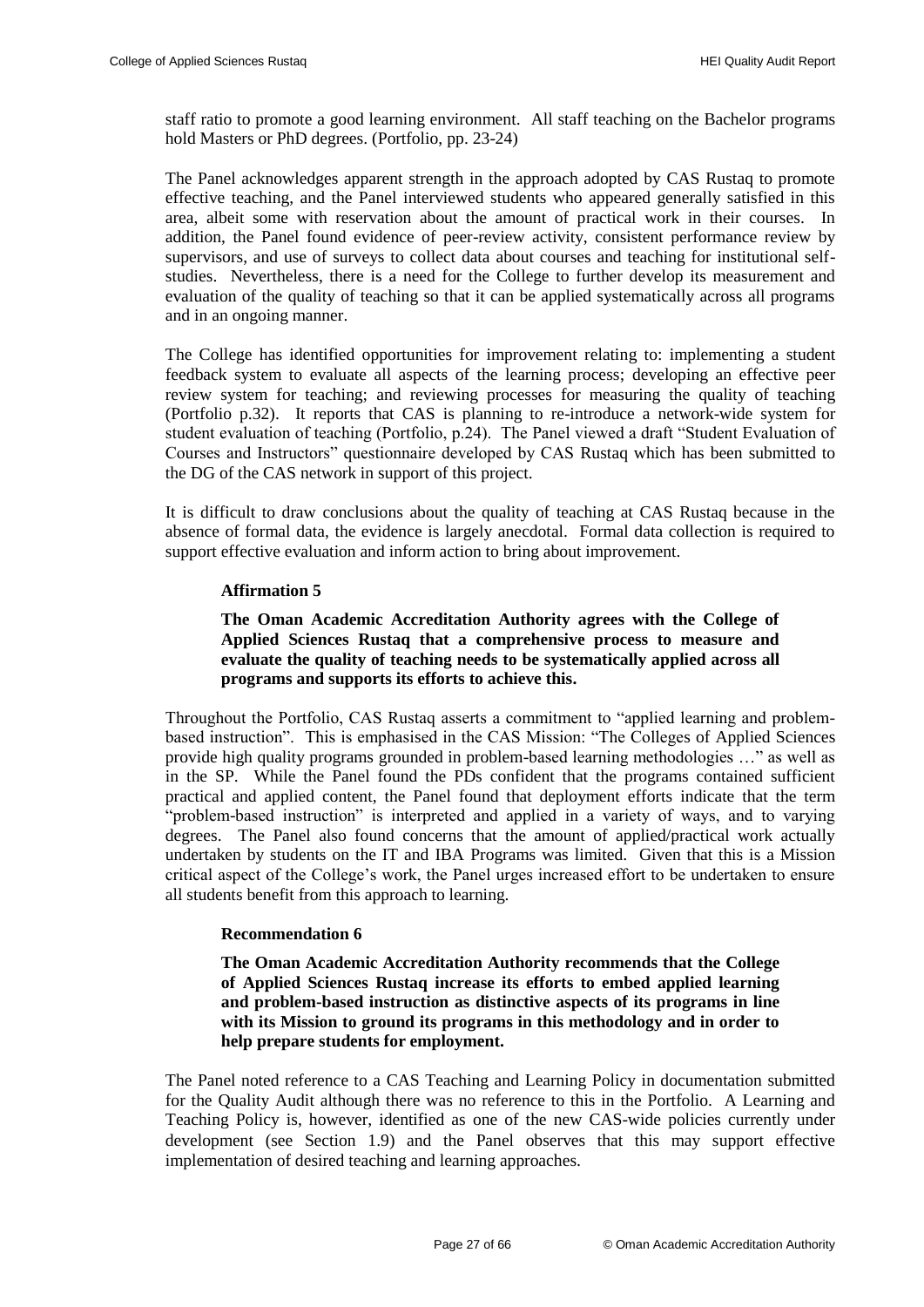# <span id="page-29-0"></span>*2.6 Plagiarism*

CAS Rustaq states that its approach to combating plagiarism is to take proactive measures and impose harsh sanctions where applicable (Portfolio, p.25). Plagiarism is another area in which the College is waiting for a CAS-wide policy currently under development to be approved (see Section [1.9\)](#page-20-1). In 2012 the College Council approved College-wide adoption of a Plagiarism Policy previously developed and used in the English Language and Literature Department. This is to serve as an interim policy until the new CAS policy is approved by the MoHE.

The Panel noted that the Plagiarism Policy currently appeared well contextualized for CAS. The College has taken measures to educate students about plagiarism and staff training has been given to support use of SafeAssign<sup>TM</sup> software through the College's Blackboard<sup>TM</sup> learning management system facility to assist in the detection of plagiarism. The Panel found Bachelor program academic staff to be familiar with the Policy although the Panel heard about practices not covered in the Policy whereby students can resubmit drafts, as part of an educational process, ensuring that the final submission is plagiarism free. Plagiarism is addressed through the Study Skills component of the Foundation Program and staff on this program interviewed by the Panel showed a strong commitment to promoting academic integrity.

The Panel had some concern, however, that the College reports that it is "plagiarism-free" (Portfolio, p.25). Formal systems to monitor implementation of the Policy and report and track incidences of plagiarism are required to support credible evaluation of the Policy and its effectiveness. The Panel noted that as part of the self-study to develop the Portfolio, a course evaluation questionnaire for faculty had been conducted which asked about the percentage of students who plagiarise and the extent to which Heads of Department (HoDs) were involved with plagiarism issues. However, the results of this survey were not reported on.

The Panel recognises the efforts made by the College to address plagiarism and develop a culture of academic integrity. It urges CAS Rustaq to build on these by developing and implementing systems to ensure consistent implementation of policy for plagiarism (as well as cheating in examinations), reporting of incidences of academic misconduct, and overall evaluation of the effectiveness of its approach to ensuring academic integrity.

# **Affirmation 6**

**The Oman Academic Accreditation Authority supports the work College of Applied Sciences Rustaq to address plagiarism through its development of a strong approach to maintaining academic integrity across the College and encourages its ongoing evaluation of this approach.** 

# <span id="page-29-2"></span><span id="page-29-1"></span>*2.7 Student Placements*

The CAS SP provides direction for work placements undertaken by students during their program. For example, Goal 5 to: "Build partnerships" is supported by an objective to "enhance engagement with the public and private sector" and one of the strategies associated with this is to "operate an effective student placement function to optimize student employment opportunities". The SP identifies many responsibilities in this area for a Programme Director (PD), Private Sector Liaison, and the College indicates that a PD for training has been appointed to facilitate student placements (Portfolio, p.26). However, the Panel's request to meet this PD was not met and the Panel found little evidence of impact of this role on placements for CAS Rustaq students.

CAS Rustaq student placements are managed by a unit in the College sometimes referred to as the SGGC (Portfolio, p.44) and called, variously: the Training and Student Career Counseling Centre (Portfolio, p.44); the Students and Graduates Guidance Centre (Portfolio, p.ix); and the Training and Student Careers Counseling Centre (CAS Bylaw). (The Panel considers that use of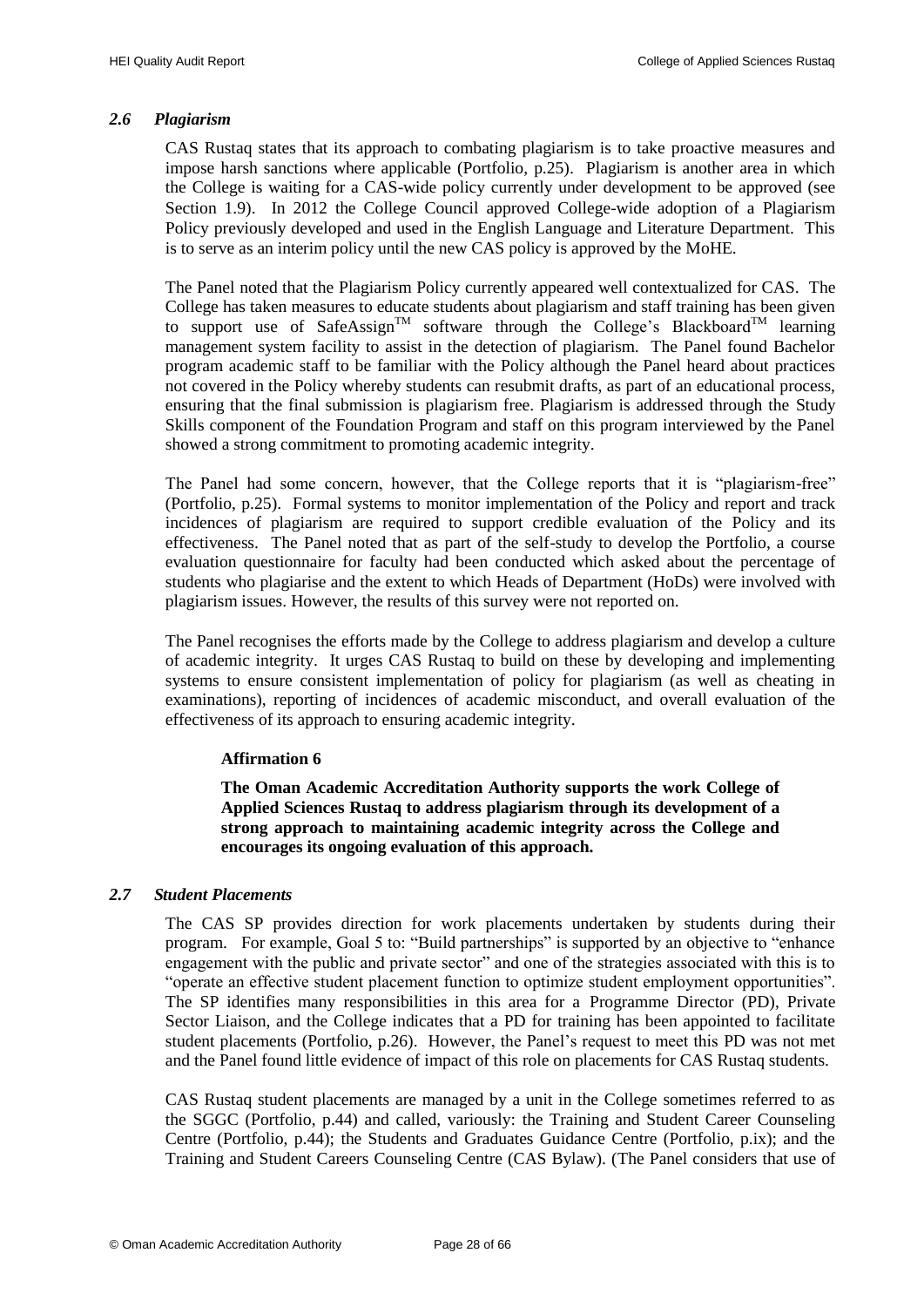different terminology like this hinders communication – also see Section [9.3.](#page-60-1)) This centre also provides a range of activities to prepare students for employment (see Section [7.5\)](#page-51-0).

Placements for the B.Ed. ELT students appear to be a well-established part of their program and alumni spoke positively about this experience to the Panel. The College acknowledges, however, that student work placement is only formalised in the English Teaching Program (Portfolio, p.26). The College reports varying numbers of students who have taken up placement/training opportunities in different public and private sector organisations (Portfolio, p.26 and p.65) but notes that opportunities are not always taken up. The College does not, however, provide any detailed or program-specific analysis.

The Panel found a shared view across the College that more work is needed in this area, in line with the requirements of the SP. The College reports that there is no written policy for student placements for the IBA and IT Departments (Portfolio, p.26). The Panel viewed a document called "Guidelines for Student Internships / Training Placements within the Colleges of Applied Sciences" dated October 2009 as well as a comprehensive, although undated, CAS "Work Placements" policy document. The status of these documents, however, was not entirely clear. Further guidance about student placements and preparing for employment is provided to students in the CAS Student Handbook for Career Guidance Centres. The Panel found the College to be realistic about the challenges involved in implementing a formal student placement system for its new degree programs and still in the process of trying to finalise an appropriate approach.

The Panel concluded that a formal approach to student placements on the IBA and IT Programs at CAS Rustaq needs to developed and implemented to encourage greater uptake of placements by students in these programs and support robust management of these. Systematic evaluation of the effectiveness of systems developed is also required. This should take into account feedback from students as well as placement hosts.

# <span id="page-30-2"></span>**Recommendation 7**

<span id="page-30-1"></span>**The Oman Academic Accreditation Authority recommends that the College of Applied Sciences Rustaq enhance and formalise its management of student placements in its Bachelor of International Business Administration and Bachelor of Information Technology programs in line with its strategic aims and systematically evaluate the systems it implements in order to inform continuous improvement.** 

# <span id="page-30-0"></span>*2.8 Assessment Methods, Standards and Moderation*

CAS Rustaq adopts assessment methods which are aligned with its Academic Regulations, centrally developed and followed across the CAS-network. A variety of assessment methods are used as appropriate to assess intended learning outcomes and KGAs (Portfolio, p.26). It has a strategic objective to ensure that student outcomes are fit-for-purpose supported by a strategy to ensure student outcomes are at an international standard. The Panel observes that this translates into a need to measure the right things and for outcomes to meet standards that are internationally-recognised and rigorously assessed.

The standard assessment practices at CAS Rustaq include use of standardized exams, marking schemes, moderation processes and reporting mechanisms. PDs and SWCCs and Central Course Committees provide network-wide coordination and moderation as appropriate (Portfolio, p. 27). Through interviews and examination of documentation, the Panel found evidence of the assessment system operating as described. Students interviewed by the Panel appeared satisfied with the assessment system and were aware of the formal appeal system which supports it. The Panel found the SWCC system in particular to be working well in supporting robust assessment practices as well as ensuring ongoing monitoring of course delivery.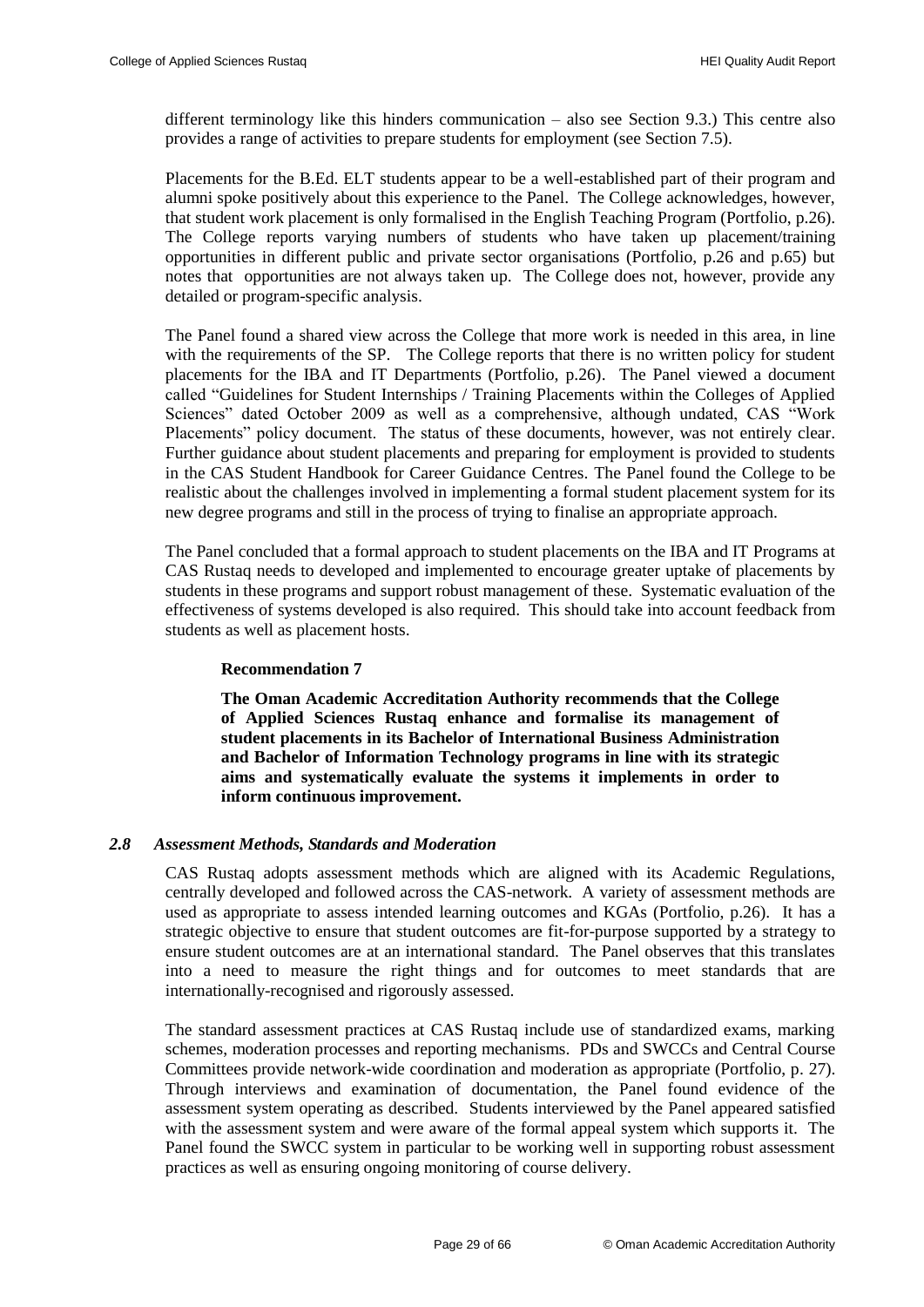The Panel had some concern, however, about ongoing assurance that international standards of assessment are upheld. The Panel heard that implementation of the NZTEC agreement (see Section [1.4\)](#page-17-0) included NZTEC providing external moderation of CAS students' work (in comparison to work from students in New Zealand) but found no evidence of an external benchmarking process having been implemented to replace this following the termination of the NZTE agreement. An (undated) document entitled "Preparation, Printing, Storage, Delivery and Security of Examination Papers Policy Statements" provided to the Panel states: "External moderation plays a key role in maintaining academic standards. This is usually undertaken by the External Examination Reviewer. This is not available in the college at the time being." The College identifies "continuously involve independent external examiners in the curriculum review process" (Portfolio, p.32) as an opportunity for improvement, but the importance of their role in the assessment process was not highlighted. A list of new CAS policies under development viewed by Panel indicates that an External Examiner Policy is being developed; the Panel considers this an important development, although it was not formally raised by the College. While there are comprehensive internal assessment moderation processes in place, the Panel considers that external input into the assessment process is required to assure appropriate standards and urges this to be addressed.

#### <span id="page-31-3"></span>**Recommendation 8**

**The Oman Academic Accreditation Authority recommends that the College of Applied Sciences Rustaq introduce an external benchmarking component into its assessment system in order to ensure that international-standard student learning outcomes are maintained, in line with its strategic aims.** 

# <span id="page-31-2"></span><span id="page-31-0"></span>*2.9 Academic Security and Invigilation*

The CAS Rustaq approach to academic security and invigilation is to adopt CAS protocols and regulations. The deployment of this approach is to establish and follow policies and procedures for setting question papers, safeguarding question papers, photocopying examination papers, examination invigilation, examination venues, and the use of electronic devices by students; and the College reports that a standardised and effective College-wide system results from this (Portfolio, p.29).

The Panel noted that an internal Final Examinations Committee with clear terms of reference supports assessment security and invigilation processes and found staff and students it interviewed to be satisfied with processes in place. The Panel noted that relevant processes were documented in a range of different documents and encourages the College to further develop these into formal, stand-alone College-wide policies and procedures, and to expand these to include assessments other than final assessments conducted in large exam halls. The College may wish to consider allocating seats for students taking examinations to support its invigilation process (rather than allowing students to choose where they sit and who they sit next to).

# <span id="page-31-1"></span>*2.10 Student Retention and Progression*

CAS Strategic Goal 3 is to advance student learning through objectives to: attract and retain capable students; introduce measures to ensure that students admitted in the CAS have the capability to succeed; and improve student retention rates through support and remediation (SP). Hence, the CAS Rustaq approach to student retention and progression is twofold: to attract and retain capable students, and to support students who are not succeeding in their studies.

The College reports a declining number of students on probation in each academic program between Fall 2012 and Fall 2013 and a small, declining, number of students who actually withdrew; it considers this data to reflect its success in identifying students who need support and providing this in the form of student advising (Portfolio, p.31). This aspect of academic advising targets students who have fallen under probation. Academic Advising is overseen by an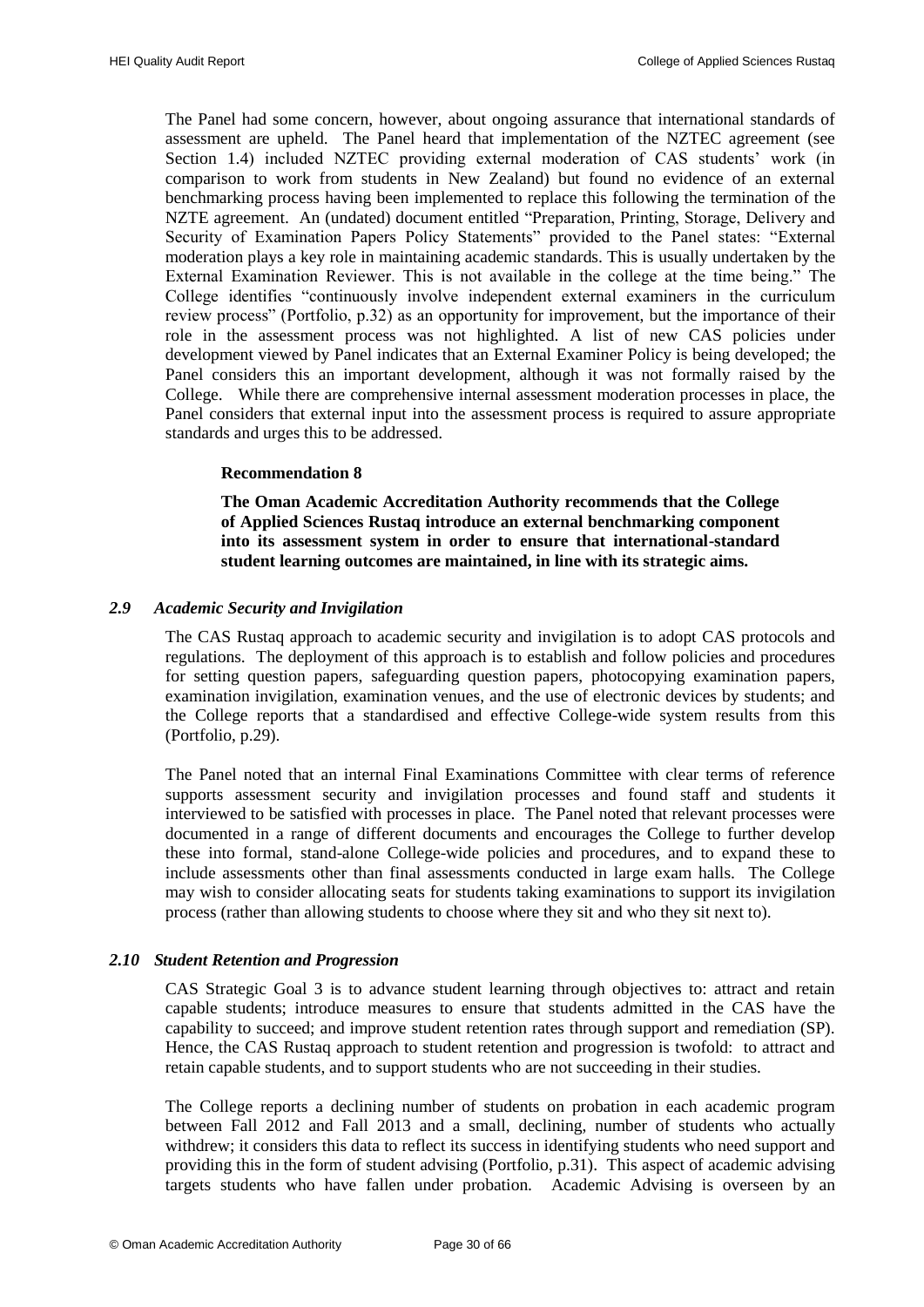Academic Advising Committee of representatives from the different academic departments and from the Admissions and Registration Department (also see Section [6.5\)](#page-46-1).

The Panel considered the College's generation and analysis of retention and progression data to be limited and encourages it to look for opportunities to enhance this and its use in management decision making.

# <span id="page-32-0"></span>*2.11 Graduate Destinations and Employability*

Employability is critical to the CAS network's Mission and strongly emphasised in its SP. Strategic Goal 3, to advance student learning, is supported by an objective to ensure that student outcomes are fit-for-purpose through strategies to: ensure programs are relevant and prepare students for employment; ensure student outcomes are at an international standard: and implement a graduate tracking system. Further, Strategic Goal 5, to build partnerships, is supported by an objective to enhanced engagement with the public and private sector through strategies to: operate an effective student placement function to optimise student employment opportunities and establish a specialised career guidance system for prospective graduates. The intended output of these two goals is to ensure that students are employable and employed in the local and global workforce.

CAS Rustaq says it "hopes" its graduates turn out to be employable in the local and regional markets (Portfolio, p.31). At the time the Portfolio was developed, the College only had data on employment about the B.Ed. ELT graduates as students had yet to graduate from the IBA and IT Programs. The Panel found evidence that some graduates from the B.Ed. ELT Program are considered highly employable and for this to be a source of pride for CAS Rustaq as the only College in the network to provide this Program. However, the College does not have a robust data collection system to support effective evaluation of graduate destinations and employability; at present, data on employment is confined to surveying those students who attend graduation ceremonies. The College reports that of the 220 (out of 287) B.Ed. ELT students who graduated in the academic year 2011-2012 and attended the October 2012 graduation ceremony, less than 50% were employed (Portfolio, p.31).

By the time of the audit visit, the first group of students had graduated from the IBA Program at CAS Rustaq. In interviews, the Panel heard a range of responses about the number of these who had found employment. However, statistics on the employment of these graduates requested by the Panel showed 12 to be employed and indicated that this was less that 10% of the total number of IBA graduates. Data for the B.Ed. ELT graduates for the same year (2013) indicated around 16% to be employed.

It was acknowledged to the Panel that as yet the College itself has no formal contact with its alumni (see Section [5.5](#page-41-1) an[d Recommendation 15\)](#page-42-3) although the Panel heard mention of a graduate survey project being undertaken by the MoHE which was expected to yield data to inform central decision making. The Panel considers that it is important for the College to have systems that provide it with timely data on graduate destinations and employability which can inform development of local decision making and improvement strategies. The College has identified the need to improve its graduate tracking system (Portfolio, p.32) and the Panel urges this to be done in a way that will effectively promote employability, inform program decisions and developments and support wider engagement with the community.

# **Recommendation 9**

<span id="page-32-1"></span>**The Oman Academic Accreditation Authority recommends that the College of Applied Sciences Rustaq develop and implement an enhanced system for tracking graduates and monitoring graduate employment rates in order to**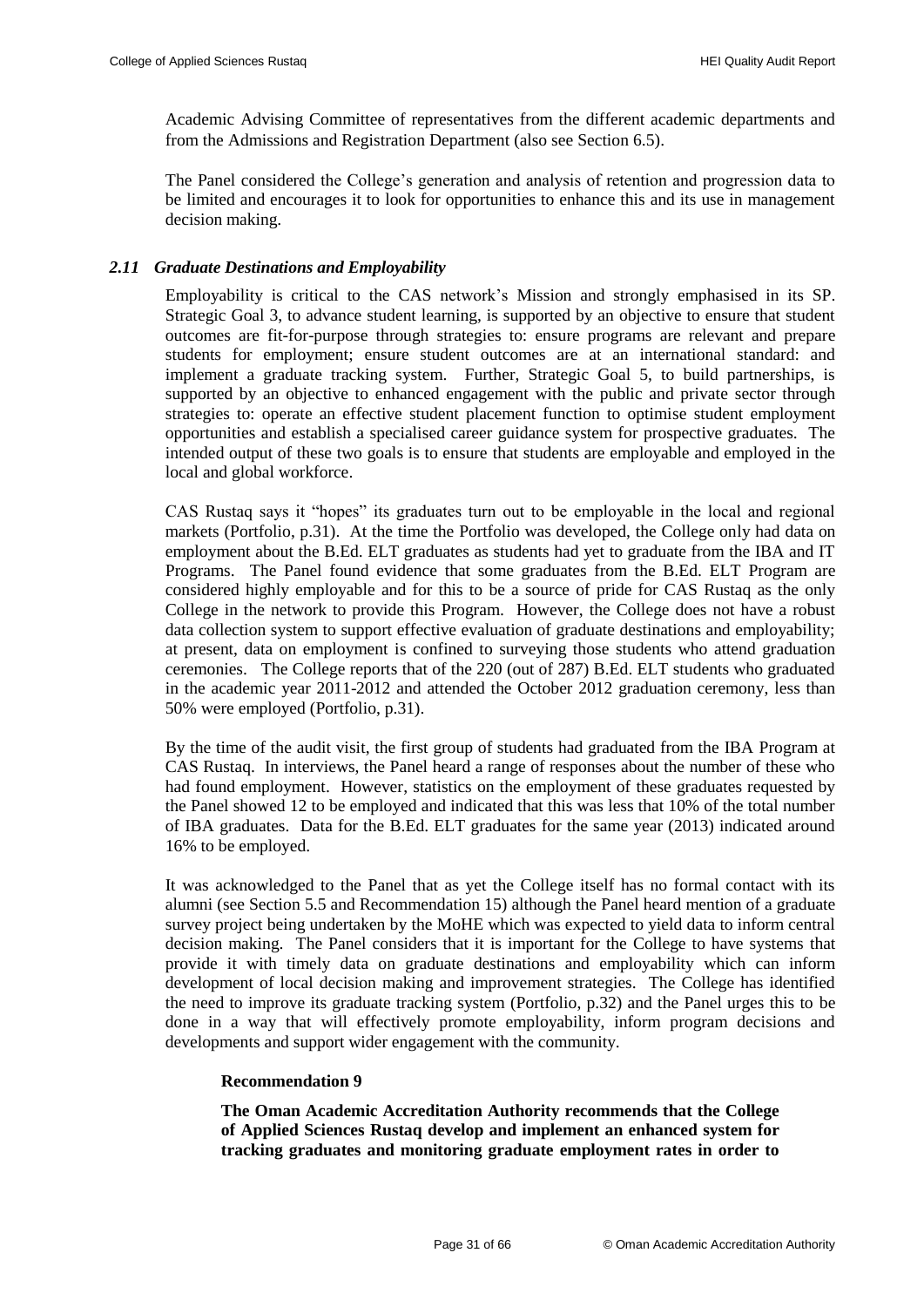# **develop strategies to increase the employment rates of graduates in line with this key aspect of its Mission.**

Given the current entrepreneurship initiatives in Oman, the Panel considers that CAS Rustaq should ensure that "self-employment" or "entrepreneurialism" for employment creation is overtly included within its concept of employability as a measure of institutional success.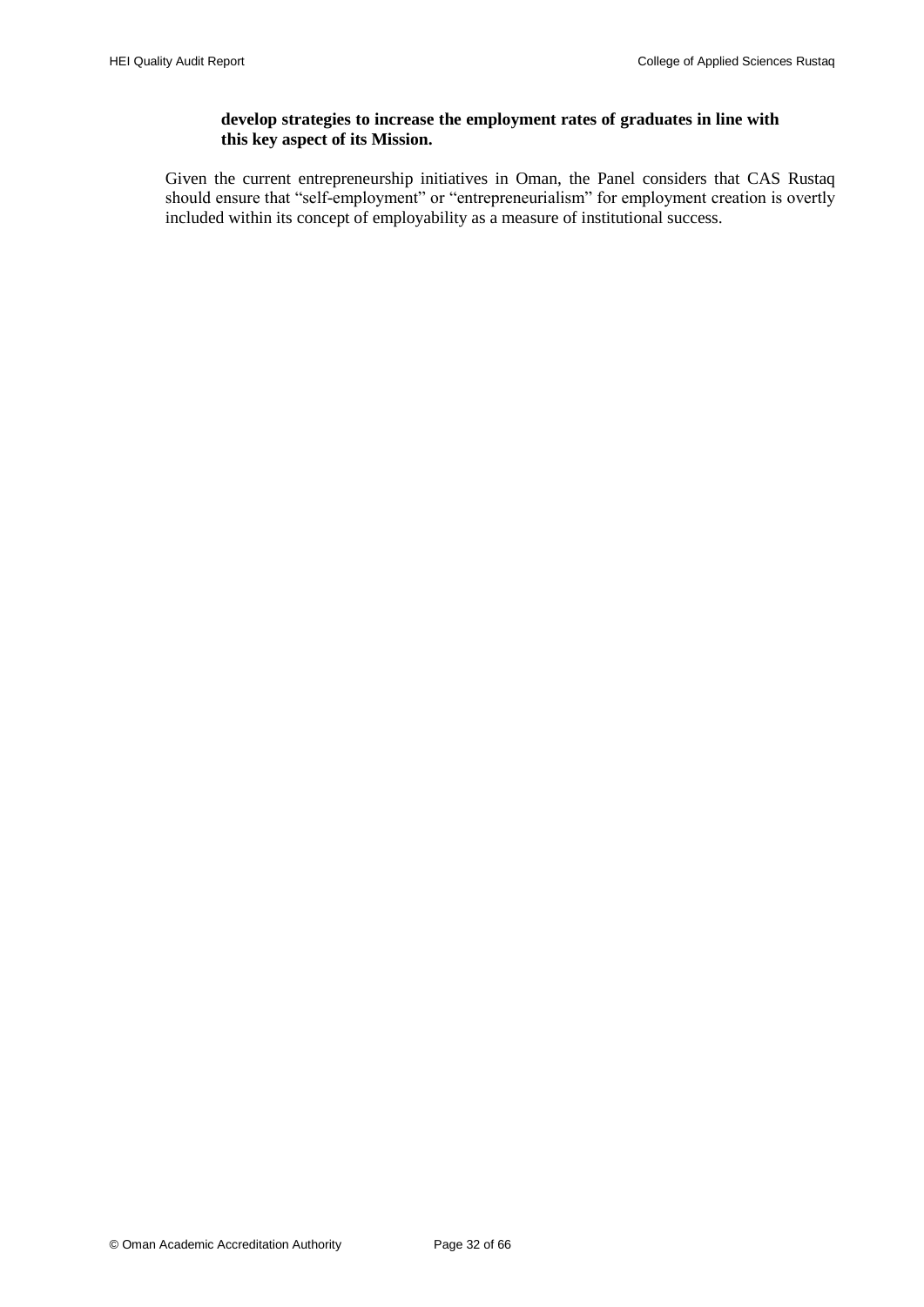# <span id="page-34-0"></span>**3 STUDENT LEARNING BY RESEARCH PROGRAMS**

At the time of this Quality Audit, CAS Rustaq did not offer research programs per se, and so this section is not applicable to this Report.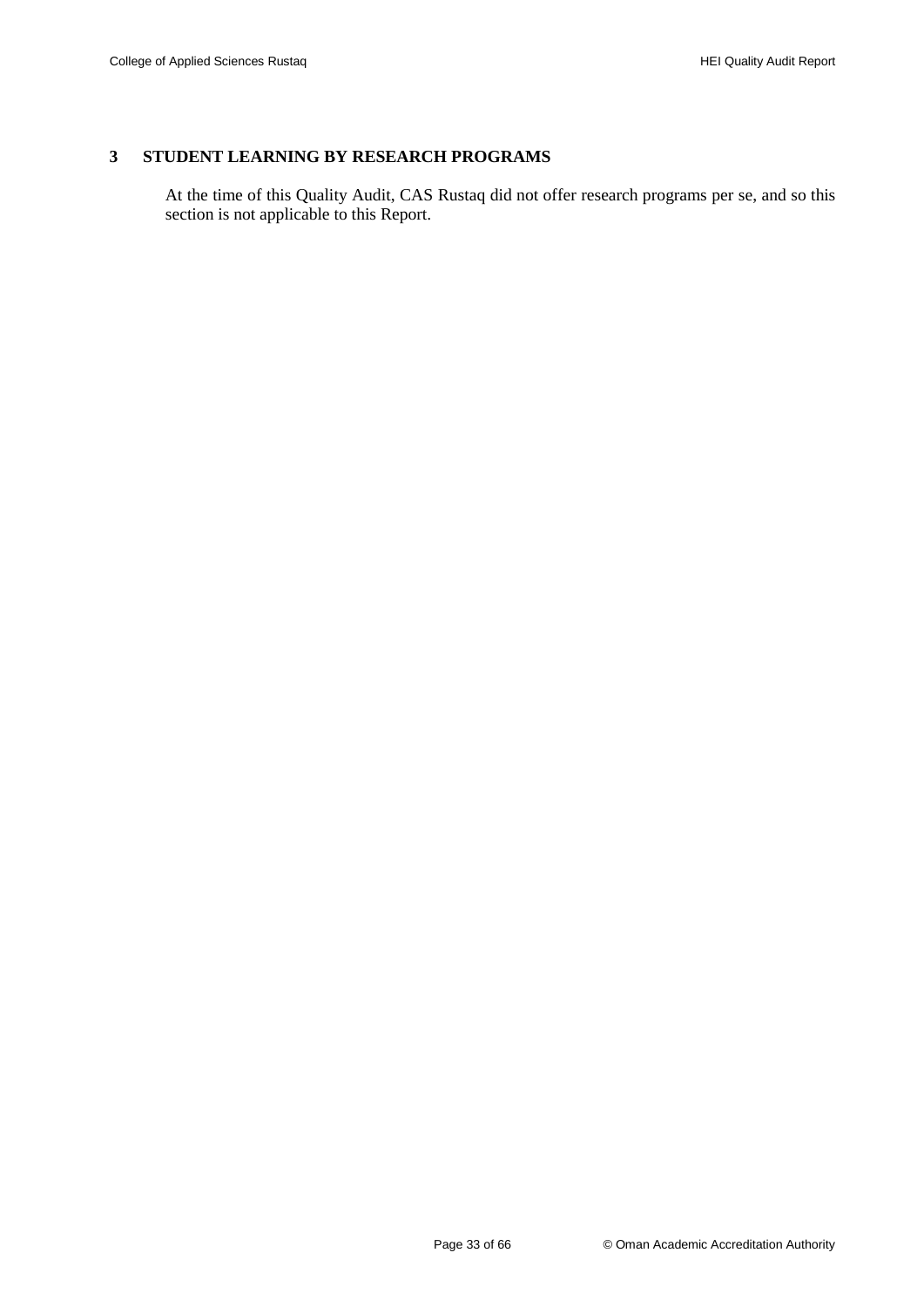# <span id="page-35-0"></span>**4 STAFF RESEARCH AND CONSULTANCY**

CAS Rustaq has clear strategic intent to foster staff research in support of the CAS strategic goal to strive for academic excellence. The CAS SP outlines its intention for academic staff to engage in scholarship, applied research and consultancy in their particular "Centre of Specialisation" (at CAS Rustaq, these relate to the IBA and IT Programs) with the ultimate aim that these centres are externally recognised as Centres of Excellence.

This Chapter reports on the planning and management of staff research at CAS Rustaq, and describes the Panel's findings with regards to: research performance; research schemes; consultancy activities; ethics and bio-safety; intellectual property; research commercialisation; professional development for research; and the link between research and teaching.

#### <span id="page-35-1"></span>*4.1 Research Planning and Management*

The CAS Vision statement encompasses the College's aspiration to "engage in applied research at an international standard", which is further translated into the CAS Strategic Goal 4 "Strive for Academic Excellence", Strategic Objective 4.4 "Encourage a High Standard of Scholarship and Applied Research" and Strategy 4.4.2: "Develop an applied research capacity within each centre of Specialisation". The first step towards the achievement of the College's strategic statements was the establishment of the Scientific Research Department (SRD) in 2010. According to the Executive Bylaw, the Department is mandated to supervise the departmental scientific research programmes and report annually to the Assistant Dean for Academic Affairs and Scientific Research on the progress of implementation of departmental research plans.

At the time of the audit visit, only one academic staff member has been appointed in the SRD to serve as the Head of Department in order to coordinate the scientific research activities within the College. The Panel was informed that the Head of SRD is assisted by a Scientific Research Committee which was constituted in 2011 and comprises members from the different academic departments. In line with its designated duties, the SRD developed a Research Governance Framework outlining the Department's objectives, responsibilities, values, organisational structure and strategic plan. The Panel considers that this framework could be enhanced by setting out the principles, requirements and standards of good research practice.

The Panel was informed that The Research Council (TRC), the national policy-making agency responsible for promoting research, has developed a National Research Strategy for Oman linked to the Sultanate's overall development plans. TRC is now viewed as an important source of funding for the CAS Colleges (see Section [4.3\)](#page-36-1). Through review of documentation and interviews with staff, the Panel confirmed that research performed by staff is done on an ad-hoc basis (as reported by the College – Portfolio, p.35) and concluded that it is not consistent with the themes of the National Research Strategy or other clearly identified research goals. CAS Rustaq recognises in its self-study the need to align its research activities with its strategic objectives (Portfolio, p.42). The Panel concurs and urges the College to revise its current research plan to ensure its alignment with the College's Strategic Plan. Further, it encourages this planning to be aligned to the National Research Strategy. The Panel learnt that a new CAS network policy for is research currently under development; once approved, this will also need to be adopted by CAS Rustaq. To support implementation of its research plans, action in needed to address issues which currently hinder research performance, such as lack of funding and time for academic staff to devote to research (see Section [4.2\)](#page-36-0)

# <span id="page-35-3"></span>**Recommendation 10**

<span id="page-35-2"></span>**The Oman Academic Accreditation Authority recommends that the College of Applied Sciences Rustaq further develop its planning for research to**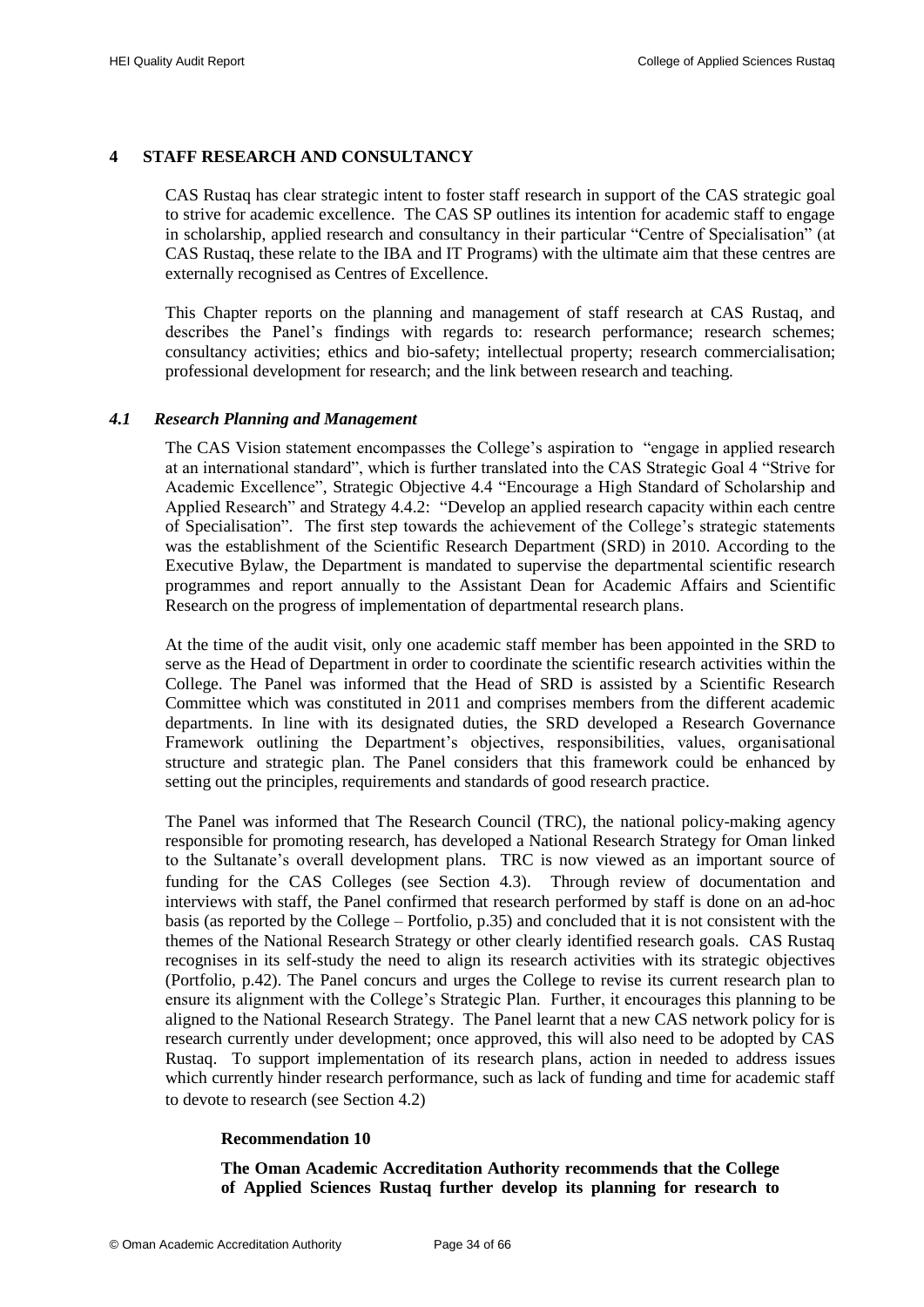# **ensure alignment with its Strategic Plan and include strategies to support research performance as well as key performance indicators through which implementation can be monitored and evaluated.**

#### <span id="page-36-0"></span>*4.2 Research Performance*

The College states that it is committed to developing an applied research capacity (Portfolio, p. 36). Interviews and documentation scrutinised by the Panel indicate that the current level of research activity at the College is not consistent with the College's Vision of engaging in applied research at an international standard and making substantial progress towards achieving the status of Centres of Excellence (see Section [1.1\)](#page-13-1). The main obstacles to conducting research at CAS Rustaq, as identified in a survey conducted by the College, are lack of funding, lack of time, lack of research culture and inadequate research facilities (Portfolio, p.37). These findings were confirmed during interviews in which it was indicated that teaching workload, inadequate research funding as well as limited interaction with local industry hamper research output. The Panel also learnt that research output is not a criterion in the performance evaluation of academic staff. Despite these obstacles, the Panel found academic staff keen to engage in research activities such as participation in conferences and publication of research papers. The College has also recognised the need to improve research facilities and enhance collaborative research with public and private sectors (Portfolio, p. 42).

A record of College research output for the period 2011-2013 examined by the Panel indicates that only 19 academic staff members (constituting around 14% of academic staff) are actively engaged in research. As indicated earlier, research is conducted on staff members' own initiative and is not aligned with an overarching College research strategic plan (see [Recommendation 10\)](#page-35-3). The Panel was pleased to learn, however, that academic staff are supported to attend conferences. Evidence reviewed by the Panel indicates that during the years 2012-2013, College staff have participated in 31 regional and international conferences (although it appears that only Omani nationals are supported to attend international conference and the Panel considers it would be in the interest of the College if research-active staff are supported, regardless of their nationality). The Panel acknowledges CAS Rustaq's efforts in establishing a research culture and urges it to develop and implement an action plan to address the obstacles identified in its "Staff Research" survey (see [Recommendation 10\)](#page-35-3).

#### <span id="page-36-1"></span>*4.3 Research Funding Schemes*

The Panel heard consistently from different stakeholders that the lack of a specific research budget is a major impediment to the enhancement of research culture in the College. The College states that although it aims to "Institute Income-Generating Activities" (Strategic Objective 6.4), current law prohibits publicly-funded institutions from engaging in revenue-generating activities (Portfolio, p. 38). The Panel explored the College's plans for addressing this dilemma and securing research funding from external sources. It was informed that The Research Council (TRC) has initiated a Research Grant Program whereby research projects that are of relevance to the Sultanate's economy are allocated a budget so that they can be conducted in line with international standards. The Panel was also informed that 17% of TRC research budget is allocated to the CAS network, and that a number of CAS researchers have succeeded in obtaining TRC funding for their projects.

CAS Rustaq recognises the importance of achieving sustainable funding and establishing a research funding scheme. To this end, the College is collaborating with the Research Funding Committee at the MoHE to develop and implement competitive, performance-based funding for applied research (Portfolio, p. 37). The College is also seeking to engage in income-generating activities, such as conducting funded research for the local industries and the private sector (Portfolio, p. 42).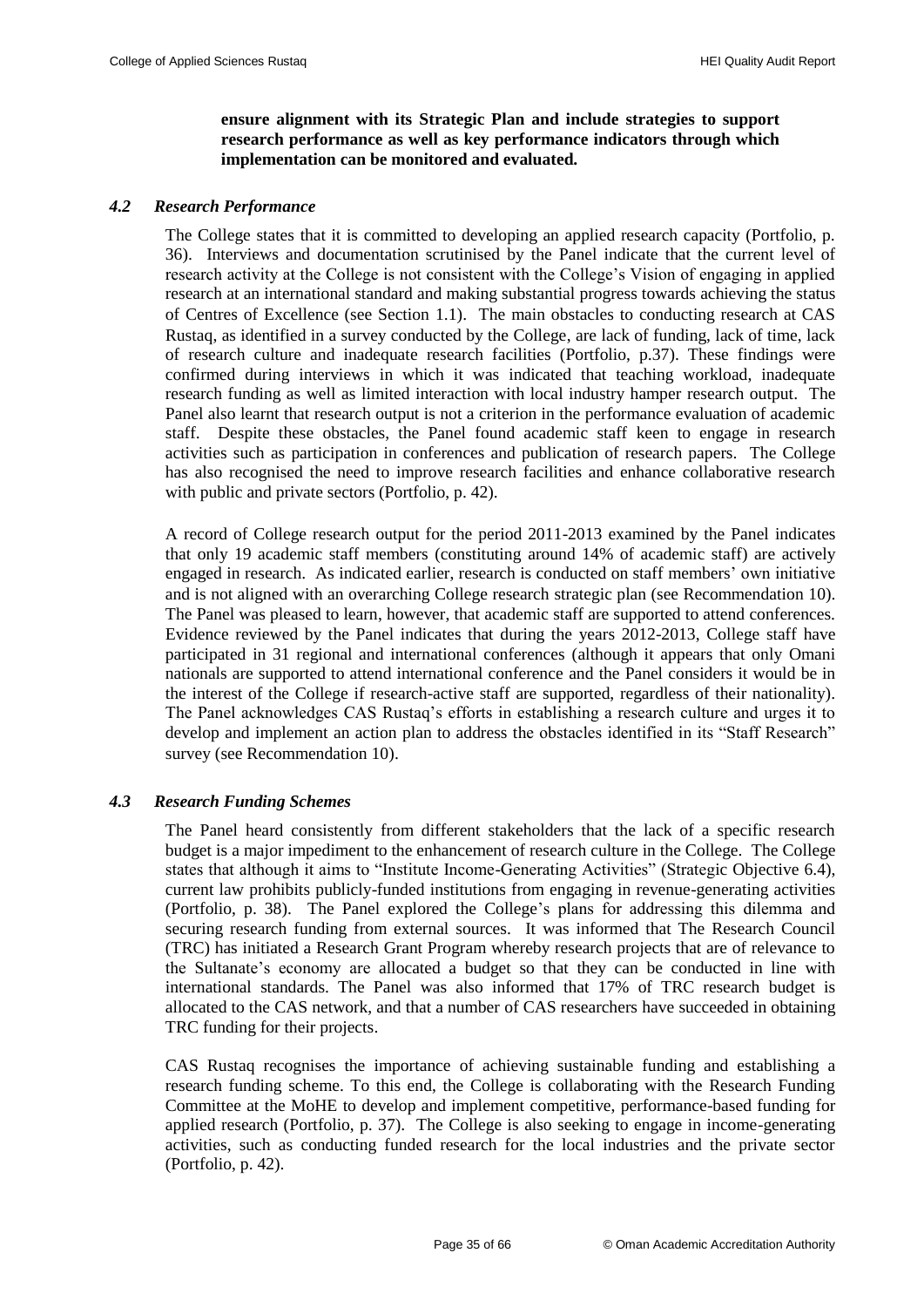# **Affirmation 7**

<span id="page-37-3"></span>**The Oman Academic Accreditation Authority agrees with the College of Applied Sciences Rustaq that an effective funding scheme for research is imperative and supports the College's work towards developing and implementing a research funding model appropriate to the needs and strategic goals of the College.**

#### <span id="page-37-0"></span>*4.4 Consultancy Activities*

The College recognises the importance of consultancy of as a driver for establishing Centres of Specialization for each of the CAS degree programs (Portfolio, p.38). However, evidence indicates only a modest level of consultancy has been undertaken to date. The Panel learnt that some academic staff have been informally approached by private companies for consultancy services and it found external stakeholders to value the level of expertise available in the College; this emphasised to the Panel the need for mechanisms to be developed to enable academic staff to undertake formal consultation. The College has also identified the need to align consultancy activities in the College with a clear consultancy policy (Portfolio, p. 42). At the time of the audit visit, a written policy on consultancy activities had not yet been developed. However, the Panel found that a consultancy bylaw for the six CAS Colleges is currently being developed by the MoHE. The Panel encourages the College to work with the MoHE to expedite the development and implementation of the new consultancy policy and procedures to support realization of the CAS network aspiration to develop recognised Centres of Excellence.

# **Affirmation 8**

<span id="page-37-4"></span>**The Oman Academic Accreditation Authority agrees with the College of Applied Sciences Rustaq that a formal policy and associated procedures are required to direct and support its consultancy activities in line with its strategic intent to establish Centres of Specialisation and, ultimately, recognised Centres of Excellence for its degree programs, and supports the development of a system-wide consultancy bylaw as a step towards achieving this.** 

# <span id="page-37-1"></span>*4.5 Ethics and Biosafety*

CAS Rustaq states that it does not have any policy or procedures in relation to research ethics (Portfolio, p. 39). The Panel notes that the current academic programs do not involve experimental research on humans, living tissues or genetic material, and hence biosafety is not a concern.

The College has identified the need to develop and implement a research ethics policy (Portfolio, p. 42). The Panel agrees with this need and encourages the College, as the research culture develops, to develop and implement mechanisms to ensure ethical conduct and integrity when dealing with human subjects, and data where the primary ethics concern is privacy or confidentiality.

# <span id="page-37-2"></span>*4.6 Intellectual Property*

The College states that it is committed to support research activities and respect intellectual property rights (Portfolio, p.39). The Panel notes that the College has conducted a number of workshops for faculty and students to enhance awareness about the protection of copyright and intellectual property. CAS Rustaq reports that it has developed its own intellectual property policy, endorsed by the College Council, and that a system-wide intellectual property policy is under development by the MoHE (Portfolio, p.40). In response to a request to see these policies the Panel was provided with a copy of a single Intellectual Property Policy clearly still in draft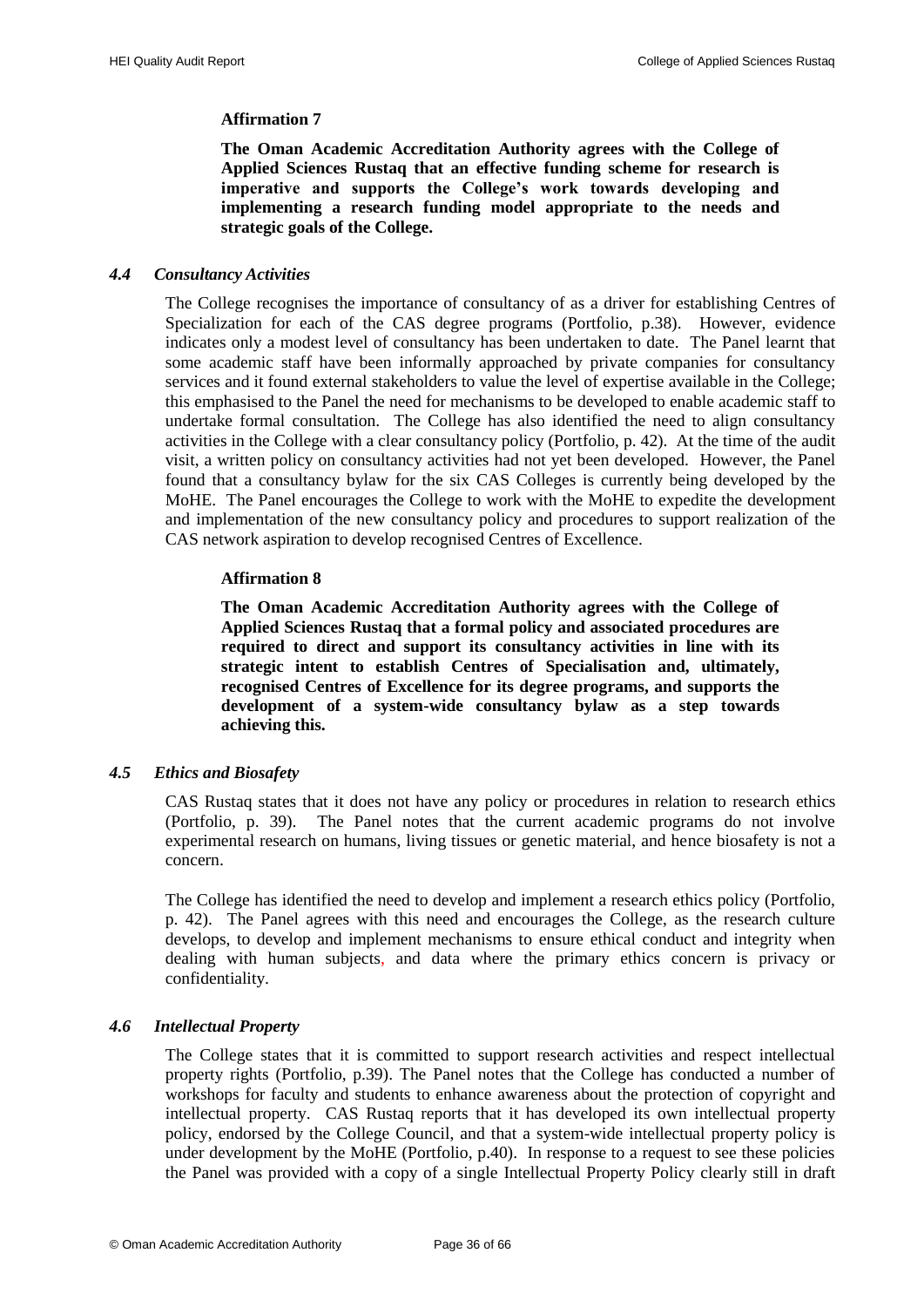form. While the Panel accepts that this policy may be in draft form, it was concerned to find that it had been derived from an overseas higher education institution without attribution. In order to uphold and protect the academic integrity of the College, and the CAS network as a whole, it is imperative to ensure appropriate attribution and adhere to best practice in developing policies. This issue is also addressed in Section [1.9.](#page-20-1)

# <span id="page-38-0"></span>*4.7 Professional Development for Research*

The CAS Rustaq approach to professional development for research is informed by the Strategic Objective to "encourage a high standard of scholarship and applied research" and the corresponding strategies to "provide appropriate, enriching professional development opportunities" and "develop an applied research capacity within each Centre of Specialisation" (Portfolio, p.4 and SP). The College indicates that it has attempted to address these issues by conducting 19 professional development activities to provide the academic staff with necessary research skills (Portfolio, p. 41). Through review of documentary evidence and interviews with staff, the Panel concluded that most of these activities are general seminars and presentations conducted by College staff and are not aligned with a College-wide research professional development plan. The College has yet to implement the actions identified in the SP pertaining to the above-mentioned strategies, namely: to establish a Professional Development Committee to oversee the design of an appropriate staff development plan directed towards building research capabilities; and to introduce a program of 'Research Skills' to train and mentor junior staff.

# **Recommendation 11**

<span id="page-38-3"></span>**The Oman Academic Accreditation Authority recommends that the College of Applied Sciences Rustaq develop and implement a comprehensive approach to staff professional development for research in line with its Strategic Plan, and inclusive of a regular review mechanism, so that its staff benefit from on-going, appropriate development activities which are specific to their needs and lead to enhancement of research performance.** 

# <span id="page-38-1"></span>*4.8 Research Commercialisation*

This area was not addressed by the College as its research profile is in the early stages of development. As the research agenda advances, the Panel encourages the College to identify opportunities for commercialisation of its services where applicable and if permitted by its Bylaw.

# <span id="page-38-2"></span>*4.9 Research – Teaching Nexus*

The College states that it has undertaken a number of initiatives to integrate research into teaching activities; these include offering a 'Research Methods' course as a general requirement for all students, as well as organising workshops and seminars to inform students about the research undertaken by the academic staff (Portfolio, p. 42). During interviews, the Panel heard some examples of how academic staff incorporate research in their areas of specialisation into student learning processes. However, the Panel found no evidence of a College-wide system through which research, teaching and learning are linked for the enhancement of student learning. The Panel acknowledges that research at CAS Rustaq is in its early stages of development; however, as the research agenda develops, the College will need to make the teaching-research nexus an explicit part of its research plans. The Panel encourages the College to develop a comprehensive system with clear strategies to enhance students' engagement with staff research and, in turn, enhance the quality of student learning opportunities in the College.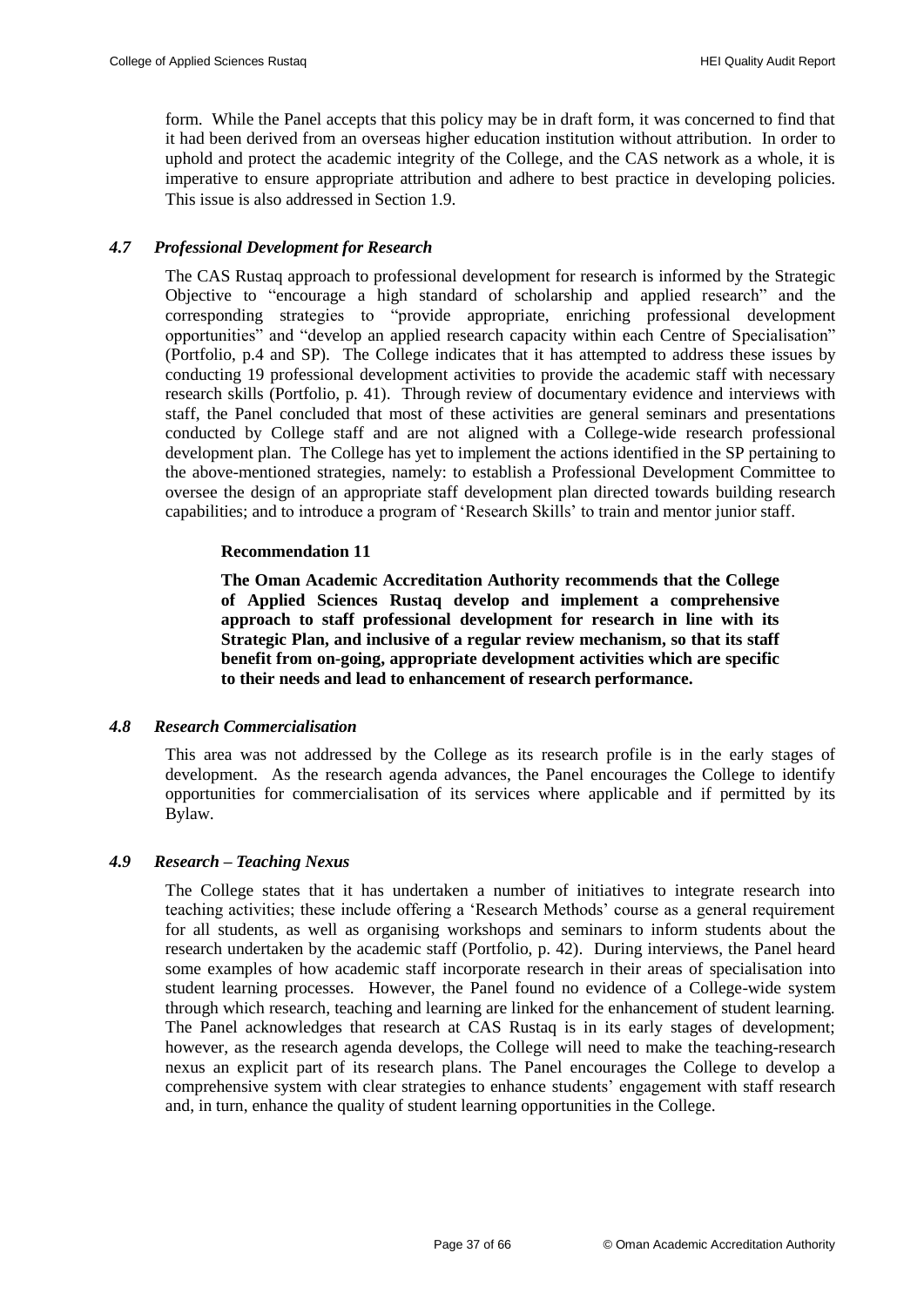# <span id="page-39-0"></span>**5 INDUSTRY AND COMMUNITY ENGAGEMENT**

The CAS Strategic Plan (SP) provides strong strategic direction for industry and community engagement through its strategic goal to "Build Partnerships" (SP, Goal 5). CAS Rustaq indicates recognition of the importance of partnership activity with industry and business as well as the local community and other higher education institutions in relation to its contribution to the social and economic development of the country (Portfolio, p.43).

This Chapter reports on CAS Rustaq's relationships with industry, employers, professions and other higher education providers as well as its interaction with alumni and the community at large.

#### <span id="page-39-1"></span>*5.1 Industry and Community Engagement Planning & Management*

Responsibility for much of CAS Rustaq's industry and community planning and management is currently undertaken by three separate College entities: the Students and Graduates Guidance Centre (SGGC); the Student Services Centre (SSC); and the Community Service Committee (CSC) (Portfolio, p.43). (In the Bylaw, the SGGC is referred to as the Training and Student Careers Counseling Centre (TSCCC). The SSC is also referred to as the Student Affairs Centre in College documentation.)

The College provides no specific comment on the implementation or effectiveness of its planning and management of activities in this area but nevertheless identifies opportunities to improve this, namely: to consider consolidating all aspects of community relations under one main management body and in one strategic plan from which annual operations are drawn; to assign responsibility for its relationship with the community to a more senior level (in recognition of its importance); and for all aspects of this relationship to be managed locally rather than centrally (Portfolio, p, 46).

The Executive Bylaw provides a list of duties for the SSC (Article 38) and the TSCCC (Article 39). The current CSC is a four-member committee which was formed in 2013 through a formal administrative order which includes its terms of reference. According to the Bylaw, the SSC is concerned primarily with student affairs and activities, and the SGGC with arranging student placements (training), supporting students in gaining employment, tracking graduates, and attaining information on labour market requirements. These departments, as well as the CSC, have developed operational plans in line with CAS Rustaq's efforts to establish an annual cycle of departmental operational planning in the College. The CSC focuses on the provision of training courses and workshops for members of the community and the Panel found strength in this area (see [Commendation 2\)](#page-42-4). While the Panel acknowledges that some engagement activities with other external stakeholders are taking place at CAS Rustaq, these are limited in both extent and scope in relation to strategic intent and there is no overall coordination or evaluation of their effectiveness. CAS Rustaq has identified that a revised approach to planning and management is required in this area and the Panel now urges action to be taken to address this.

# <span id="page-39-3"></span>**Recommendation 12**

<span id="page-39-2"></span>**The Oman Academic Accreditation Authority recommends that the College of Applied Sciences Rustaq review and revise the way in which it plans and manages industry and community engagement to ensure all aspects of industry and community engagement relevant to its strategic goal to "build partnerships" are appropriately addressed and regularly evaluated in a coordinated manner.**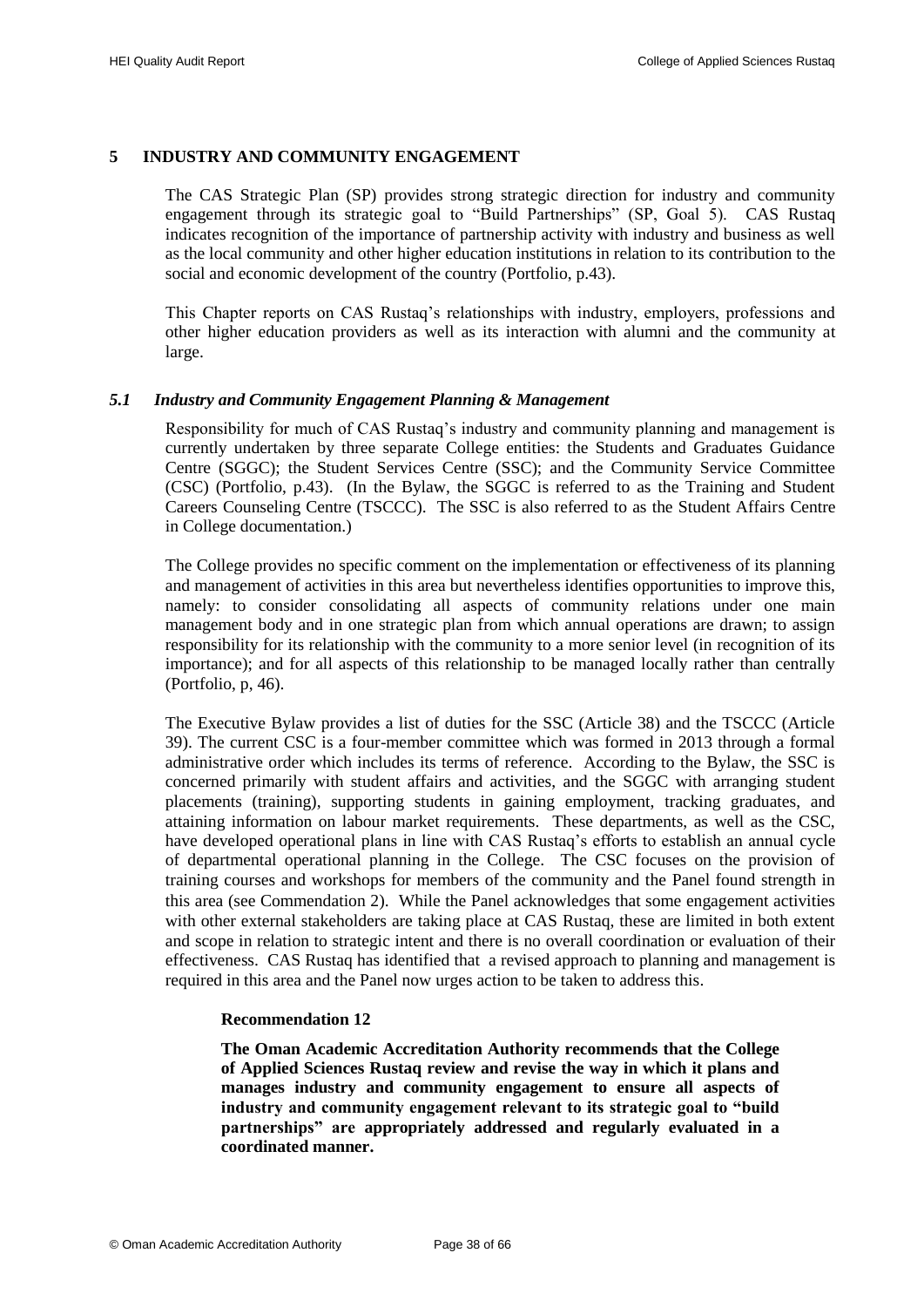#### <span id="page-40-0"></span>*5.2 Relationships with Industry and Employers*

In response to this section, CAS Rustaq reports on the work of the SGGC to address its Strategic Objective to "Enhance Engagement with the Public and Private Sector" (SP, Objective 5.1) through the following strategies: operate an effective student placement function to optimise student employment opportunities; establish a specialised career guidance system for prospective graduates; establish a regular program of industry experts addressing students; and introduce and manage careers fairs in the CAS (SP Strategies 5.1.1-5.1.4).

The Panel found evidence of some activity in each of these areas, but this tends to be limited and relatively unsystematic. The College has measured the effectiveness of its workshops for students preparing for employment by attendance, and the effectiveness of work placements (training) by the number of placements taken up (Portfolio, p.44). The Panel observes that these indicators alone are insufficient to measure the value of these activities in relation to overarching strategic intent and to inform improvement (also see [Recommendation 7\)](#page-30-2). The CAS network also has a Strategic Objective to: Enhance Engagement with Business and Industry in the Community (SP, Objective 5.2) through the following strategies: provide focused short courses suited to the needs of industry and business; provide a web-based job vacancy service; and encourage joint use of college facilities by the community (SP, Strategy 5.2.1-5.2.3). While the College has performed well in relation to the first of the strategies (see [Commendation 2\)](#page-42-4), the Panel found no significant activity in relation to the others.

The Panel heard and appreciates the fact that the CAS Colleges are regional and that the presence and extent of industry in the region of Rustaq is relatively limited. However, a range of interviews, including those with employers, student placement hosts and industry representatives, provided evidence to the Panel that engagement with industry and employers needs to be enhanced (with the exception of Ministry of Education employers of B.Ed. ELT students – see Section [5.4\)](#page-41-0). An effective local interface for progress and achievement in relation to the IBA and IT Programs has yet to be established and systems to promote engagement are underdeveloped. The Panel observes that effective engagement with industry and employers is critical to the CAS Mission and Vision and central to the success of its core activities. It therefore urges the College to further develop its activity in this area.

#### **Recommendation 13**

<span id="page-40-2"></span>**The Oman Academic Accreditation Authority recommends that the College of Applied Sciences Rustaq strengthen and formalise its relationships with industry and employers in light of the critical importance of building effective partnerships with these stakeholders to achieving its Mission and supporting achievement of its Vision.** 

#### <span id="page-40-1"></span>*5.3 Relationships with Professions*

CAS Rustaq reports that the College's organisational structure and Bylaw have no provision for establishment and management of any relationship with professions (Portfolio, p.45) and the Panel found no formal relationships with professions exist. Given the nature of CAS Rustaq's Mission and Vision, the Panel had some reservations about the apparent position of the College that relationships with professional bodies relevant to the academic programs offered by the College cannot be pursued. Supporting text in the SP indicates the potential value of relationships with professional bodies (p.57) although this does not translate into identified goals, objectives or strategies. The Panel encourages the College to be proactive in reconsideration of this area and to address any positive outcomes in its response to [Recommendation 12.](#page-39-3)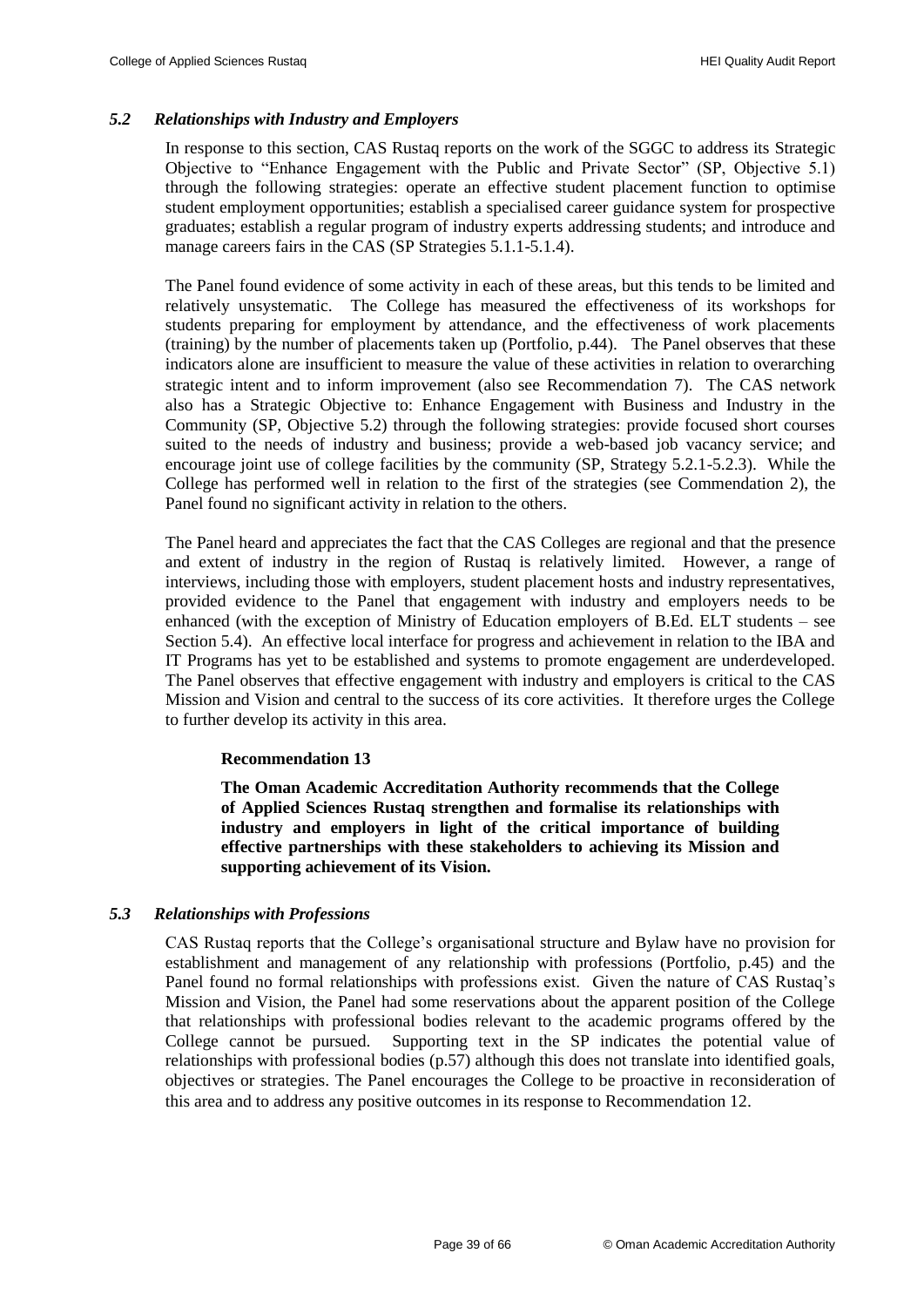# <span id="page-41-0"></span>*5.4 Relationships with Other Education Providers*

The College highlights the fact that it is part of a network of six colleges which deal with each other directly (Portfolio, p.45). The College's relationship with other CAS Colleges is evident both at governance and management level (e.g. through the Academic Council) and as well as at operational level. The Program Directors (PDs) and the System Wide Course Coordinators (SWCCs) clearly play an important role in this relationship in relation to the delivery and assessment of academic programs which run across different colleges, and the Panel also found evidence of strong cooperation between CAS Rustaq and the other CAS Colleges in relation to the Foundation Program. In addition, it was evident to the Panel that initiatives being taken at governance levels have been informed by OAAA Quality Audit Reports of CAS Colleges which have already undergone this process, and that CAS Rustaq had benefited from liaison with other colleges with respect to conducting its self-study and preparing its Quality Audit Portfolio. The Panel found clear evidence of the College's well established relationship with the regional Directorate of Education through which its school-based practical training program for its B.Ed. ELT graduates is run. This relationship is managed through a formal committee with membership from both parties.

CAS has a Strategic Objective to "Enhance Engagement with other HEIs and Accrediting Bodies (SP Objective 5.3), with a single supporting objective to "seek excellence through partnership and accreditation" (SP, Strategy 5.3.1). At present, however, the College has no formal relationship with an HEI outside the CAS network. It indicates that it has potential access to international institutions for benchmarking purposes through 23 international institutions with which the MoHE has signed MoUs, although it has initiated no contact with any of these to date (Portfolio, pp.45-46). The Panel observes that the majority of these MoUs are with foreign ministries rather than higher education institutions *per se.*

The Panel concluded that there is a need for the College to develop formal relationships with higher education providers outside the CAS network, for the purpose of benchmarking academic standards (see [Recommendation 8\)](#page-31-3) as well as wider aspects of higher education provision. The Panel encourages the College to consider national as well as international higher education institutions as potential partners.

# **Recommendation 14**

**The Oman Academic Accreditation Authority recommends that the College of Applied Sciences Rustaq develop formal relationships with other higher education institutions (outside the CAS network) for purposes of benchmarking, sharing of good practice and avoiding insularity.** 

# <span id="page-41-2"></span><span id="page-41-1"></span>*5.5 Relationships with Alumni*

CAS Rustaq reports that it has yet to activate an alumni association (Portfolio, p.45). Responsibility for CAS Rustaq alumni within the College rests with the TSCCC in line with the CAS Bylaw as well as the SP. The SP includes a strategy "To develop an alumni association" (SP, Strategy 5.1.5) in support of its Strategic Objective to "Enhance engagement with the public and private sector" (SP, Objective 5.1). When the Portfolio was developed, CAS Rustaq's first batch of applied sciences students had yet to graduate.

By the time of the audit visit, the first group of IBA students had graduated, and the Panel interviewed alumni from all the College's degree programs (including an IT student who had dropped out and a B.Ed. Science graduate although this program has now been phased out). The Panel found that some alumni do keep in touch with the College informally. They consider the College to be supportive and helpful and expressed enthusiasm about a formal alumni relationship with the College being established.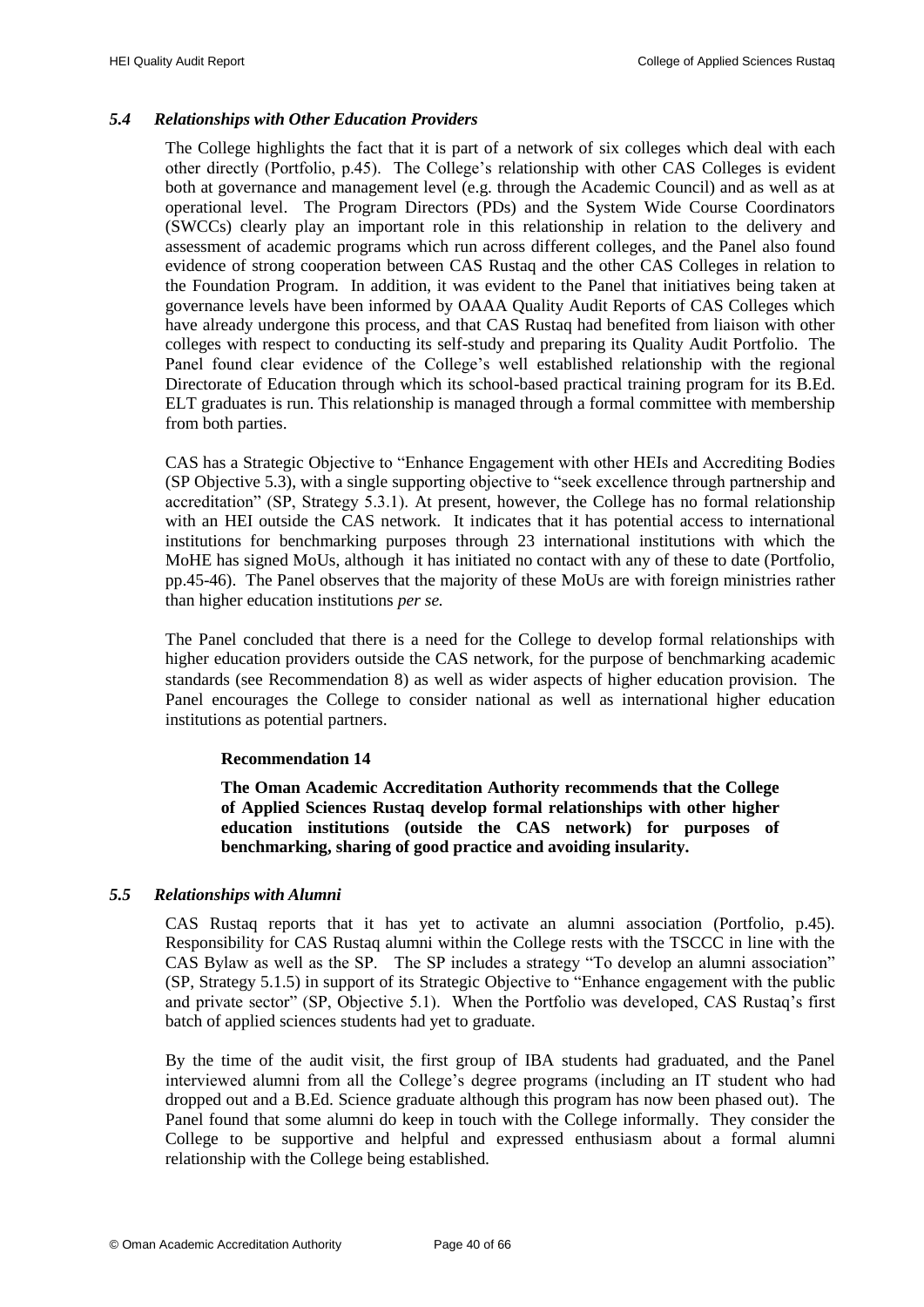The Panel also confirmed, however, that at the time of the audit visit, the College had no formal contact with its alumni. The College has identified the activation of an alumni association as an opportunity for improvement (Portfolio, p.46 and p.75) but the Panel found no evidence of work in progress to achieve this. Although the CAS SP relates to the applied sciences, CAS Rustaq still runs the B.Ed. ELT Program (and gave no indication of plans to phase this out). Given the existing graduates from this program as well as the new IBA graduates, together with known challenges in the employment market in Oman and associated regional and local challenges, the Panel considers that work in this area is overdue, and urges action to be taken.

# <span id="page-42-3"></span>**Recommendation 15**

<span id="page-42-2"></span>**The Oman Academic Accreditation Authority recommends that the College of Applied Sciences Rustaq establish an alumni association in line with its Strategic Plan in order to formalise its relationship with its alumni and maximise potential benefits of this relationship for both the alumni and the College.** 

# <span id="page-42-0"></span>*5.6 Relationships with the Community at Large*

Relationships with the community are managed by CSC in line with the CAS Strategic Objective to "Enhance Engagement with Business and Industry in the Community" (S.P. Objective 5.3) and associated strategy "to provide focused short courses suited to the needs of industry and business" (SP, Strategy 5.2.1).

The College reports that between 2012 and 2013 the number of training courses and workshops provided to the community increased by over 20% and that the total number of participants increased nearly six-fold to over 1000 (Portfolio, pp.45-46). Through interviews with participants and relevant College staff as well as consideration of the CSC annual plan and the report on its activities for the 2012-2013 academic year, the Panel found strength in this area.

The Panel found that the Community English Course is becoming well established and is supported by a system of comprehensive annual reporting which takes into consideration formal feedback from participants and makes recommendations for future courses. The Panel noted, however, that all the participants in the Spring 2013 course were actually government employees (10 ministries were represented) rather than representatives from industry and business as called for in the SP. The Panel also learnt about workshops relating to the College's other areas of specialisation including, for example, workshops on Tourism Awareness and IT related subjects such as Open Source Software and Security Aspects in Cloud Computing. The Panel heard that workshops were also subject to evaluation by participants.

<span id="page-42-4"></span>The Panel found participants to have high regard for the courses and workshops delivered to the community (free of charge) by the College, and that staff feel a sense of pride about this provision.

# **Commendation 2**

# <span id="page-42-1"></span>**The Oman Academic Accreditation Authority commends the College of Applied Sciences Rustaq for its established ties with the local community through the provision of training courses and workshops which are held in high regard by participants.**

During the audit visit, the Panel learnt of other community engagement activities not formally reported in this section of the Portfolio. For example, the Panel heard how the hosting of a regional IELTS Centre is supportive to the community and that there are student activities such as visits to centres for elderly and disabled community members (also see Section [7.10\)](#page-53-0). The Panel noted that community engagement is emphasised in the CAS Bylaw with responsibilities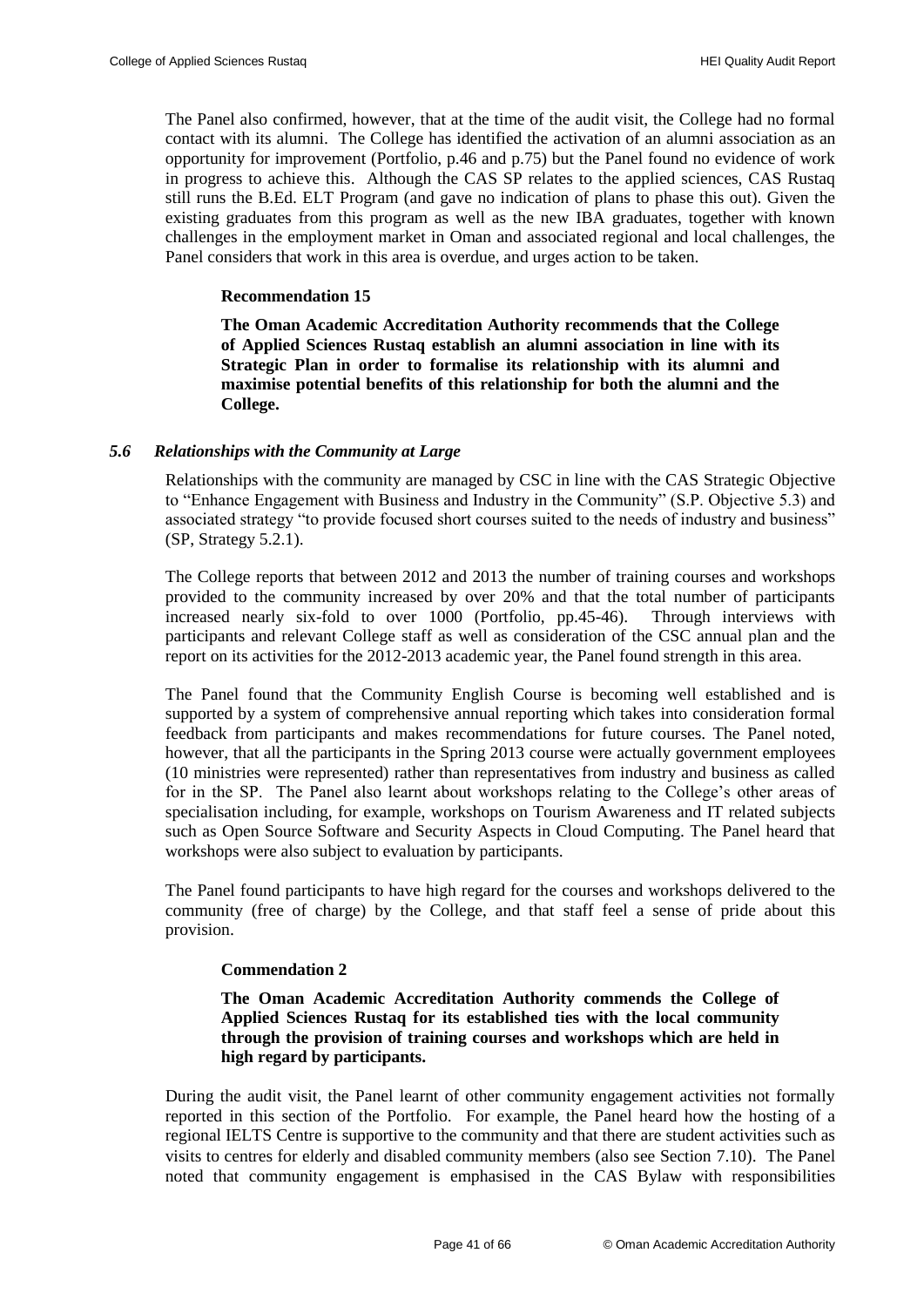identified for a range of College staff, and encourages the full scope of potential engagement in this area to be considered in the College's response to [Recommendation 12.](#page-39-3)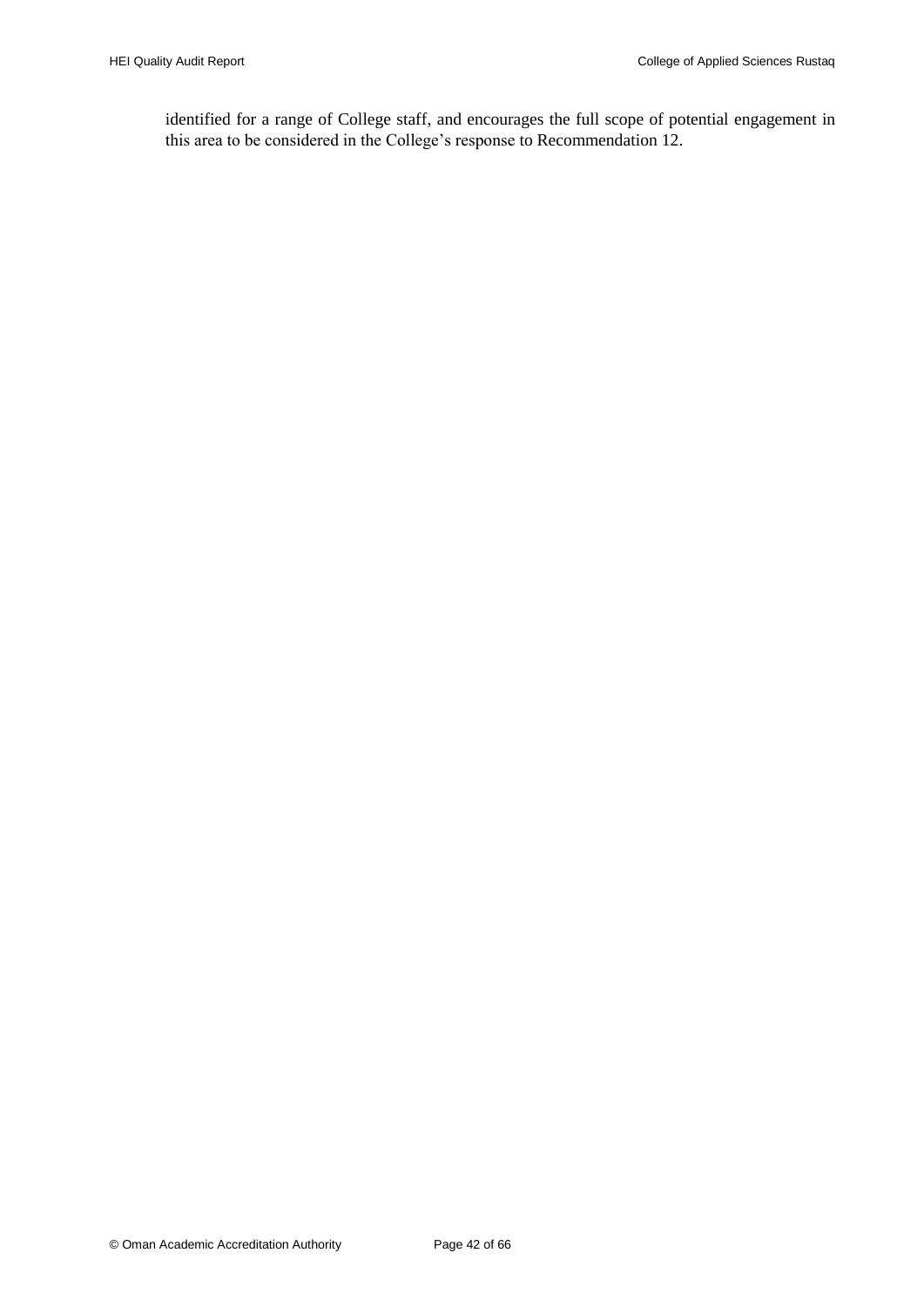# <span id="page-44-0"></span>**6 ACADEMIC SUPPORT SERVICES**

Across the CAS system, and therefore at CAS Rustaq too, academic support services are provided in light of the CAS Executive Bylaw and Strategic Plan (SP).

This Chapter presents the Panel's findings on planning and management of the academic support services at CAS Rustaq, and specifically on provision of the following: student enrolment and records; Library; information and learning technology services; academic advising; student learning support; and teaching resources.

#### <span id="page-44-1"></span>*6.1 Academic Support Services Planning & Management*

CAS Rustaq provides its academic support services through a combination of entities: the Admission and Registration Centre (ARC), the Learning Resources Centre (LRC), and the Academic Departments. The LRC comprises three units: the Library; the Educational and Learning Technology Services Unit (ELTSU) and the Computer Unit (Portfolio, p.89). The College states that these services are aligned to CAS Strategic Objectives to: Optimise the effective operation of the CAS (Objective 1.1); Provide a relevant student-centered learning environment (Objective 3.2) and, Support faculty in advancing student learning (Objective 4.3) (Portfolio, p.47). Enabling strategies include continually developing all LRCs as state-of-the-art learning facilities as well as ensuring that laboratories, IT & multimedia facilities and faculty offices are well-equipped.

Planning of academic support services by the relevant departments is undertaken through the College's developing operational planning system (see Section [1.6\)](#page-18-1). The Panel was encouraged to find the operational plan for the LRC relatively well developed. In an evaluation of academic support services planning and management however, the majority of staff surveyed either did not know if there were appropriate operational plans aligned to the Strategic Plan or did not agree that there were; this appears to reflect the fact that the operational planning process has yet to be fully embedded. Minutes of meetings support the College's assertion that academic support services are considered regularly by the College Council (Portfolio, p.48).

During interviews, the Panel found both staff and students positive about the provision of some academic support services but of the view that others, such as the IT facilities and the student information system (SIS), required improvement. Although the Panel viewed relevant summary feedback data from a student survey, this was not specifically reported on by the College. The Panel found that formal student evaluation of academic support services (as well as other areas) needs to be further developed as part of an overarching evaluation system that systematically informs improvement actions (see [Affirmation 11\)](#page-49-3). The Panel notes that an enhanced quality assurance function should support this development (see [Recommendation 2\)](#page-17-2).

# <span id="page-44-2"></span>*6.2 Registry (Enrolment and Student Records)*

The SIS system used by ARC is intended to facilitate enrolment and student records. The College states that the SIS is efficient in providing students with information such as timetables, but it is limited in generating student transcripts and statistical reports. Some of the ARC functions area therefore performed manually (Portfolio, p.48). In a staff evaluation of the registry process, around 40% of questionnaire respondents found the process was not clearly documented and felt the student admissions process, records, information system and student satisfaction were not satisfactory. More than half the respondents indicated dissatisfaction with the admissions and registration services provided. As indicated above (Section [6.1\)](#page-44-1), there is evidence that some relevant student satisfaction data has been collected but this has not become part of a comprehensive evaluation system yet.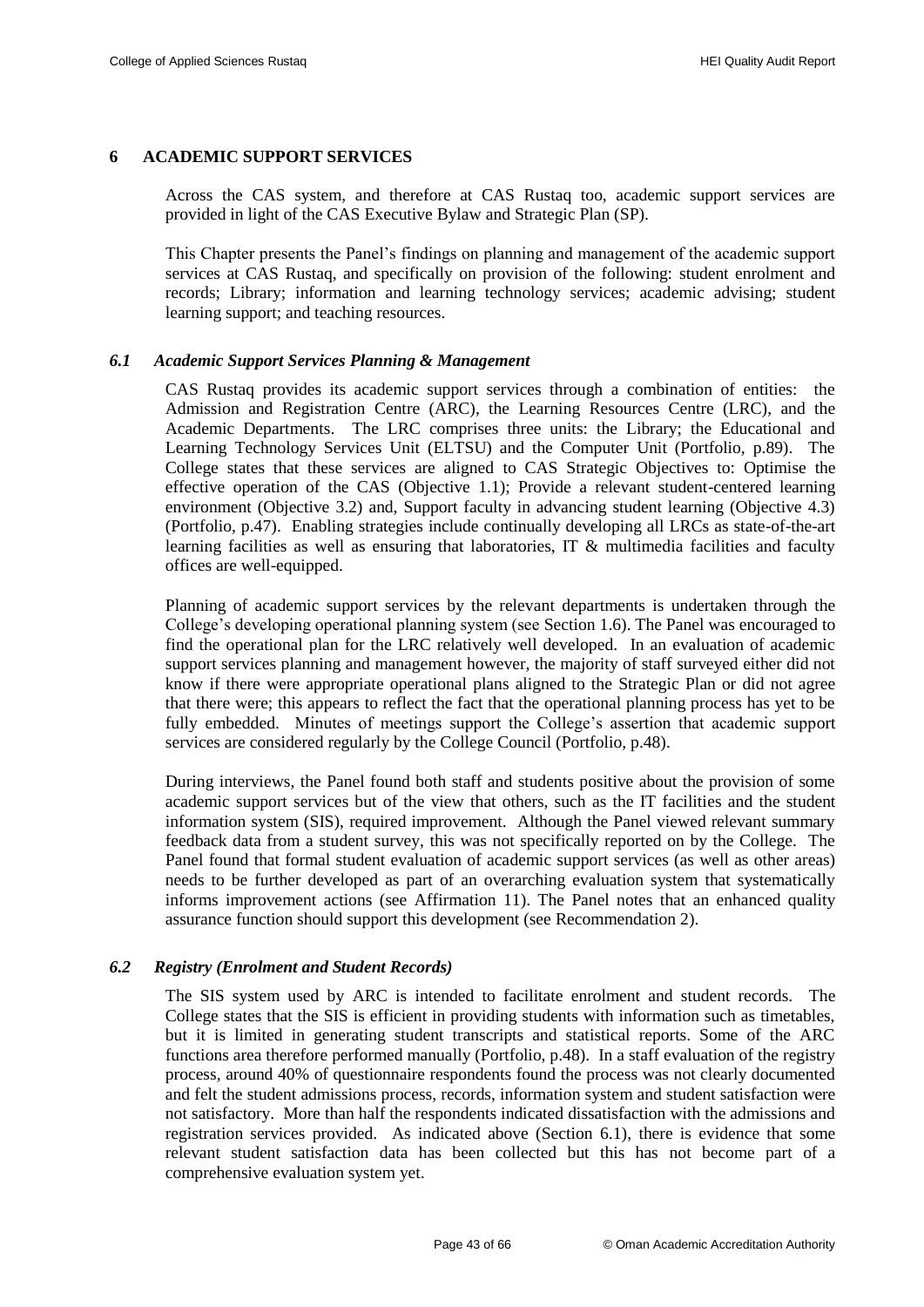The College is aware of the limitations of the current SIS system. It reports, "Because SIS is centrally managed, it is vital for the College to emphasize on *[sic]* the Ministry to improve the system's reliability by reducing its breakdown frequency" (Portfolio, p.94). This was also acknowledged to the Panel during interviews although there was indication that there had been some upgrading of the system which had led to improvements. The Panel learnt that a major project is being initiated at the MoHE to develop a comprehensive student information system and that the project is to include training for all stakeholders to support effective implementation. As this major project is expected to take over a year to complete, the Panel encourages the College to continue to regularly evaluate its admission and registration processes and implement interim improvement measures that are possible.

# <span id="page-45-2"></span>**Affirmation 9**

<span id="page-45-1"></span>**The Oman Academic Accreditation Authority agrees with the College of Applied Sciences Rustaq that its student information system requires improvement and supports the action being taken to develop and implement a network-wide system which will provide improved services to all stakeholders.** 

The College considers that its Blackboard  $TM$  system should be integrated with the SIS "to save time and increase accuracy and efficiency" (Portfolio, p.94); the Panel therefore encourages this to be considered in forthcoming developments.

# <span id="page-45-0"></span>*6.3 Library*

CAS Rustaq has stated intentions of continually improving the library, learning technologies and learning resources. However, it reports that the holdings of the Library (which forms part of the LRC) are still tilted towards the Education programs CAS Rustaq used to run and its services have yet to be aligned with the new programs (Portfolio, p.49). Staff in the LRC have developed operational plans based on the CAS Strategic Plan and they evaluate satisfaction with their services.

The Panel found the LRC to have been successful in implementing improvements through its operational planning. The College reports that 95% of the students and faculty members were satisfied with the LRC services (Portfolio, p.50); however, the Panel notes that while this survey yields helpful data about the LRC in broad terms (it is entitled "overall impression about LRC"), it does not contain specific items about the library provision *per se.* A survey with the title "Evaluating academic support services in CAS Rustaq from the perspective of its academic staff" considered by the Panel provides data on the library specifically, and shows that the library service does not meet the expectations of over 60% of the respondents. A similarly high percentage of respondents are reported as considering that the bulk of reference materials are not current. The Panel notes that an enhanced overarching quality assurance function in the College would be well placed to support better coordination of survey data (see [Recommendation 2\)](#page-17-2). Interviews with LRC staff revealed that the centralized CAS policy for library acquisitions prevented CAS Rustaq Library from timely or targeted additions to the collection and the College formally identifies the decentralisation of book acquisition as an opportunity for improvement (Portfolio, p.56).

A new library management system has been established to improve services; however, there is evidence of a pressing need for training and more resources to implement this. The Panel notes that workshops/training programs are undertaken periodically to support new staff and ensure that existing staff are kept updated with systems and procedures, and acknowledges that this need to be on-going and sufficient. For the LRC as a whole, the Panel found indications of intention to improve in a number of areas including: more staff with good proficiency in both Arabic and English; more space; an increased budget; the ability to work directly with their counterparts at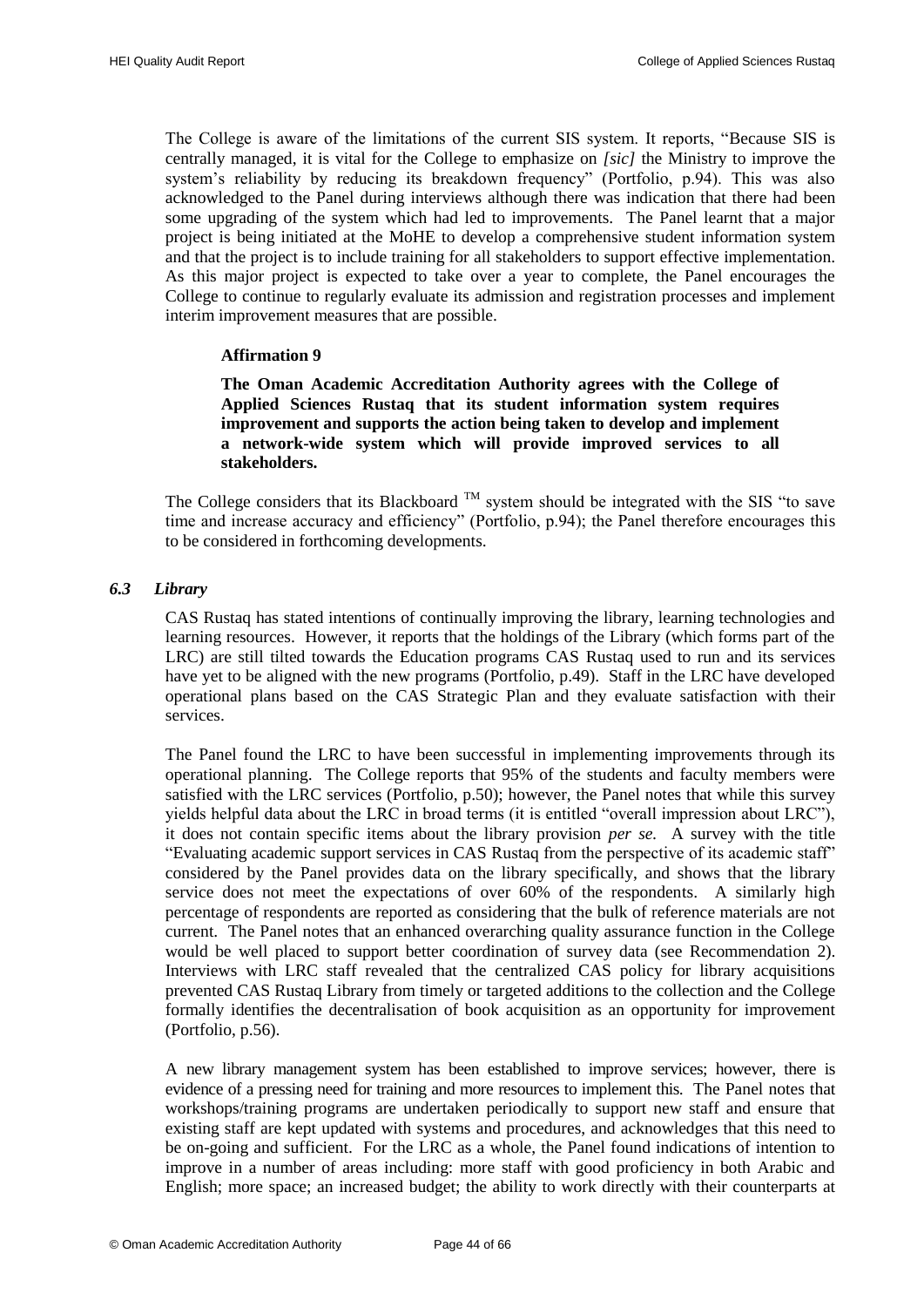other institutions; more multi-media resources; timely repair of equipment; enhanced eLearning products and services; and more specialised training programs for staff.

<span id="page-46-3"></span>The Panel acknowledges CAR Rustaq's efforts to systematically improve its Library and overall LRC provision through a system of planning, implementation and evaluation, but agrees that greater improvement is required.

# **Recommendation 16**

<span id="page-46-2"></span>**The Oman Academic Accreditation Authority recommends that the College of Applied Sciences Rustaq build on its work to date to further enhance the resources and services provided by the LRC, ensuring that there are sufficient, appropriately trained staff and that resources, and e-resources in particular, are sufficient and appropriate to support technological skills and knowledge development in students and their preparation for the global workforce, in line with the College Mission.**

# <span id="page-46-0"></span>*6.4 Information and Learning Technology Services*

The Information and Learning Technologies Services Unit (ILTSU) within the LRC provides support for both the academic and administrative operations of the College. It aspires to offer state-of-the-art services but acknowledges that it falls short of this, and formally identifies a range of recommendations for improvement (Portfolio, p.56).

Nevertheless, on-going improvements have been made to the information technology (IT) infrastructure at CAS Rustaq. Increases in internet speed and network performance are reported by the College (Portfolio, p.52) and, for example, alumni interviewed by the Panel noted the introduction of the online learning platform Blackboard<sup>TM</sup> since their graduation.

In a staff satisfaction survey, a slight majority of respondents felt that online learning management was available and functional. However, less than half the staff felt that IT and computer resources were maintained, that there was a clear replacement plan for IT equipment, or that Blackboard<sup>TM</sup> was utilised to maximum advantage. About half of the respondents indicated that IT and learning resources were satisfactory. Students interviewed by the Panel did not indicate significant issues in this area; however, formal, systematic student evaluation of academic support services is underdeveloped, as noted above.

The LRC at CAS Rustaq is proactive in its planning and identification of opportunities for improvement. These include the need for appropriate and sufficient professional development of IT technicians and support staff (Portfolio, p.56) which can be addressed in the College's response to [Recommendation 16.](#page-46-3)

# <span id="page-46-1"></span>*6.5 Academic Advising*

CAS Rustaq states that among its major objectives is to: "improve student retention rates through support and remediation" (SP Strategy 3.1.3, Portfolio, p.52). In order to achieve this, it has established an academic advisory system in accordance with the requirements of the CAS Academic Regulations and Executive Bylaw. It has also established an Academic Advising Committee (ACC) with representatives from relevant departments to manage this system and report to the College Council. The academic advisory system is intended to support both performing and non-performing students. It aims to provide close individual support to students, especially to those who are under probation (i.e. those students identified by ARC whose grade point average (GPA) has fallen below 2.0) (Portfolio, p.52). Meetings between advisors and advisees are documented and formal student academic advising records are maintained and reported to department-level coordinators. Documentary and interview evidence provided the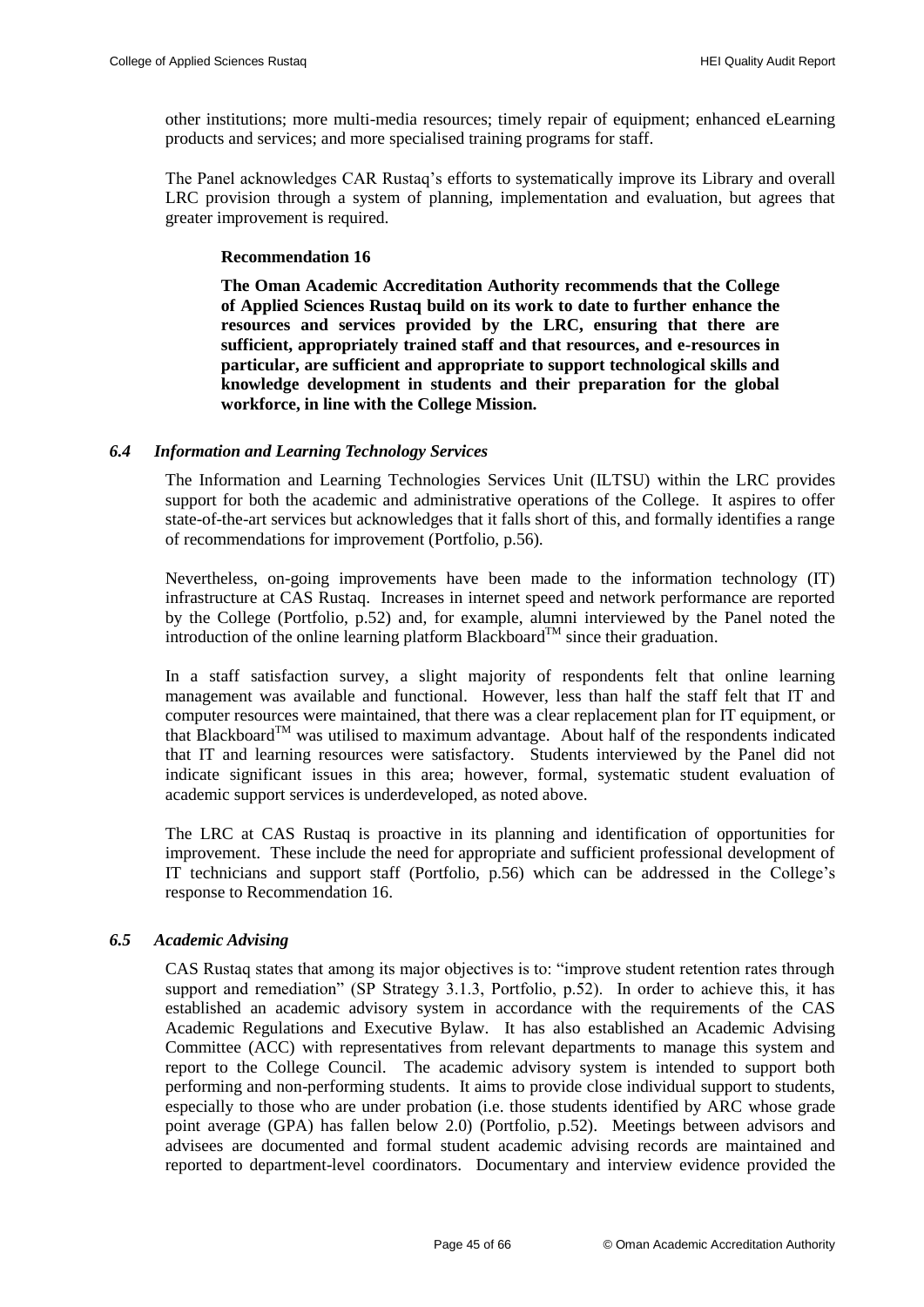Panel with information that the system operates as described by the College, but that it currently caters primarily for students under probation.

Records of the number of students under probation in each academic department per semester are maintained and a survey was conducted to evaluate the system from the perspective of the academic advisors. The data shows a decline in the number of students under probation in each department over time (Portfolio, p.30) and also shows that the great majority of academic advisors agree that the academic advising helps improve students' performance (Portfolio, p.53). The College concludes that the system has so far been effective in identifying students requiring special attention and attending to them in a timely manner and that as a result, the attrition rate in the College has been kept very low (Portfolio, p.31). However, the College also reports evidence of challenges in implementing the system: for example, students not turning up for meetings with advisors; too many advisees in the system; and teaching workload impacting advisors' availability (Portfolio, p53). Results of another staff survey (not specifically for academic advisors) also indicate possible shortfalls in the system. The College identifies the need for students under probation to attend academic advising sessions and activities more regularly as a formal opportunity for improvement (Portfolio, p.56).

Overall, the College is clearly making a great effort to support student learning, progression and retention through the implementation of an academic advising system and the Panel supports and encourages further development of this. The Panel did not find evidence of a formal academic advising policy and associated procedures and encourages these to be developed to support effective implementation and evaluation. In addition, extension of the evaluation system to include formal feedback from students will help to determine more accurately the effectiveness of the system.

# <span id="page-47-0"></span>*6.6 Student Learning Support*

CAS Rustaq lists six strategies from its SP it considers relevant to this area (Portfolio, p.54). The Panel focused on one of these areas: activities to provide students with extracurricular, remedial learning support (rather than more general extracurricular learning opportunities reported by the College). It found provision of this form of learning support to be limited. There has been a concerted effort to maximise the productive use of office hours to support students and the Panel noted that there has been some review of the LRC services to students. The Panel heard that additional support classes were provided for students needing assistance with their learning, but this does not appear to be part of a formal system. The Panel considers that systems for meeting extracurricular learning support for students in general are underdeveloped in the College although its system for providing support and guidance to students on probation though its academic advising system is well-developed (see Section [6.5\)](#page-46-1). The Panel noted that the CAS strategy to "improve retention rates through support and remediation" (SP Strategy 3.1.3) identifies establishing a Writing Centre in each LRC to assist students who need help as an indicative action for Phase 2 of the SP; the Panel supports consideration of this.

# <span id="page-47-1"></span>*6.7 Teaching Resources*

CAS Rustaq indicates that it works to provide sufficient and adequate teaching resources in line with the CAS SP strategy to "ensure that faculty employs state-of-the-art instructional delivery methods" (Portfolio, p.54). While the Panel notes that the action relating to this strategy is about professional development for staff, clearly appropriate physical resources are required to support this. Responsibility for buildings such as classrooms and laboratories rests with the Administration Department while the LRC takes responsibility for instructional delivery technologies and paper-based resources. The acquisition process is centralised but resource requirements are generated by relevant departments (Portfolio, pp.52-53).

The College reports significant improvements in electronic physical teaching resources in the academic year 2013-2014. These include: adoption of the Blackboard<sup>TM</sup> learning management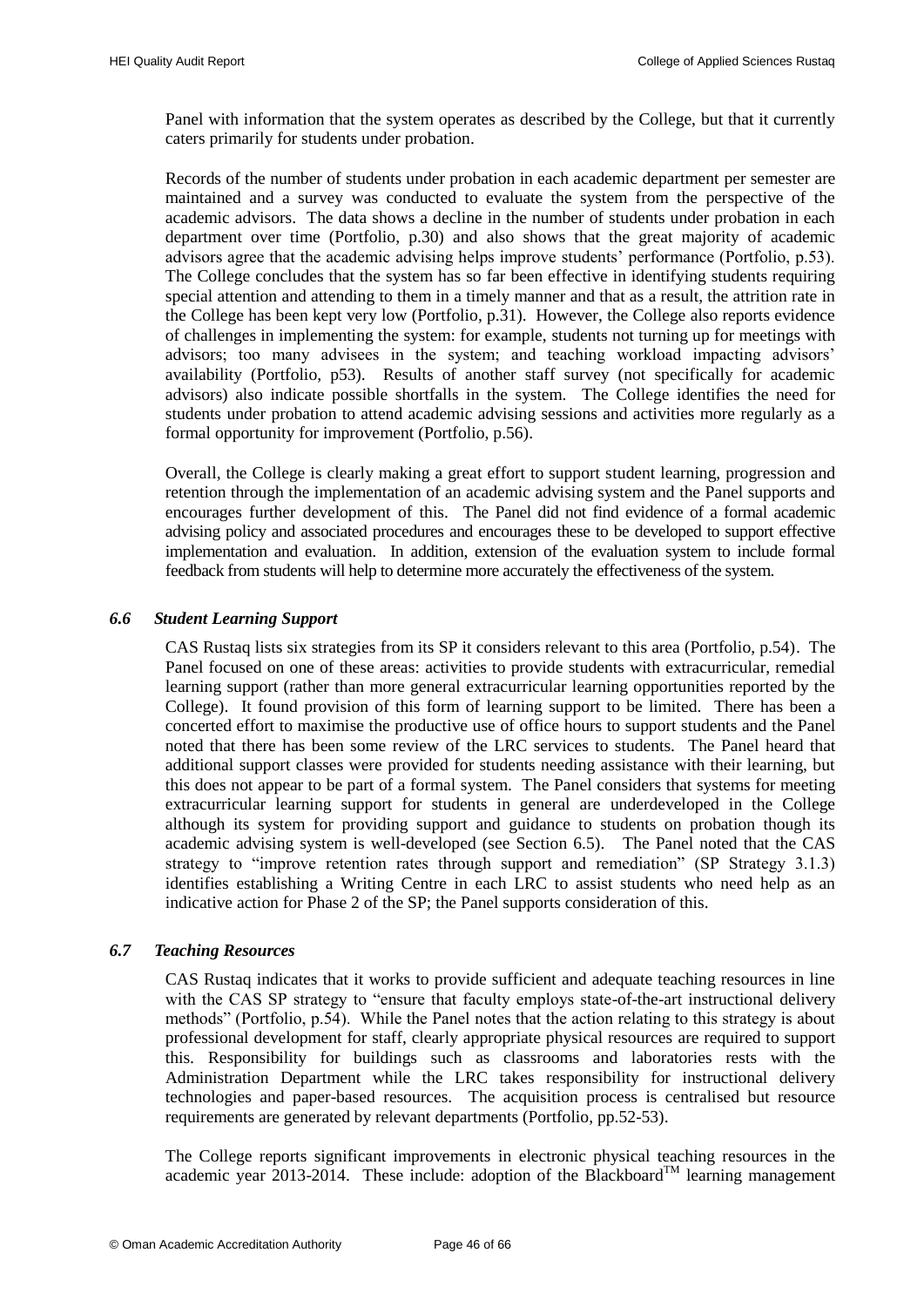system; cable and wireless internet connection to all classrooms; and 12 new computer laboratories each with 30 computers (Portfolio, p.55). A survey among the academic staff to evaluate alignment of teaching resources to teaching requirements showed staff to be satisfied with state of classrooms, classroom equipment, laboratories and supplies, and laboratory equipment: all were rated above "good" on a five point scale (Portfolio, p.56). As in other areas, student feedback is sought but has yet to become systematically embedded in evaluation systems. However, students spoke positively to the Panel about the buildings and staff concurred that the College has a physical environment that encourages learning. The Panel confirmed that the tendering process is underway for a new teaching block comprising 12 classrooms and four auditoriums (also see Section [9.1\)](#page-59-1). This development is set to meet a need for additional classrooms that was acknowledged to the Panel by College staff and observed by external stakeholders. The Panel therefore supports this project.

#### **Affirmation 10**

<span id="page-48-0"></span>**The Oman Academic Accreditation Authority agrees with the College of Applied Sciences Rustaq that it requires additional classrooms and supports the tendering of a project to construct these as a step towards addressing this need.**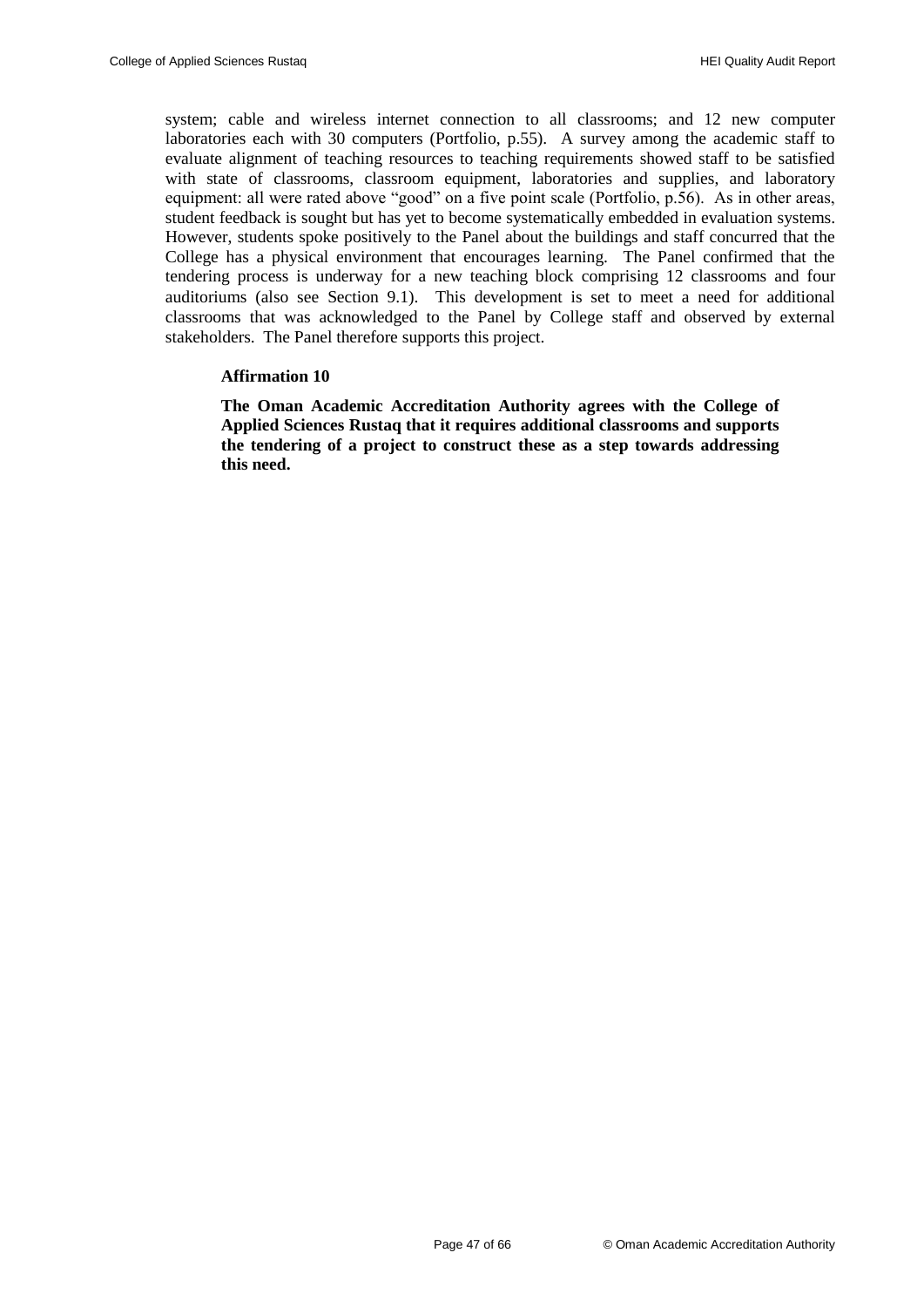# <span id="page-49-0"></span>**7 STUDENTS AND STUDENT SUPPORT SERVICES**

CAS Rustaq indicates that it considers high quality student services an indispensable component of a constructive teaching and learning environment. These services are planned and managed by the Student Services Centre (SSC) and the Admission and Registration Centre (ARC). The Panel noted that a centrally developed, well-structured Student Handbook provides helpful information to students on the services available to them.

This Chapter presents the Panel's findings on the planning and management of student services at CAS Rustaq as well as: student profile; student satisfaction and climate; student behavior; career and employment services; student finances; accommodation, catering and transportation; medical and counseling facilities; international student services; and social and recreational services and facilities.

# <span id="page-49-1"></span>*7.1 Students and Student Support Services Planning & Management*

SSC develops an annual operational plan in collaboration with the ARC. The College highlights as a recent, key achievement the direct participation in this by students through the Students' Activities Committee, one of the two committees which make up the Student Council (Portfolio, p.58, also see Section [7.3\)](#page-50-1). The Quality Assurance Subcommittee for Students and Student Support Services conducted a student survey as part of the institutional self-study to develop the Portfolio.

The Panel confirmed students' involvement in operational planning in this area during an interview with members of the Student Council. This inclusive approach to management in the College is recognised in [Commendation 1.](#page-16-1) The operational planning covers a range of activities (scientific, artistic, sports, social, cultural and media) as well as the student hostels and the Panel noted that the 2012-2013 plan has been completed by providing a review of the results achieved against the set key performance indicators (KPIs) and improvement actions have been identified.

The Panel recognises the College's efforts to seek student feedback on its student support services but found this to be work in progress. An 80-item survey has been developed which targets student services but although some results are reported, this does not appear to be part of a systematic process whereby results are analysed and inform action. The survey also includes items relating to "instructional effectiveness" and some academic support services but the reported results (Portfolio pp.62-63) do not appear to have been integrated into the College's evaluation of these areas. The Panel heard that there is a strong culture of seeking feedback from students through face to face meetings at the College, but the Panel nevertheless agrees with the College that further development of surveys remains an opportunity for improvement as identified in the Portfolio (p.74). The College may also wish to consider presenting students surveys in a bilingual (Arabic and English) format to facilitate effective communication.

#### <span id="page-49-3"></span>**Affirmation 11**

<span id="page-49-2"></span>**The Oman Academic Accreditation Authority agrees with the College of Applied Sciences Rustaq that further development of its system for seeking student feedback via surveys is required and supports its on-going efforts to achieve this so that this data can be used systematically to help drive quality improvement.**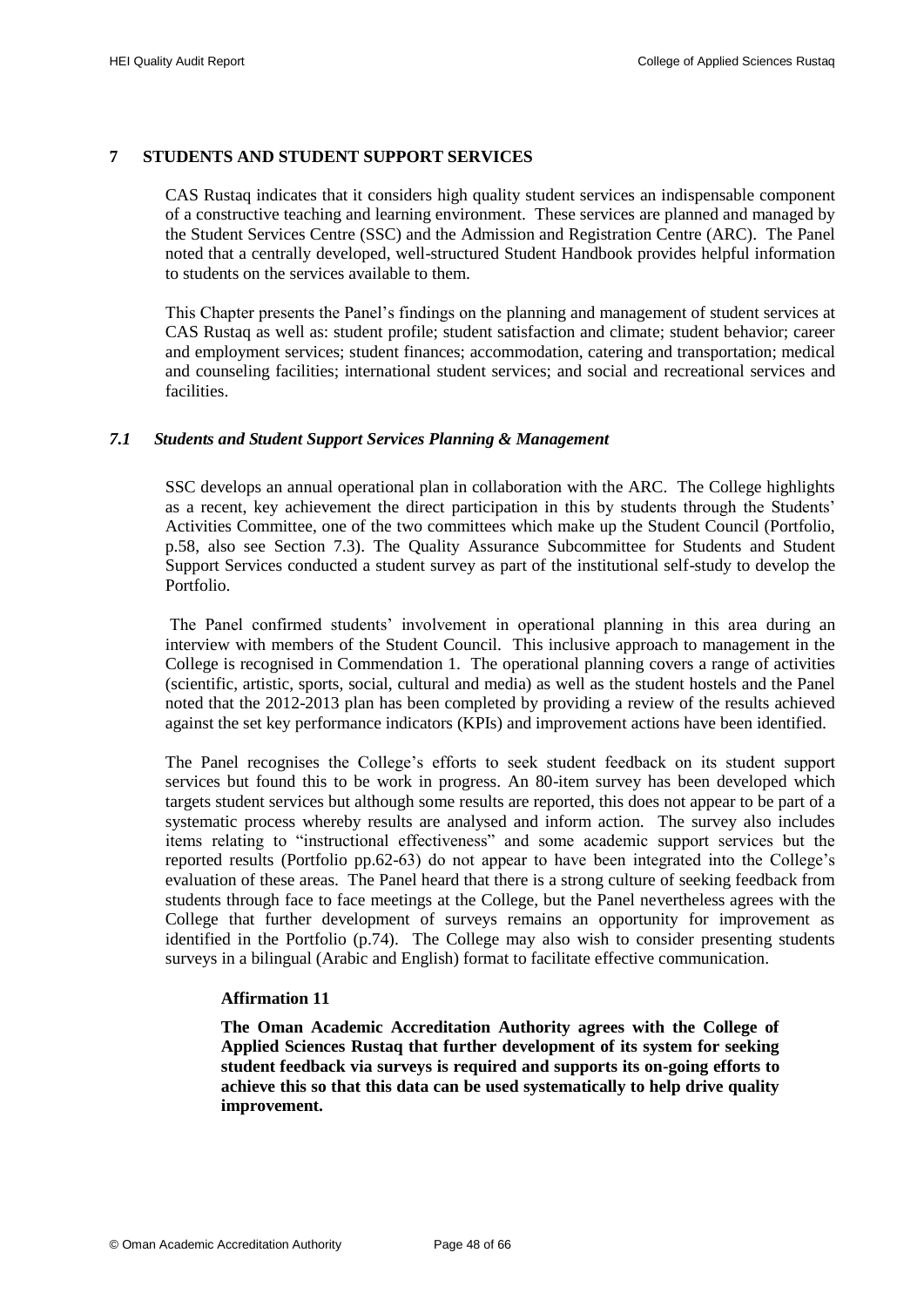#### <span id="page-50-0"></span>*7.2 Student Profile*

CAS Rustaq's enrollment capacity is determined centrally and students register through the national Higher Education Admissions Centre (HEAC). Once registered, ARC works to check each student's profile to ensure that all the information supplied by the Student Information System (SIS) is complete. The total number of students at CAS Rustaq for the academic year 2012-2013 was 1823 around two-thirds of whom were female (Portfolio, pp.58-61). The Panel heard that this is the largest student population of any of the CAS Colleges. As a public HEI, CAS Rustaq caters for Omani students but it also hosts a small number of international students (see Sectio[n 7.9\)](#page-52-1).

The Panel supports the College's intention to develop a common database to consolidate students' files managed by ARC and SSC (Portfolio, p.74). It also agrees with the College that there is scope for more systematic and detailed analysis of student profile data to inform planning and decision making; this can inform the provision of student support services in particular. An improved SIS system will support these intentions (see [Affirmation 9\)](#page-45-2).

#### <span id="page-50-1"></span>*7.3 Student Satisfaction and Climate*

CAS Rustaq states that it perceives its students as the ultimate customers and consumers of its services, and works hard to meet their requirements and maintain their satisfaction. (Portfolio, p.61). The Panel found that the College has created a consultative and supportive environment for its students. The Student Council is a formal system to address student satisfaction which the Panel found to be working well. The Student Council has been established in accordance with the CAS Executive Bylaw and comprises a Student Academic Affairs Committee a Student Activities Committee with elected student representatives. The Student Council allows for the College to follow its aim for students to be represented in College decision-making processes in alignment with the CAS strategy to "Encourage student participation in college activities" (SP, Strategy 2.2.1) in order to "Engender Pride in the CAS" (SP, Objective 2.2). The Panel found strength in the College's systems for communicating with students via the Student Council and other mechanisms (see [Commendation 3\)](#page-60-3).

As the College is aware however, an effective system to formally measure student satisfaction is yet to be established. It identifies as an opportunity for improvement the need to develop mechanisms to systematically evaluate and update the services offered by the College (Portfolio, p.74). While different student surveys are conducted, there is a lack of coordination, analysis of results is variable, and the use of results to inform action (and the communication of this to respondents) has yet to be embedded. This is recognised in [Affirmation 11.](#page-49-3)

# <span id="page-50-2"></span>*7.4 Student Behaviour*

The CAS Executive Bylaw includes a code of conduct, termed the "Student Accountability System" that governs students' behavior. Students are informed of conduct requirements through various means, such as the Student Handbook, and at various times, such as during orientation. Responsibility for student behaviour generally rests with SSC and ARC who deal, respectively, with cases of social or academic misconduct. The College reports survey results which indicate student awareness of the Accountability System, and records which show low occurrences of misconduct.

The Panel did not explore this area in depth but found students well-informed generally and mechanisms to be in place to manage student behaviour. It notes that the formality of processes is to be strengthened by the approval of MoHE policies for Academic and Non-Academic Misconduct currently under development.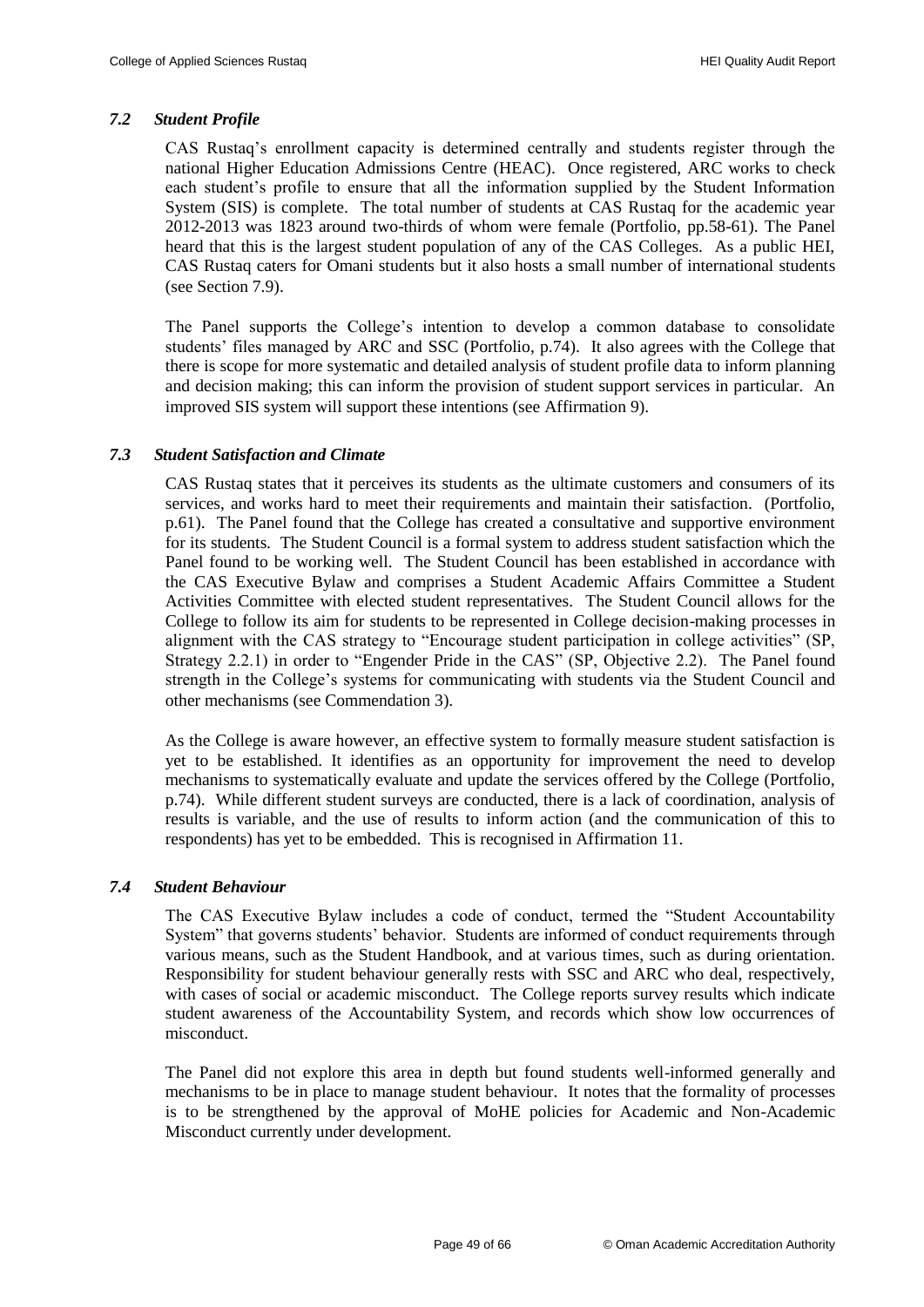# <span id="page-51-0"></span>*7.5 Career and Employment Services*

In accordance with the CAS Executive Bylaw, CAS Rustaq has established a Students and Graduates Guidance Centre (SGGC – also see Section [2.7\)](#page-29-1) to help potential graduates find training (i.e. placements during their program – also see Section [2.7\)](#page-29-1) and job opportunities. The Centre has conducted a number of activities and considers its key achievement to be having changed students' perception about the value of training. It reports results of a student survey as evidence of this assertion (Portfolio, pp. 65-66).

The Panel found that although the College has made a start in this area, with SGGC providing a number of training workshops and facilitating student training placements, further development of the services offered is required; the employment of graduates is critical to the CAS Rustaq Mission and Vision and at the time of the audit visit, the most up to date data available indicated that most of the first cohort of IBA graduates (who graduated in June 2013) were still seeking employment. The Panel interviewed students who had clear expectations about employment and felt that the College should communicate with alumni and industry to support this.

The Panel formed the view that the activity of the SGGC needs to be expanded, and informed directly by employers with whom liaison currently appears limited. The need to enhance the management of student placements and liaise effectively with alumni is addressed earlier in this Report (see [Recommendation 7](#page-30-2) and [Recommendation 15\)](#page-42-3). An enhanced evaluation system is also needed to provide feedback which will helpfully inform action to improve the career and employment services provided. The student survey data reported in the Portfolio (p.66) indicates about an equal number of students satisfied and dissatisfied with the services offered by SGGC but there is no evidence of detailed feedback having been elicited and used to guide improvements.

# **Recommendation 17**

**The Oman Academic Accreditation Authority recommends that the College of Applied Sciences Rustaq expand its activities and diversify its approach to providing effective liaison with employers to support graduate employment.** 

# <span id="page-51-3"></span><span id="page-51-1"></span>*7.6 Student Finances*

As a public HEI, CAS Rustaq provides free higher education to its students. This government sponsorship also covers the provision of laptop computers and services such as photocopying. Students receive living allowances in accordance with where they live. The payment of allowances is managed by the Finance Department under authority of the Ministry of Finance and in accordance with the ARC. There is an ATM on the campus and account fees are waived. In April 2013, students' stipends were increased in light of rising inflation (Portfolio, pp.66-67).

Despite apparently high levels of financial support for students, the Panel did hear some dissatisfaction about financial assistance for male students in relation to accommodation expenses. The Panel noted that the student survey to evaluate support services has a section to elicit feedback about whether students consider their allowances to be sufficient. It encourages the College to use such mechanisms to assist evaluation of the adequacy of financial support.

# <span id="page-51-2"></span>*7.7 Accommodation, Catering and Transport*

CAS Rustaq provides on-campus hostel accommodation to female students only, with priority being given to those who live more than 100 kilometers from the College. This is free-of-charge. Other students receive allowances for accommodation. Transportation and catering services, which are contracted out to third parties through a formal process, are also provided to students free-of-charge. (Portfolio, pp.67-68).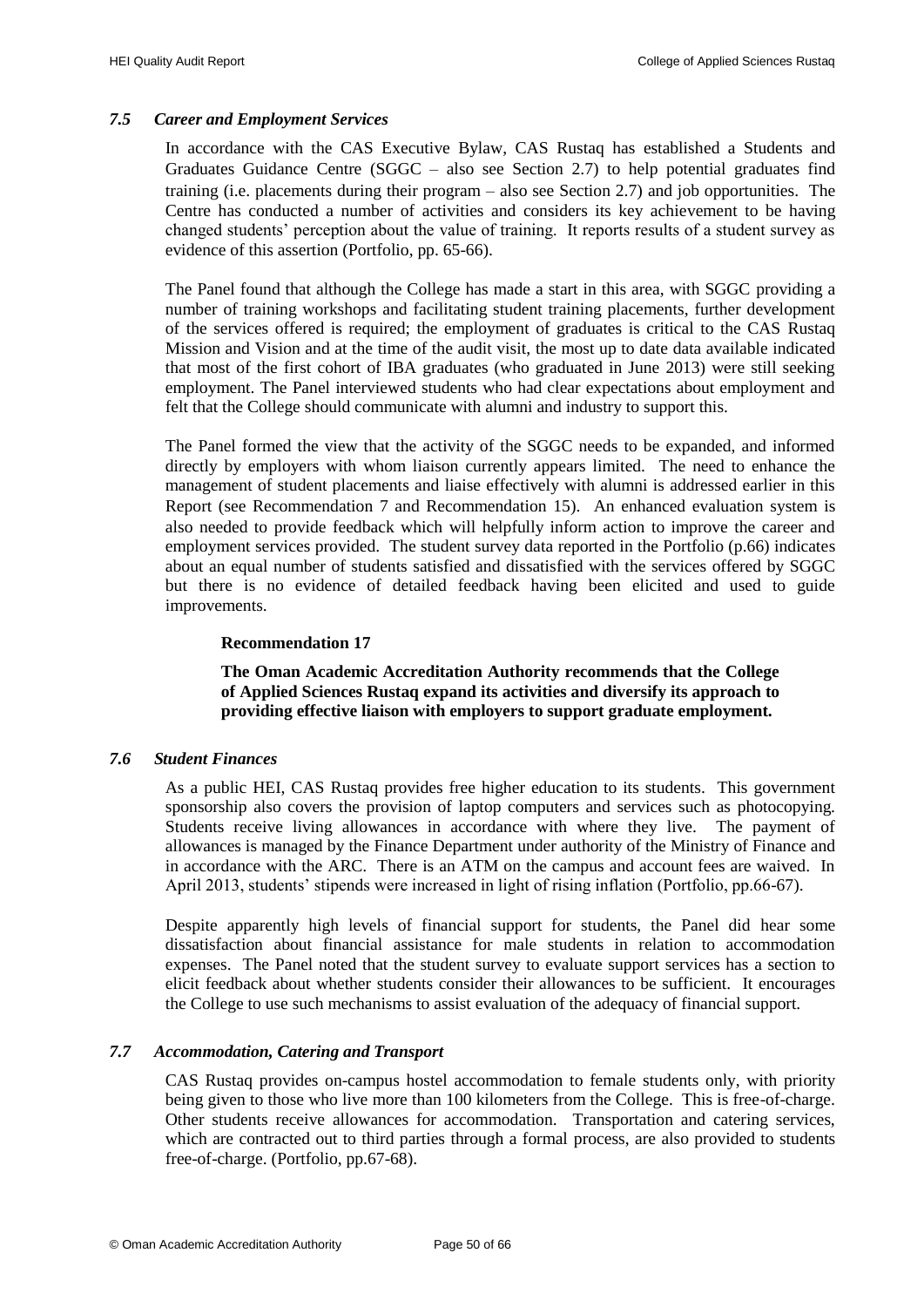The Panel recognises the extensive support CAS Rustaq provides to students in the form of student services, and found students to be appreciative of these. The Panel found the provision of on-campus accommodation to be regarded as a significant factor in improving students' learning by some female students who benefit from this. The Panel heard that at the time of the audit visit, around 1000 students were in on-campus hostel accommodation.

CAS Rustaq's developing student survey system has provided feedback on "campus life" which addresses some aspects of accommodation and catering services. The potential for this system to contribute to quality improvement is addressed in [Affirmation 11.](#page-49-3) The Panel found the College to be responsive to feedback from hostel residents, but this is done on an informal basis utilising the College's open door policy. The quality of catering services, however, is subject to monitoring by a formal Restaurant Committee with members from the Department of Administration and Financial Affairs (DAFA), SSC and students.

The College has identified as opportunities for improvement the need to explore the option of extending its on-campus accommodation to more students and to provide a greater variety of food in the cafeteria (Portfolio, p.75). The Panel encourages such review and potential change to be informed by robust evaluation data.

# <span id="page-52-0"></span>*7.8 Medical and Counselling Facilities*

The SSC takes responsibility for students' medical services and social welfare. Medical services comprise an on-campus clinic, established in response to student demand, and transportation to public hospitals. The College has a female social advisor who deals with social and psychological issues, although this service is provided only to female students. (Portfolio, p.70)

It appeared to the Panel that the clinic runs smoothly, is adequately resourced and supported as required by the Ministry of Health (which provides this service to the College) and the College. The Panel learnt that the clinic has also provided first-aid training to the College's social advisors (see Section [7.10\)](#page-53-0) and some students. A student survey has sought separate feedback from male and female students on this area and the results indicate some support for a counseling centre to be established in the College (Portfolio, p.70). Some students interviewed by the Panel reported that they seldom use the advising services as they rely on their family and social networks to solve personal problems. The Panel encourages on-going monitoring of student satisfaction with the medical and counseling services provided through systematic evaluation that is used to inform action.

The Panel did not find evidence of formal policies and procedures for the management of medical and counselling services and encourages these to be developed in order to support consistent implementation and evaluation.

# <span id="page-52-1"></span>*7.9 International Student Services*

The small number of international students at CAS Rustaq study under the umbrella of scholarships from the Omani government, as a first step in the promotion of higher education in Oman. At the time the Portfolio was developed, the College had seven international students, all from countries in Africa. The CAS system does not differentiate between international and Omani students; they hold the same status and receive the same services as Omani students. (Portfolio, p.71).

CAS Rustaq has elicited feedback from its international students about their experience in the College and the survey results indicate broad satisfaction (Portfolio, p.72). An interview session with one international student present highlighted no areas of concern to the Panel. The College appears aware that dedicated systems and resources may be required to deal with any enhanced intake of international students.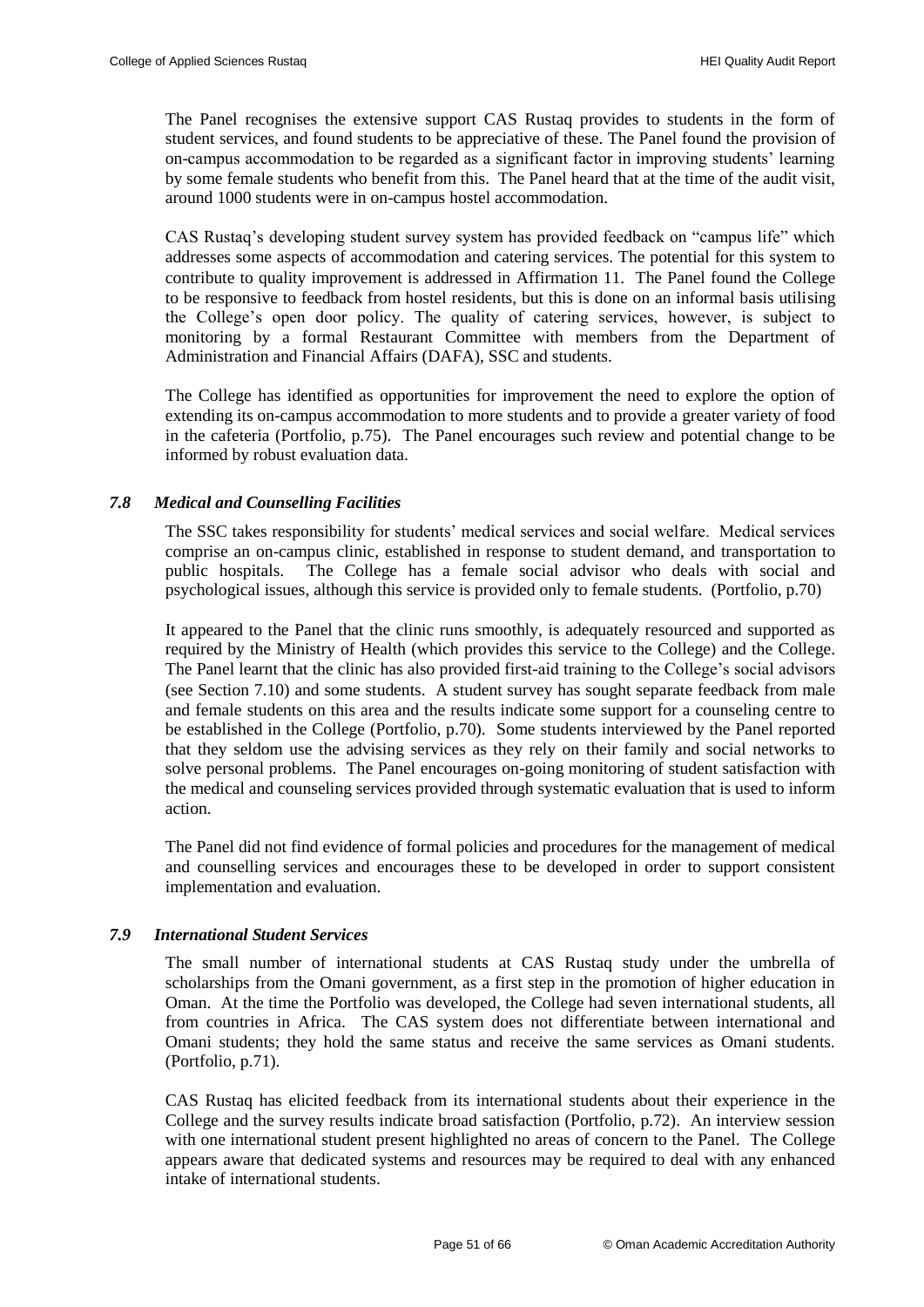# <span id="page-53-0"></span>*7.10 Social and Recreational Services and Facilities*

CAS Rustaq reports its strong belief in the importance of social and recreational services for students and its desire to enhance participation rates in these (Portfolio, p.72). Responsibility for this area rests with SSC which has among its staff 18 "advisors" who specialise in different activity areas (sports, social, cultural etc). Activities and events are planned annually and the College reports a wide range of these having taken place, and enhanced participation in these during the academic year 2012-2013 in comparison to the previous academic year. (Portfolio, p.74)

The Panel found the advisors to be specialists in their areas who receive on-going training from the MoHE. Records of activities are maintained and reported annually. The need for appropriate facilities to hold activities was highlighted and it is clear that a project to construct a new SSC compound inclusive of sports halls for females and males, and spaces for different recreational and social activities will be welcomed by the College community. The Panel confirmed that the tendering process for this project is underway. As in other areas of student support services, a student survey has been conducted to elicit feedback on the social and recreational facilities provided but as yet this does not appear to have been used systematically to inform improvements.

# **Affirmation 12**

<span id="page-53-1"></span>**The Oman Academic Accreditation Authority supports the College of Applied Sciences Rustaq in its project to construct a dedicated facility for social and recreational activities, in order to encourage student participation in these as part of their overall development, and support its strategic objective to engender student pride in the CAS system.** 

The Panel observes that with this new facility, extracurricular activities will likely increase in number with enhanced participation; however, quality should be monitored as well to see these activities are effective in achieving their aims, and, if planned to do so, in supporting the acquisition of the CAS key graduate attributes.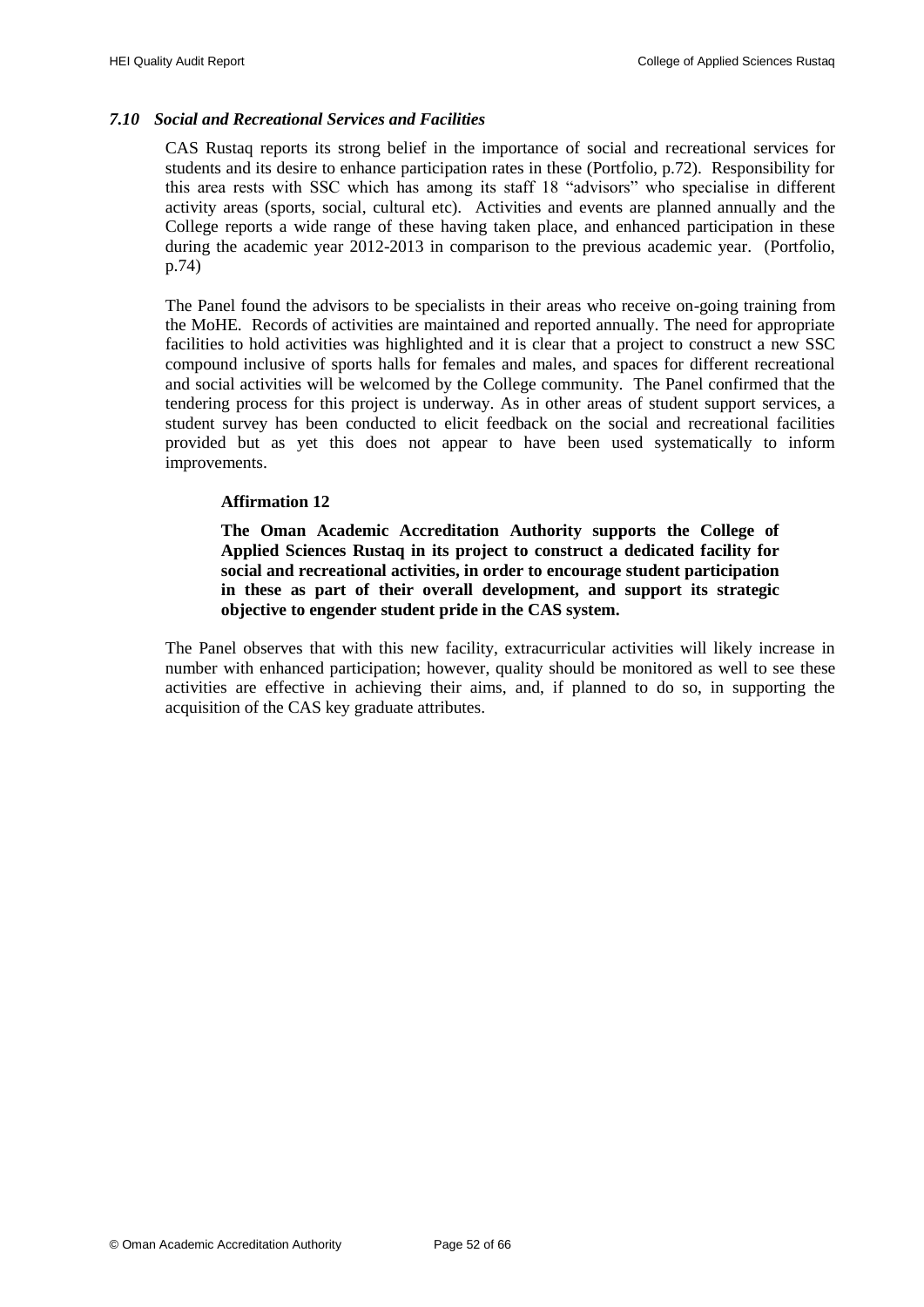# <span id="page-54-0"></span>**8 STAFF AND STAFF SUPPORT SERVICES**

CAS Rustaq states that Staff and Staff Support Services are aligned with its Strategic Plan (SP), Ministerial Orders and Bylaw (Portfolio, p.76). Its key strategic objectives are to "Support Faculty in Advanced Learning" (SP, Objective 4.3) and "Attract and Retain High Quality Academic Staff". The College also indicates that the requirements of its staff (as well as students and the community) as "customers" drive a customer-oriented approach to College management (Portfolio, p.xviii).

This Chapter considers the planning and management of human resources (HR) at CAS Rustaq and reports on the Panel's findings in areas such as: staff profile; recruitment and selection; induction; professional development; performance planning review; promotion and other incentives; severance; staff organisational climate and retention; and Omanisation.

#### <span id="page-54-1"></span>*8.1 Human Resources Planning & Management*

Responsibilities for human resources planning and management at CAS Rustaq are identified in the CAS Bylaw and various Ministerial Orders and rest with different parties: planning lies with academic and non-academic departments; recruitment and selection with the MoHE; induction and professional development with the College HR department; performance planning and review with the respective Head of Department (HoD); promotion and other incentives with College Management; severance with the Minister of Higher Education; and staff organisational climate and retention with HoDs (Portfolio, p.76). The College undertakes annual planning for academic staff requirements as part of the MoHE's central HR system for recruitment of academic staff for CAS. In the case of administrative staff, HR planning is not carried out on a yearly basis. While academic staff may be Omani or expatriate, non-academic staff can only be Omani and job vacancies are addressed through government channels as and when they arise (Portfolio page 77).

The Panel noted that HR management is required to be in accordance with the CAS Executive Bylaw which details processes for major HR management activities under "Employee Affairs". The College reports that the current systems for HR planning and management are long standing and relatively standard across government agencies in Oman (Portfolio, p.77). However, it also reports that delays at Ministry level in "approving and releasing key staff positions" impact negatively on the College (Portfolio, p.87). The Panel found the annual HR planning in the College to be implemented as described. However, some aspects of the centralized approach to the recruitment of academic staff are clearly problematic; it was also clear that this is an area in which the College would like greater autonomy in order to speed up the process (see [Recommendation 18\)](#page-55-4). The Panel also heard that since the College's transition to a College of Applied Sciences, in some areas it had been working to internal procedures for HR management but that these had not been formally approved. There is evidence that the HR Department is facing a number of challenges in trying to develop and implement systematic processes to support staff management and the College reports that there is no systematic assessment or follow up of human resources planning and management policies (Portfolio, p. 77).

The Panel learnt that the CAS Bylaw is under review (see Section [1.2\)](#page-14-0) and that the new central policies under development include some relating to HR management (see Section [1.9\)](#page-20-1). The Panel encourages the College to remain proactive in its involvement with these review processes to help ensure that prevailing HR planning and management systems support the College in achieving its strategic goals. In addition, further development of HR operational planning is required to ensure better alignment with the SP (also see Section [1.6\)](#page-18-1).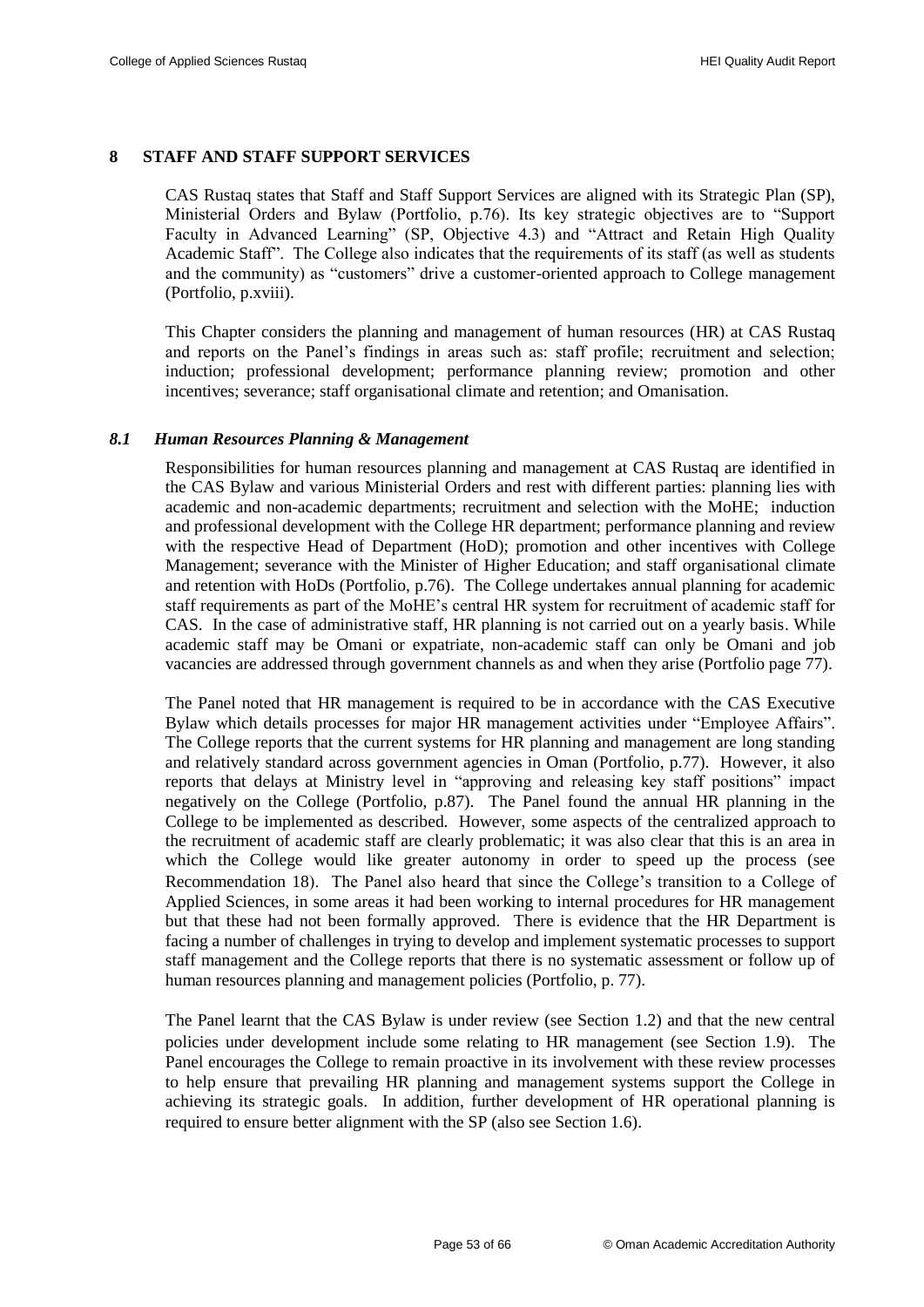# <span id="page-55-0"></span>*8.2 Staff Profile*

CAS Rustaq states that it has 231 staff and faculty members of which 58% are academic staff and 42% are administrative staff (Portfolio, p.78). In addition, at the time that the Portfolio was developed, the College indicated that 18 Omani staff were engaged in PhD and Master studies overseas (Portfolio, p.78 and p.x). Among the academic staff 66% are expatriates and the remaining are Omani (while all administrative staff are Omani).

The Panel notes that the College maintains individual and collective staff profile data [that the exact numbers appear to differ slightly in different parts to the Portfolio (e.g. p.xiii, pp.78-79 and p.x,) may reflect reporting at slightly different points in time]. The College acknowledges, however, that as yet this data is not systematically analysed and used to inform HR planning and management (Portfolio, p.87). The Panel encourages further consideration of this so that the College can ensure that its staffing profile aligns appropriately with its SP.

# <span id="page-55-1"></span>*8.3 Recruitment and Selection*

CAS Rustaq states that it aims to "develop an effective recruitment plan for academic staff" (SP strategy 4.5.1), so as to recruit highly qualified faculty in a timely manner (Portfolio, p.80). Recruitment of staff is conducted differently for academic staff and for administrative staff: MoHE conducts recruitment of academic staff while administrative staff are recruited through a more complex process involving the MoHE, the Ministry of Civil Service (MCS) and the Ministry of Manpower (Portfolio, p.77).

MoHE makes annual requests to the College for its academic staff requirements for the next academic year. HoDs estimate requirements and forward these to the College's Educational Needs Committee for consideration prior to approval by the College Council. Once approved, these are forwarded to the Directorate General of the CAS network in the MoHE for approval by a Central Educational Needs Committee and the MCS. The MoHE then announces vacancies, receives applications and interviews applicants. This process is followed up to a point for Foundation Program teachers, but recruitment is then undertaken by private agencies contracted by MoHE to provide these staff. Program Directors (PDs) are involved in interviews and at times, HoDs too (Portfolio, p.80). The Panel found evidence of these processes operating as described by the College but also evidence of delays in the appointment of academic staff at the correct time. In addition, the Panel found that the recruitment of non-academic staff is also problematic in that it takes too long to meet the College's needs. The College expressed a wish to have greater autonomy in recruitment processes. It formally identified the need to review the efficiency of the current recruitment system as an opportunity for improvement (Portfolio, p.87) and the Panel supports this requirement. The Panel noted that while other aspects of job satisfaction have been evaluated by staff (see Section [8.9\)](#page-57-2), their experience of the recruitment process *per se* is not included.

#### <span id="page-55-4"></span>**Recommendation 18**

<span id="page-55-3"></span>**The Oman Academic Accreditation Authority recommends that the College of Applied Sciences Rustaq work with the Ministry of Higher Education to formally review the effectiveness of the recruitment process for both academic and non-academic staff in order to overcome the delays in recruitment of staff currently experienced by the College and to provide opportunity for other areas for improvement to be identified and addressed.** 

# <span id="page-55-2"></span>*8.4 Induction*

CAS Rustaq describes a thorough staff induction process, particularly for new, expatriate staff arriving from abroad (Portfolio, p.81). This includes a Staff Orientation Booklet being issued to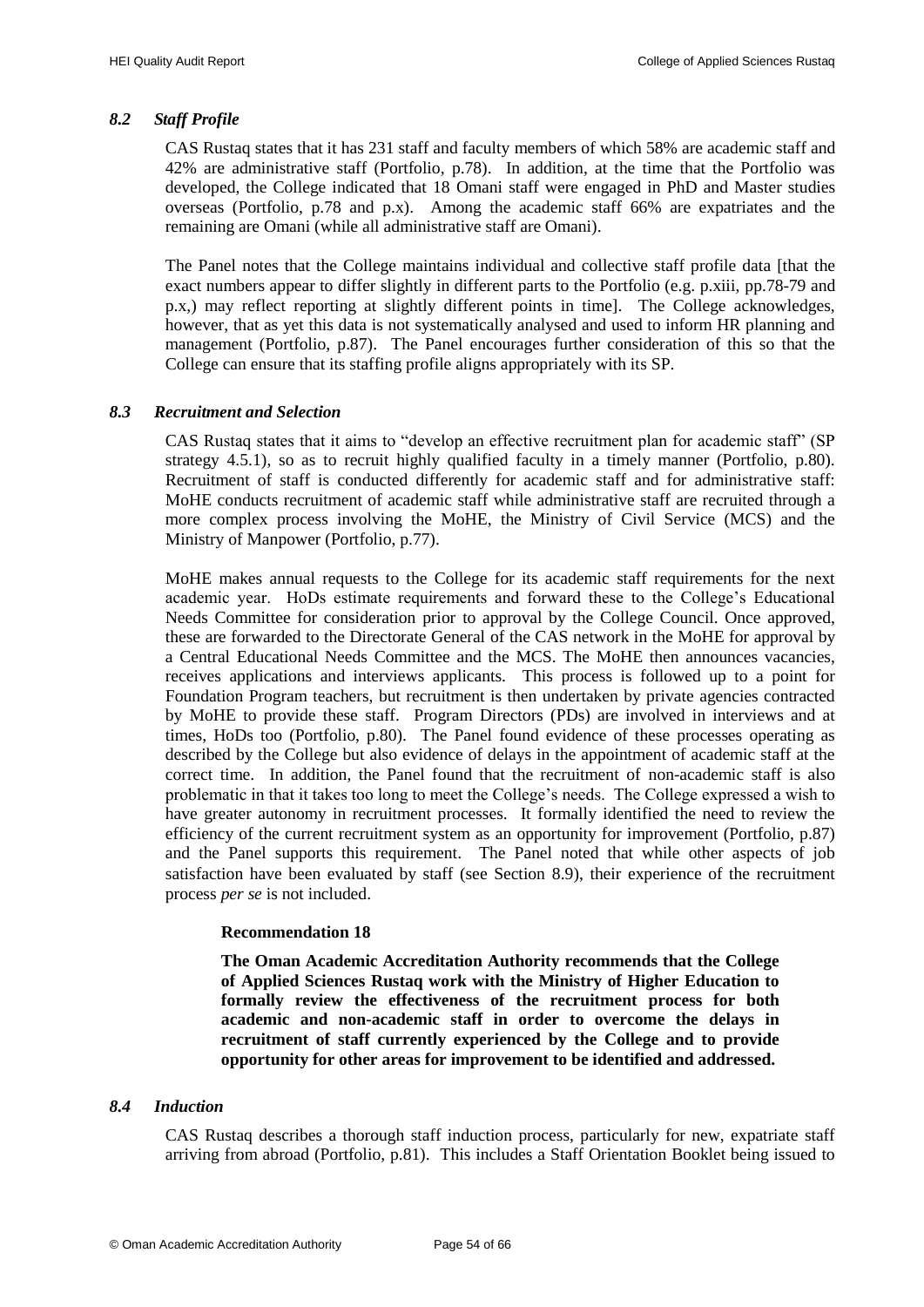all new staff. In addition, the English Language and Literature (ELL) Department operates a mentor program for new staff.

The Panel found evidence of the induction program being implemented as described. The Panel considered the Staff Orientation Booklet to be comprehensive and potentially very useful to new staff and noted that it includes a detailed "New Employee Induction Checklist" as well as a questionnaire to collect staff feedback on their induction. There is also evidence of the ELL Department mentoring program being implemented and well-received by those involved. The Panel recognises strength in CAS Rustaq's staff induction processes and encourages the College to ensure that this system is subject to systematic monitoring and review to help ensure consistency of implementation and ongoing improvement.

# <span id="page-56-0"></span>*8.5 Professional Development*

CAS Rustaq is responsible for preparing an annual professional development/training plan for externally provided professional development activities. This is sent to the MoHE Central HR Department for approval. In addition, the College reports that departments conduct internal professional development programs in line with operational plans (Portfolio, p.82). The College reports a range of internal professional development activities taking place and that, in the academic year 2012-2013, 22 staff members were being supported to pursue further studies (Portfolio, p.82).

The Panel found a considerable number of internal professional development activities being undertaken, including a range of workshops on quality assurance. The Panel found widespread confirmation of staff taking part in these activities. Planning for these activities, however, is not generally explicitly linked to strategic aims or identified needs and systematic evaluation of activities (individually and collectively) is limited. The College reports survey data from 2012- 2013 which shows relatively low staff satisfaction with professional development (Portfolio, p.85). Nevertheless, the Panel found an overall culture of the College supporting its staff in their professional development, particularly in relation to research related activities. The Panel noted positively the extent of support for staff to attain higher degrees. The great majority of those being supported are in receipt of full scholarships to study in overseas programs (Portfolio, p.82). It also heard about an initiative to provide specific professional development to Omani staff with higher degrees but no teaching experience. The Panel encourages the College to further develop its planning for professional development and evaluation in relation to strategic objectives.

# <span id="page-56-1"></span>*8.6 Performance Planning and Review*

Performance planning and review at CAS Rustaq is carried out by a procedure called "Work Performance Efficiency Assessment" (Portfolio, p.82). This formal procedure, which is detailed in the CAS Executive Bylaw, is applicable to all employees who have completed at least six months service. The outcome of this assessment is not provided to staff unless they receive a formal performance rating of "weak" (Portfolio, p.83).

The performance assessment is applied to all staff using a standard template. Employees performance is rated against a number of criteria and training needs as well as training that has been completed are identified. The processes which inform the actual assessment vary between the departments as illustrated in the Portfolio (p.83), and while this is to some extent necessary, the College would benefit from formally documenting these processes to support consistency of implementation. The Panel found evidence of the system in operation and whilst it did not hear any specific concerns during staff interviews, there was no evidence of specific evaluation of this system by staff. The College has highlighted as an opportunity for improvement the need to review its policies on performance appraisal to ensure all staff members receive feedback and that these results are linked to professional development planning (Portfolio, p.87). The Panel supports this need although it observed that the Bylaw does not appear to prohibit the results of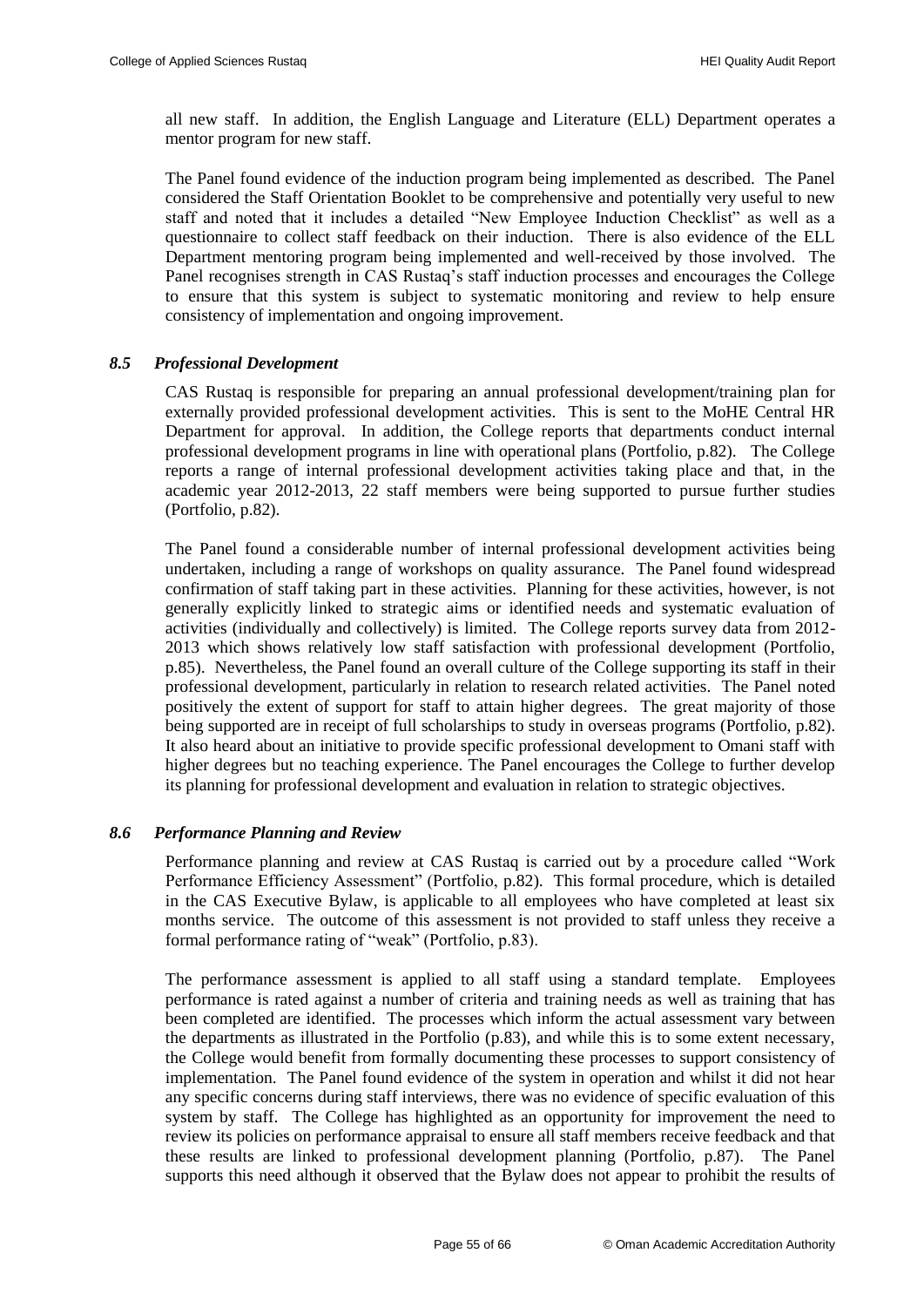the appraisal being shared with those being assessed; rather, the emphasis is that those whose performance is "weak" must be informed. The Panel supports review of the process and its implementation to support the College's aim to "develop and implement an effective faculty performance appraisal system" (SP, Strategy 4.5.2), and observes that this will provide opportunity to address the lack of transparency inherent in the current system.

#### **Recommendation 19**

**The Oman Academic Accreditation Authority recommends that the College of Applied Sciences Rustaq work with the Ministry of Higher Education to formally review and revise the staff performance evaluation system to enhance consistency and transparency of implementation.** 

# <span id="page-57-3"></span><span id="page-57-0"></span>*8.7 Promotion and Other Incentives*

CAS Rustaq has formal procedures for the promotion of both academic and non-academic staff. Promotion of non-academic staff (all Omani nationals) is based largely on seniority and decisions are made at Ministry level. Promotion of academic staff is regulated by the CAS Executive Bylaw.

According to the Bylaw, academic staff promotion is based on performance in teaching, research and community engagement and promotion decisions are made by the Academic Council. The College reports that academic promotion becomes possible only when there is a vacancy and that no expatriate staff have received promotion since 2008, but also acknowledges that academic staff are motivated to engage in academic research in order to meet promotion requirements (Portfolio, p.84). As in other areas of HR management, the Panel encourages specific feedback to be elicited from staff about promotion and other incentives and for this to help inform revision of the Executive Bylaw currently underway.

#### <span id="page-57-1"></span>*8.8 Severance*

CAS Rustaq reports that it follows the severance process set out in the CAS Executive Bylaw (Portfolio, p.85). The Panel notes that the Bylaw provides comprehensive "Service Termination" regulations to address this. CAS Rustaq provided no description or analysis of deployment of its severance system or the results of this. While the Panel found no evidence to suggest there were any concerns about severance, it encourages the College to consider this area more comprehensively in future self-evaluations.

# <span id="page-57-2"></span>*8.9 Staff Organisational Climate and Retention*

CAS Rustaq highlights the CAS Strategic Objective to "raise staff morale" (SP, Objective 4.6) through SP strategies to: improve internal and cross college communication; develop and implement an equitable workload policy; and introduce incentives for outstanding performance.

CAS Rustaq indicates that it makes great effort to bring staff together and build a "cohesive working atmosphere" (Portfolio, p.85) but does not comment specifically on the strategies mentioned above. The College reports on a 2012-2013 staff satisfaction survey which sought feedback on three main areas: work and environment; administration; and relationships with colleagues. Overall ratings in these areas indicate reasonable satisfaction (with respective ratings of 2.9, 3.1 and 3.4 out of 5) (Portfolio, p.84). The College reports that low ratings resulting from teachers having to share offices have been addressed through infrastructure development (Portfolio, p.85), but the Panel did not find evidence that feedback in other areas is used systematically to inform improvement actions, nor of mechanisms to inform respondents of action taken. Nevertheless, the Panel acknowledges the efforts being made to establish such a system. During the audit visit the Panel observed staff who were positive and demonstrated a sense of pride in the College and their involvement in its management and operations. The Panel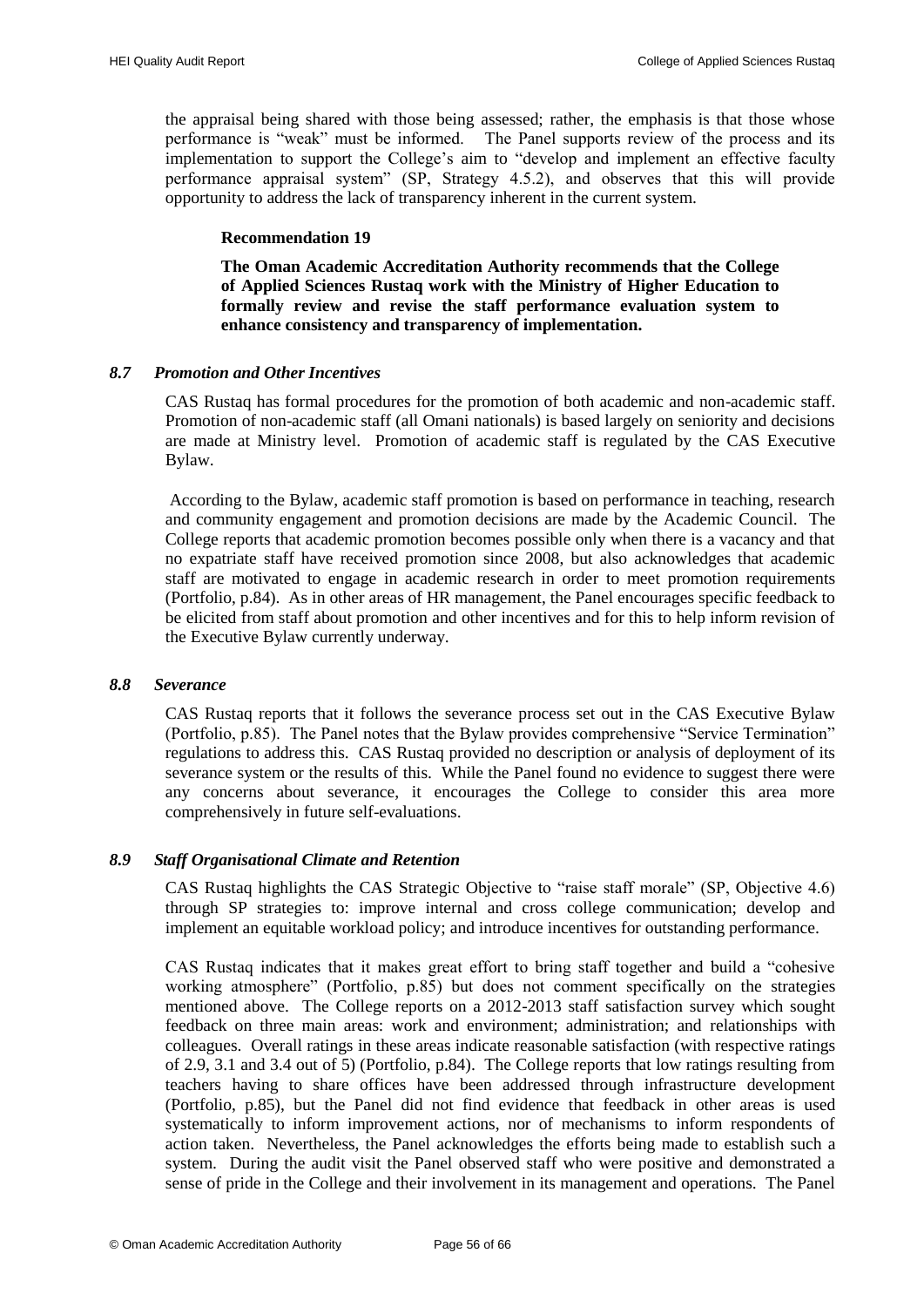<span id="page-58-1"></span>encourages the College to build on its efforts to support positive organizational climate in the College.

#### **Affirmation 13**

**The Oman Academic Accreditation Authority supports the College of Applied Sciences Rustaq in its efforts to monitor and improve staff satisfaction and the use of a staff satisfaction survey as one element of a mechanism to achieve this.** 

The College provided no data and no comment on staff retention in this section of the Portfolio, although reported elsewhere that staff turnover for the academic year 2012-2013 stood at 2.3% (Portfolio, p.6). Although the Panel did not come across evidence indicating that staff retention was problematic for the College, CAS Rustaq needs to ensure that monitoring and evaluation of this indicator is adequately addressed in its HR management.

#### <span id="page-58-0"></span>*8.10 Omanisation*

Omani nationals make up 100% of CAS Rustaq's non-academic staff and 34% of the academic workforce (Portfolio p.86). The Panel notes that Omani staff at CAS Rustaq are supported to pursue higher degrees; 20 academic staff and two non-academic staff were in receipt of scholarships to pursue higher studies during 2012- 2013 (Portfolio, p.82). At the time of the audit visit, CAS Rustaq had 35 of its own and other CAS graduates working as academic staff as a result of a scheme to sponsor good graduates to attain higher degrees (Portfolio, p.77). The College shows the percentage of Omani academic staff in each department and a profile of their academic titles. However, no analysis of the data presented is provided. The data is not linked to any formal plans or goals regarding Omanisation and there is no analysis or evaluation; this represents a significant omission in the College's self-study.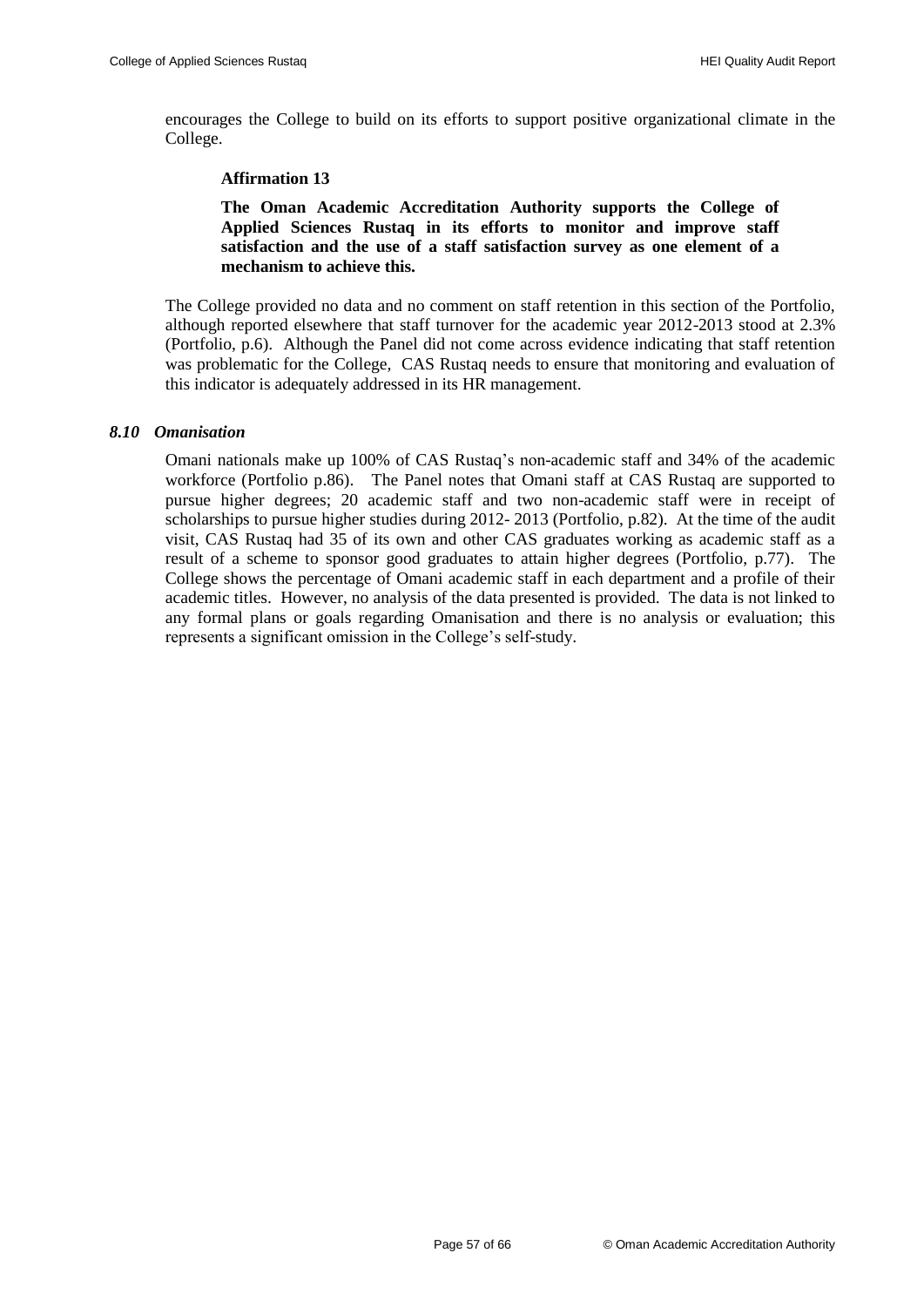# <span id="page-59-0"></span>**9 GENERAL SUPPORT SERVICES AND FACILITIES**

CAS Rustaq states its commitment to work carefully on its support services in order to provide a positive local environment conducive to learning and to build and maintain a positive relationship with the community. CAS Rustaq's Administrative and Finance Directorate, Student Services Centre (SSC), Learning Resources Centre (LRC) and Department of Public Relations and Information are responsible for General Support Services.

This Chapter reports on the Panel's findings in relation to general support services, facilities and their management at the College. Public relations and marketing as well as communication services are also considered.

#### <span id="page-59-1"></span>*9.1 General Support Services and Facilities Planning and Management*

Responsibility for general support services and facilities is directed by the CAS Bylaw and any complementary orders from the Ministry of Higher Education (MoHE) and/or directives from the Dean. The Administration and Finance Directorate is responsible for general support services (including cleaning, maintenance, landscaping, and telephone services) as well as budget related issues and maintaining the College's assets register. SSC is responsible for student activities, newsletters, and student support facilities such as the hostel, clinic and cafeteria. The LRC is responsible for communications services such as the internet, intranet and notice boards and the Public Relations and Information Department is responsible for marketing. Operational planning based on the CAS Strategic Plan (SP) is carried out in each of these areas. There is also input from other stakeholders: an intercollegiate committee to oversee the planning and management of CAS services and facilities has been set up; and regular meetings with the Dean and a satisfaction survey provide for feedback from the College's "customers" (i.e. staff and students). (Portfolio, pp. 88-89)

There is evidence of significant recent and on-going action to develop the College services and facilities in line with its strategic aims, particularly with respect to physical infrastructure: development of two additional computer labs reported to be in progress (Portfolio, p.90) had been completed by the time of the audit visit and plans to establish a new SSC Compound and teaching block had reached the project tendering stage. The Panel also noted positively the establishment of an on-site clinic. A culture of consultation with staff and students in the development of services and facilities was evident to the Panel and eliciting regular, formal feedback data from them is starting to be embedded as one aspect of evaluation. The College reports survey data from staff and students showing broad overall satisfaction with general services which reflects this (Portfolio, p.90), although it was not entirely clear which survey instruments had been used to collect the data. It was also not clear what action may be taken in response to the data; this aspect of the evaluation process needs further development if it is to systematically inform quality improvement. The College indicates the need to regularly evaluate its general support services and facilities (Portfolio, p.94), and the Panel encourages this.

# **Affirmation 14**

<span id="page-59-2"></span>**The Oman Academic Accreditation Authority agrees with the College of Applied Sciences Rustaq that systematic evaluation of its general support services and facilities is required to support improvements and supports its on-going efforts to achieve this which include staff and student satisfaction data collection.**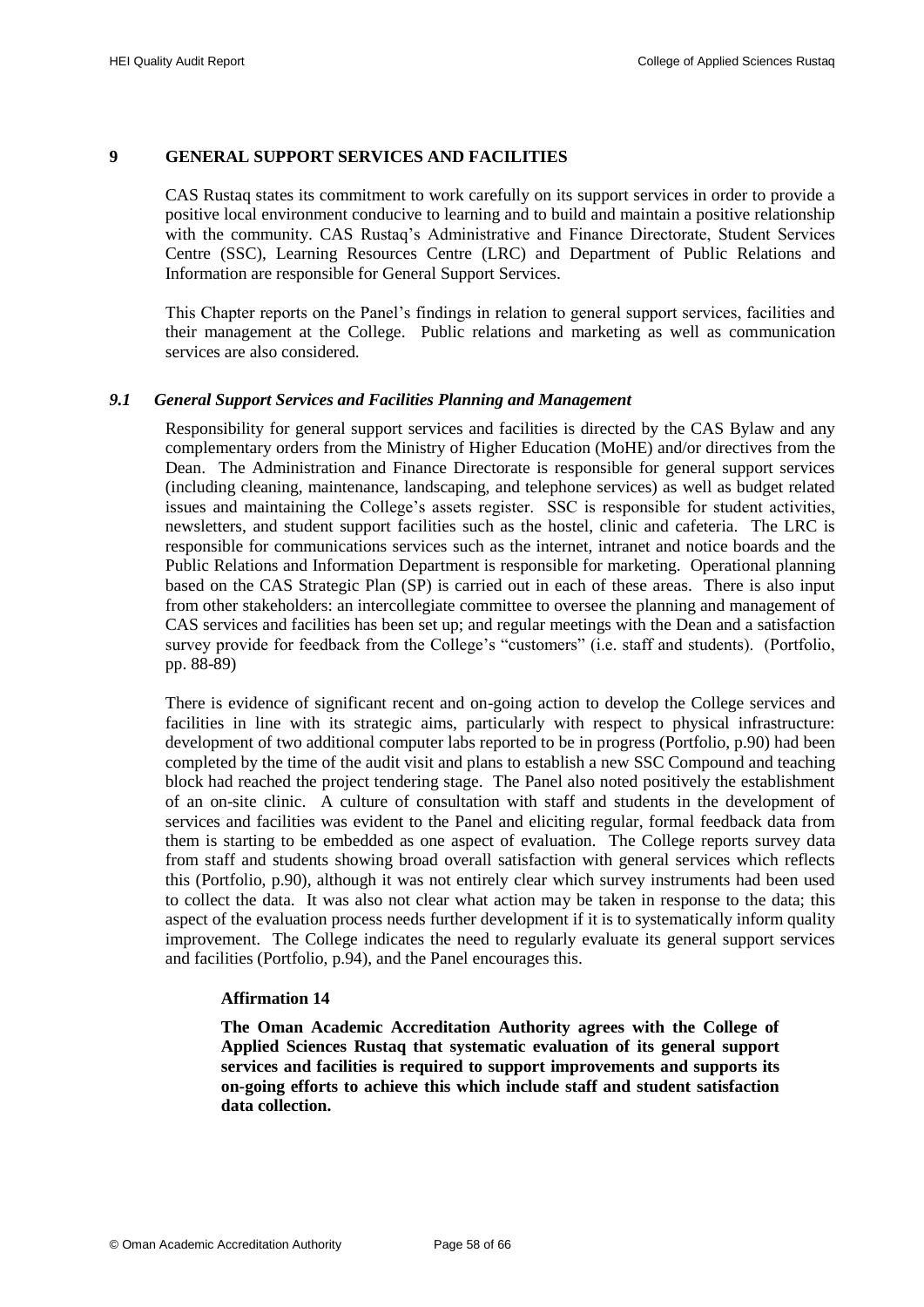#### <span id="page-60-0"></span>*9.2 Public Relations and Marketing*

The College reports that public relations and marketing are planned and executed centrally at the MoHE but that there is a Public Relations Section at College level which aspires to support the CAS Strategic Objective 2.1 to "raise awareness of the CAS through an effective marketing campaign" (Portfolio, p.91). The MoHE publishes a CAS prospectus and the Panel learnt that a central committee is taking forward a CAS marketing campaign. CAS Rustaq reports taking the initiative to engage with local schools to promote the College (Portfolio, p.91), and the Panel confirmed this engagement takes place through visits and lectures.

The College provides feedback data from its community which indicates limited satisfaction with public relations and marketing and acknowledges that the Public Relations Section is yet to meet the expectations of students and staff (Portfolio, p.91). It identifies that a coherent marketing policy and detailed planning are required at College level (Portfolio, p.94).

The Panel found students to be keen for the College to promote itself and its graduates and it encourages the College to implement a structured approach to marketing at College level, noting that this needs to be developed in line with MoHE initiatives and processes. The Panel also encourages CAS Rustaq to update its website; a need to improve the website is also indicated by the College (Portfolio, p.94).

#### <span id="page-60-1"></span>*9.3 Communication Services*

CAS Rustaq aims to establish and maintain effective strategies and mechanisms so as to improve its internal and external communication services (Portfolio, p.92). The various means of communication at CAS Rustaq include: College wide internet/intranet; Blackboard<sup>TM</sup>; the Student Information System (SIS); Short Messaging Service (SMS); electronic and paper notice Boards; newsletters; and open meetings directed by and Intra-College Communication Committee between staff and the College management.

Survey data appears to indicate a relatively high level of satisfaction of the College community with a number of communication services, with the exception of the SIS services (Portfolio, p.93). Discontent with the SIS, the shortcomings of which are acknowledged by the College, is addressed in [Affirmation 9](#page-45-2) which recognises that action is being taken to develop a new system.

The College has developed strong systems to communicate with the student body. The Student Council, which is chaired by the Dean, has regular formal meetings each semester and the Panel heard a widespread view that this is an effective mechanism for dealing with students' issues (also see Section [7.3\)](#page-50-1). There is also a semi-formal system for consultation with students at CAS Rustaq which involves regular meetings of students in large groups with the Dean. In addition, the College has a general culture of face-to-face meetings with students to seek their feedback; this includes an (informal) open-door policy for staff. Students the Panel interviewed clearly appreciated the accessibility of the College management and the Panel considered that students at CAS Rustaq were listened to and their views taken seriously.

# <span id="page-60-3"></span>**Commendation 3**

<span id="page-60-2"></span>**The Oman Academic Accreditation Authority commends the College of Applied Sciences Rustaq for its communication with students through a range of mechanisms, including an active Student Council, and the resulting culture of engagement and consultation with the student body which this supports.** 

While not relevant to communication services *per se*, the Panel noted shortcomings in College documentation which potentially hinder communication. Firstly, it was surprised by the number of documents apparently not available in the College in electronic format, and as a result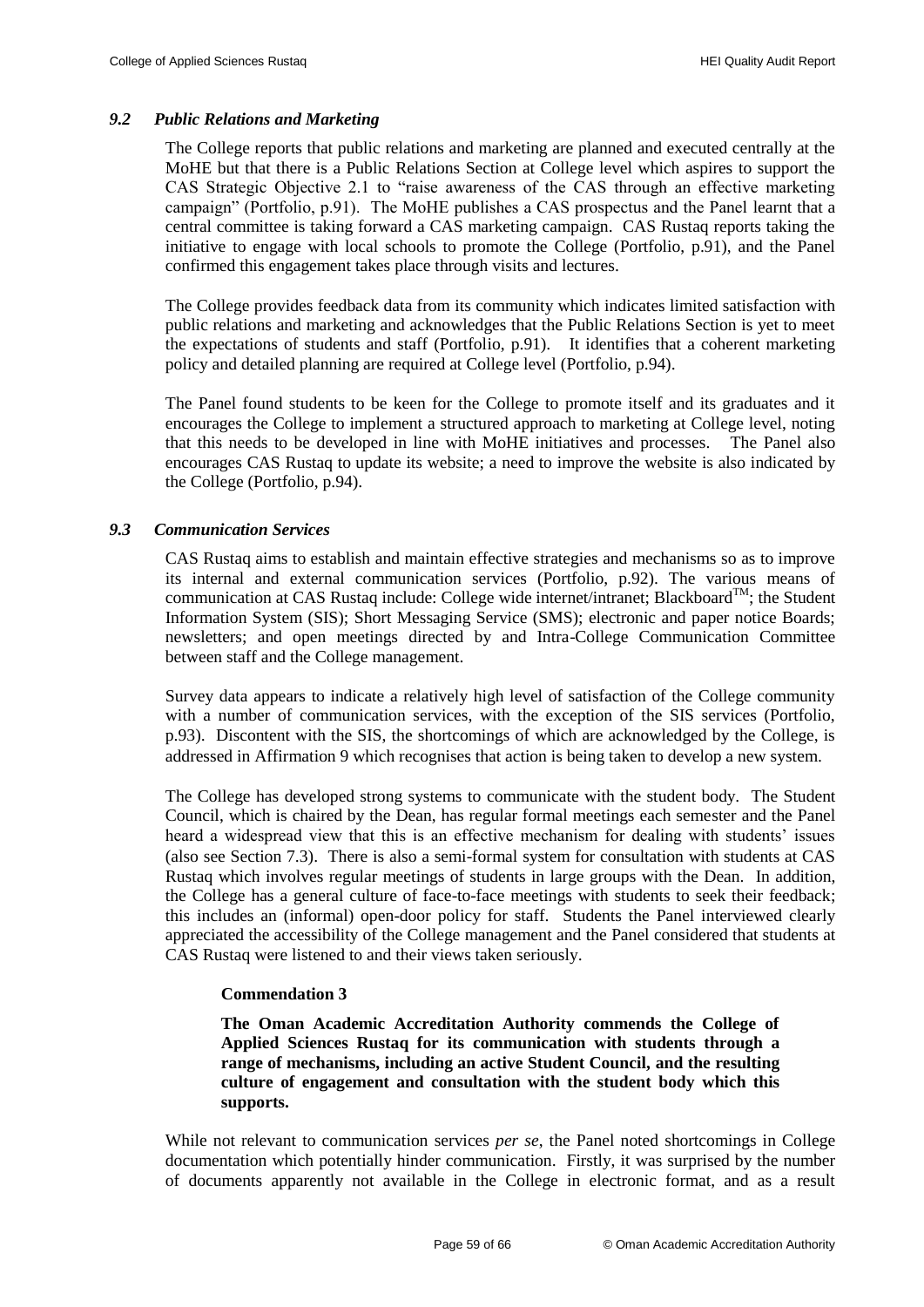submitted to the Panel as individual scanned pages. Whilst this made scrutiny of this documentation burdensome for the Panel, from the College's perspective, action needs to be taken to reduce dependence on hard copy documents and enhance its use and management of documents by electronic means. Secondly the Panel noted quite frequent inconsistencies in the names of departments and programs in the Portfolio and supporting documentation. For example, the B.Ed. English Language and Literature program (Portfolio, p.xi) is also referred to as the "Bachelor of English Language Teaching (ELT) (Portfolio, p.19) and a "Bachelor of English (ELT)" (Portfolio, p.20) and the department responsible for this correspondingly referred to by different names. The Student and Graduate Guidance Centre (SGGC) is also referred to as the Training and Student Careers Counseling Centre (TSCCC) in the Bylaw and "The Training and Student Career Guidance Centre" elsewhere (Portfolio, p.64). Moreover, not all documents are dated and this also potentially hinders communication.

# <span id="page-61-2"></span>**Recommendation 20**

<span id="page-61-1"></span>**The Oman Academic Accreditation Authority recommends that the College of Applied Sciences Rustaq ensure that its communication with stakeholders is supported by appropriate use of electronic forms of documentation, consistent use of terminology in formal documents, and an effective document management system.** 

The Panel considers that an enhanced quality assurance function in the College should help to enhance the clarity of its documentation (see [Recommendation 2\)](#page-17-2).

#### <span id="page-61-0"></span>*9.4 Facilities Management*

CAS Rustaq states that it is committed to providing quality services and facilities (Portfolio, p.93). Satisfaction survey data, however, indicates considerable dissatisfaction among staff and students regarding general support services and facilities management. While there is evidence of the College moving towards implementing an effective system for managing this area, its operational planning needs to be more comprehensive and evaluation of results against the plan needs to inform action. CAS Rustaq has identified the need to provide additional physical infrastructure, and is doing so, although centralized decision-making and procedures relating to these take considerable time.

Although the College reports that it has developed and implemented a health and safety policy (Portfolio, p.94), the Panel found health and safety induction/training to be limited and unsystematic, and to focus primarily on fire safety. The need for enhanced attention to health and safety is addressed in [Affirmation 2.](#page-23-2)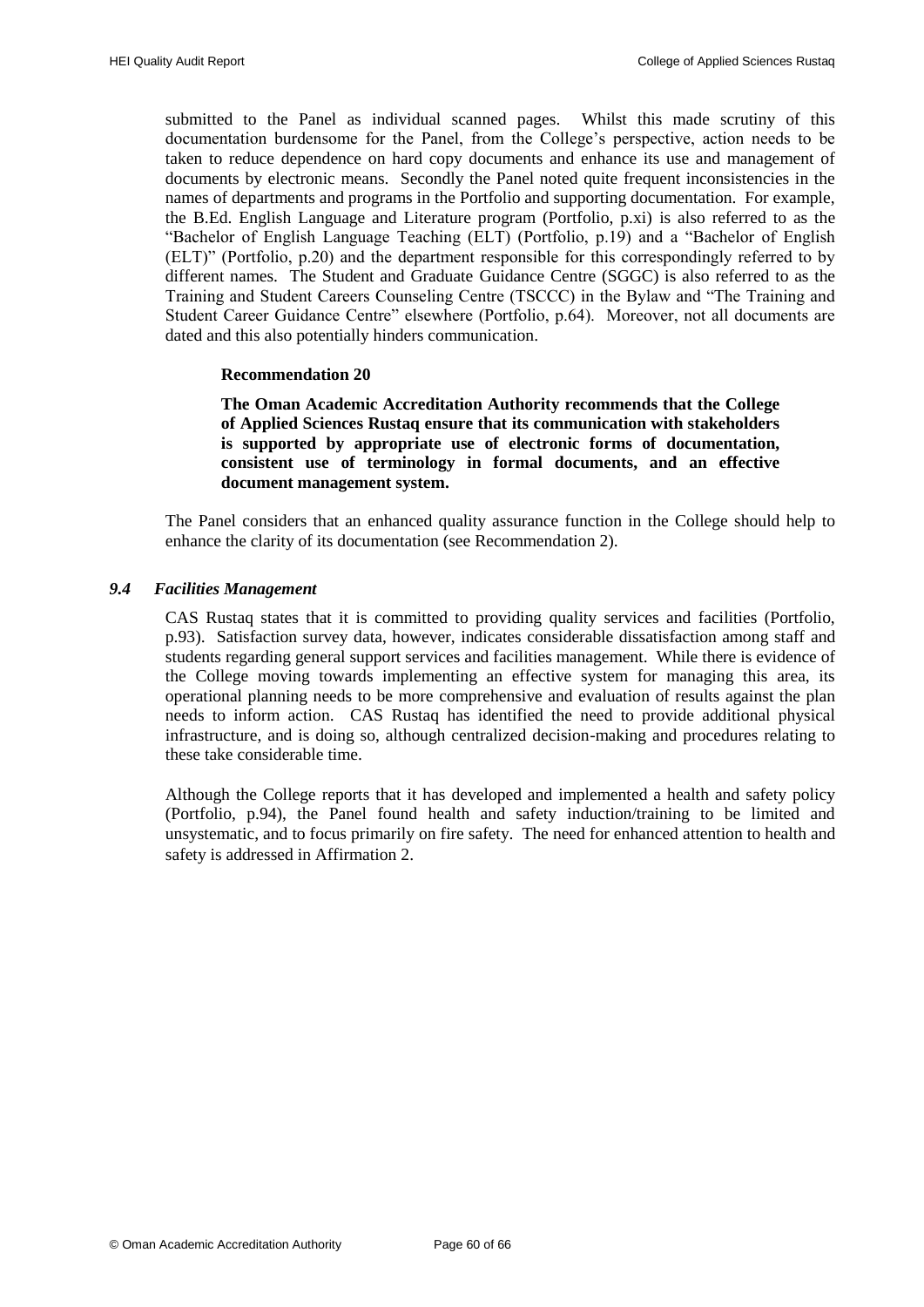# <span id="page-62-0"></span>**APPENDIX A. AUDIT PANEL**

Mr Rob Carmichael Quality Consultant Former AUQA Audit Director Australia

Dr Basma Al Barhana Senior Director Directorate of Higher Education Reviews National Authority for Qualifications & Quality Assurance of Education and Training Bahrain

Dr Kathryn Chang Barker Independent Consultant United Arab Emirates

Dr Khalid Al Muharrami Head of Electrical Power Higher College of Technology Muscat Oman

Mr Pradeep Karun Assistant Dean International College of Engineering and Management Muscat Oman

Susan Trevor-Roper (Executive Officer) Oman Academic Accreditation Authority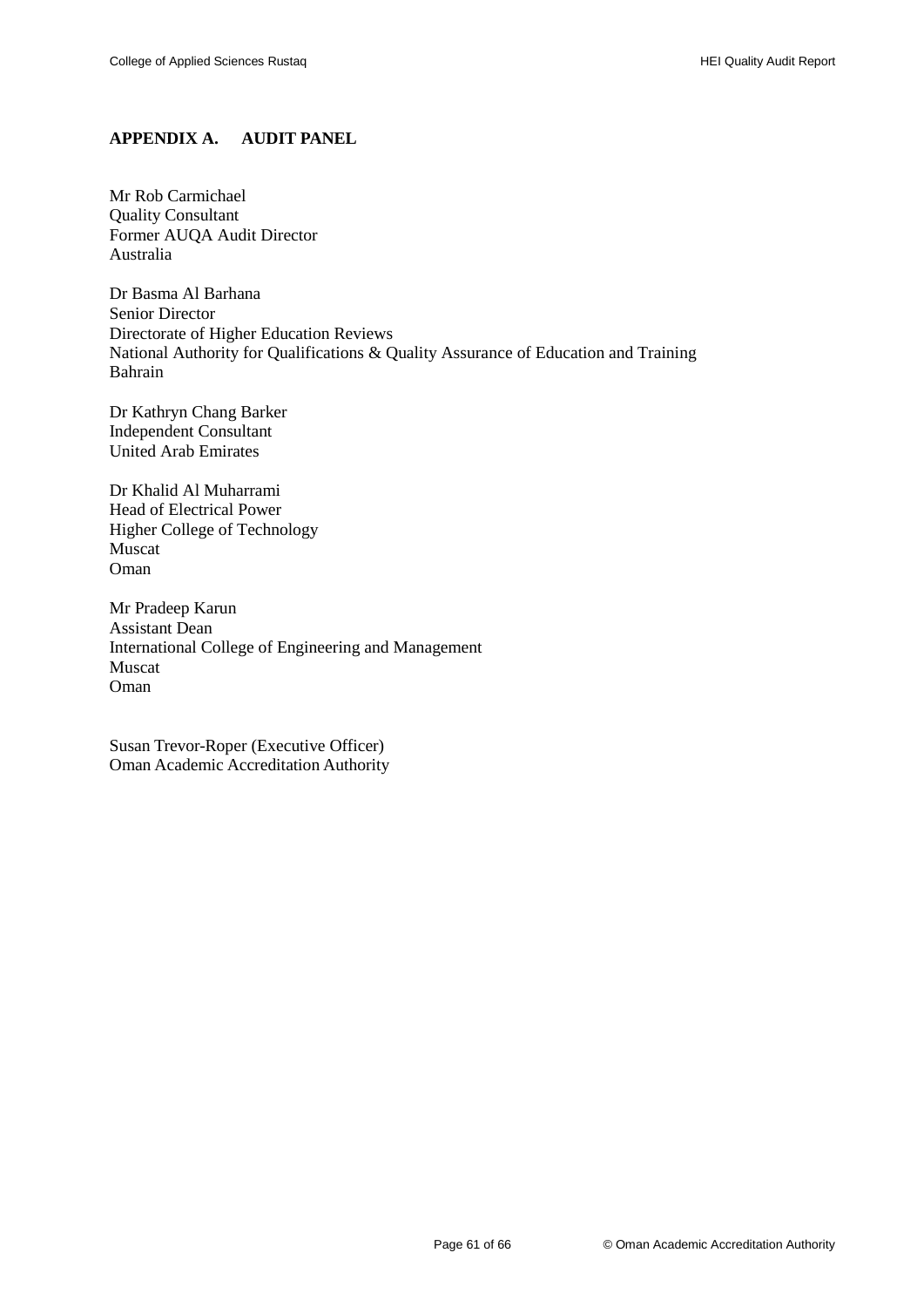# <span id="page-63-0"></span>**APPENDIX B. ABBREVIATIONS, ACRONYMS AND TERMS**

The following abbreviations, acronyms and terms are used in this Report. As necessary, they are explained in context. In some cases, URLs are provided to facilitate further enquiries about these acronyms and terms.

| $pproach \rightarrow Deployment \rightarrow Results \rightarrow Improvement.$                                                   |
|---------------------------------------------------------------------------------------------------------------------------------|
| what a HEI aims to achieve for a given topic and how it proposes to<br>achieve it.                                              |
|                                                                                                                                 |
|                                                                                                                                 |
|                                                                                                                                 |
|                                                                                                                                 |
|                                                                                                                                 |
| HEI's plans for a given topic are being followed in practice, and if not,<br>why not.                                           |
|                                                                                                                                 |
|                                                                                                                                 |
|                                                                                                                                 |
|                                                                                                                                 |
| professional guidance and support.                                                                                              |
| approved by the OAAA Board to participate as a member of the<br>OAAA's various external review panels.                          |
|                                                                                                                                 |
| Provider)                                                                                                                       |
|                                                                                                                                 |
|                                                                                                                                 |
|                                                                                                                                 |
|                                                                                                                                 |
|                                                                                                                                 |
|                                                                                                                                 |
|                                                                                                                                 |
| effectively an organisation is improving its approach and deployment<br>for any given topic in order to achieve better results. |
|                                                                                                                                 |
|                                                                                                                                 |
|                                                                                                                                 |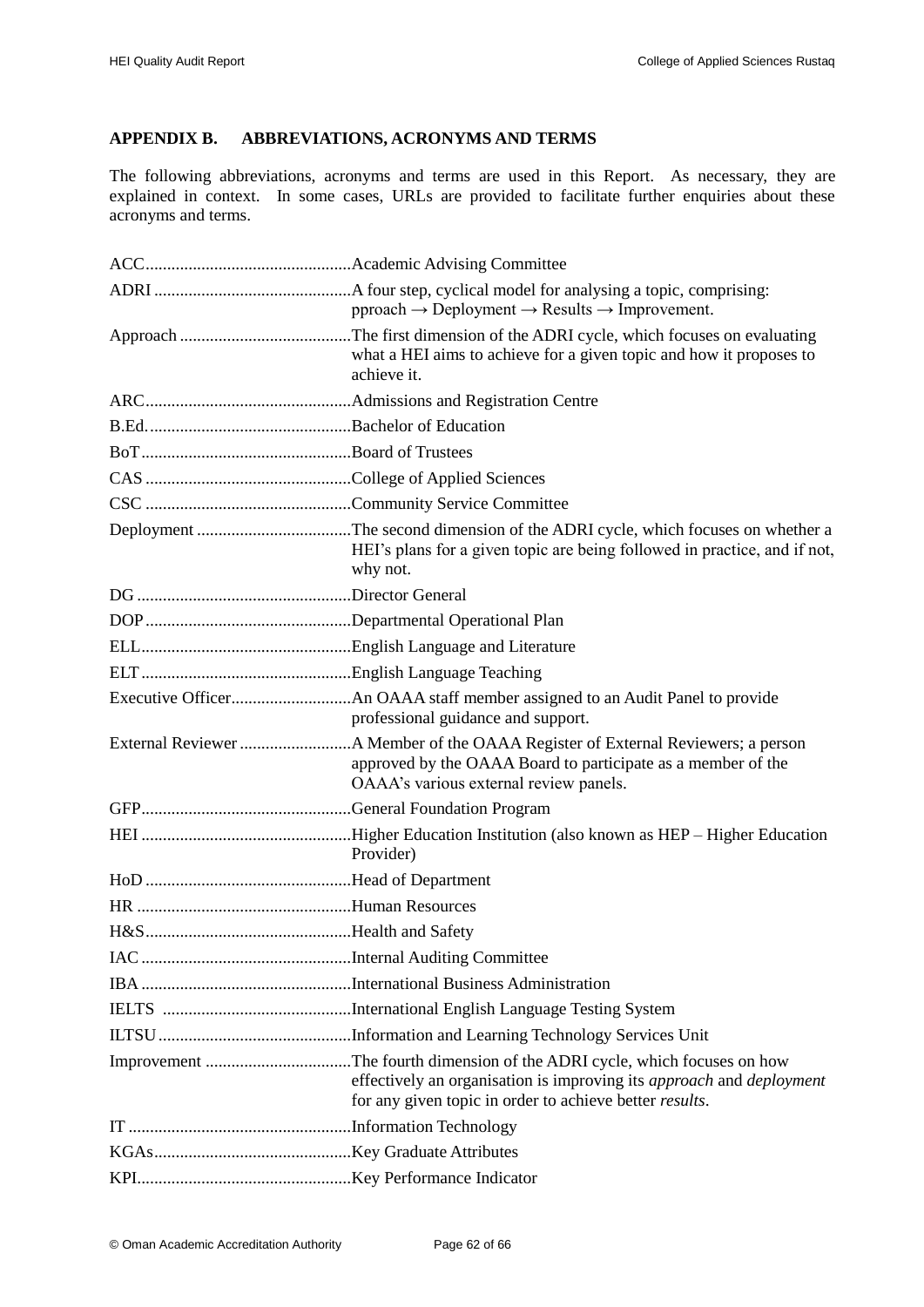| OAAA BoardThe governing body of the Oman Academic Accreditation Authority                                                                               |
|---------------------------------------------------------------------------------------------------------------------------------------------------------|
| Panel ChairpersonThe Chairperson of the Audit Panel                                                                                                     |
|                                                                                                                                                         |
|                                                                                                                                                         |
|                                                                                                                                                         |
|                                                                                                                                                         |
|                                                                                                                                                         |
| Quality AssuranceThe combination of policies and processes for ensuring that stated<br>intentions are met.                                              |
| processes by which a HEI sets, pursues and achieves its mission and<br>vision.                                                                          |
| Quality Audit Portfolio The report produced as the result of a self study. Also forms the main<br>submission made to the OAAA by the HEI being audited. |
| and conclusions of the Audit Panel's External Review of a HEI.                                                                                          |
|                                                                                                                                                         |
| Quality Enhancement The combination of policies and processes for improving upon<br>existing approach, deployment and results.                          |
| evidence of the outputs and outcomes of a topic's approach and<br>deployment.                                                                           |
|                                                                                                                                                         |
|                                                                                                                                                         |
|                                                                                                                                                         |
|                                                                                                                                                         |
| faithfully, in spite of a mistake                                                                                                                       |
|                                                                                                                                                         |
| Sciences - referred to as the CAS SP)                                                                                                                   |
|                                                                                                                                                         |
|                                                                                                                                                         |
|                                                                                                                                                         |
| that are integrated towards the fulfilment of a common purpose.                                                                                         |
| Applied Sciences, Rustaq)                                                                                                                               |